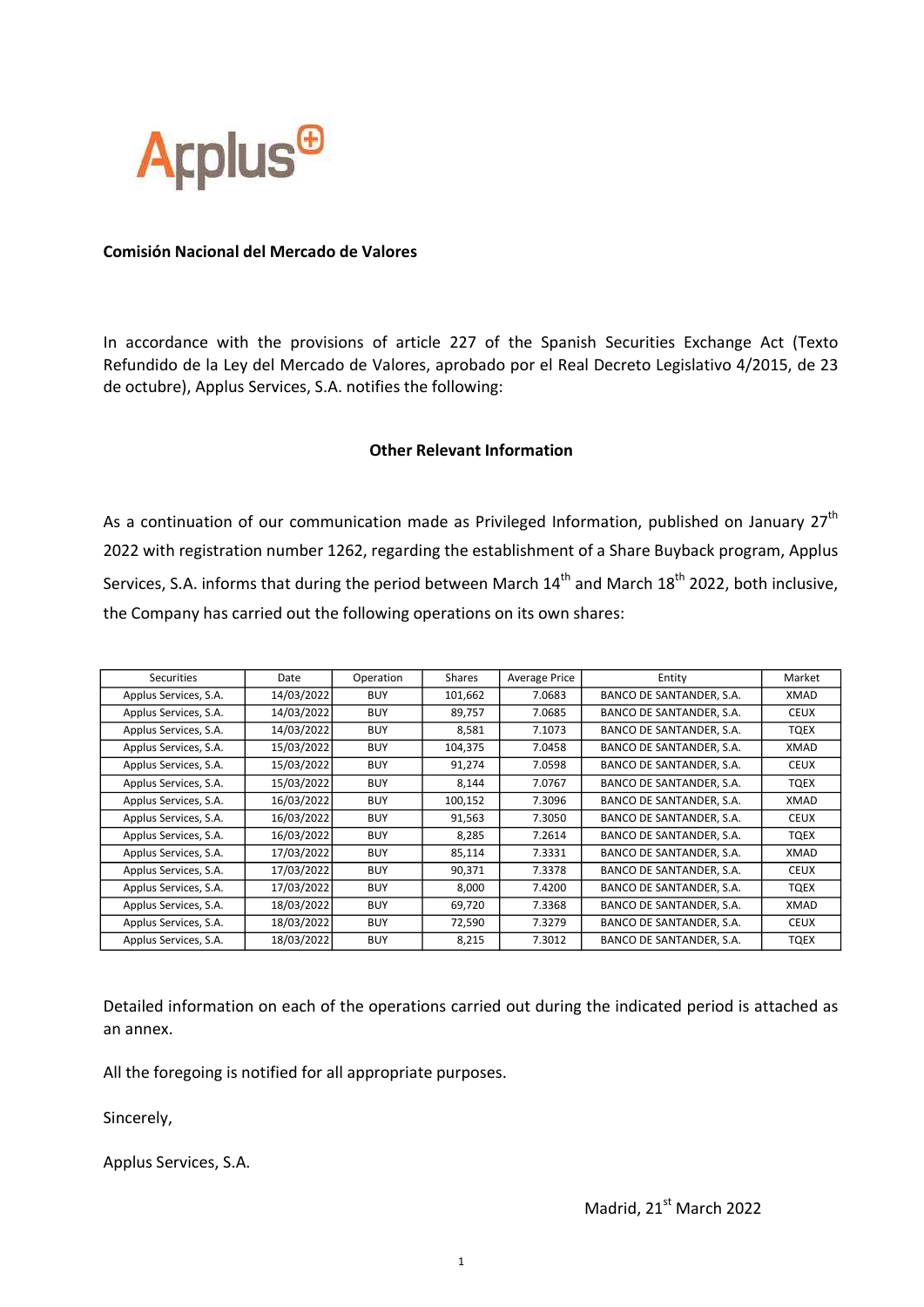| <b>Securities</b><br><b>Operation</b><br><b>Market</b><br>Date<br>per Share<br><b>Shares</b> | <b>Entity</b>            |
|----------------------------------------------------------------------------------------------|--------------------------|
| <b>BUY</b><br>503<br>6.9400<br><b>TQEX</b><br><b>APPLUS SERVICES SA</b><br>2022-03-14        | Banco de Santander, S.A. |
| <b>APPLUS SERVICES SA</b><br>2022-03-14<br><b>BUY</b><br>1,240<br>6.9500<br><b>CEUX</b>      | Banco de Santander, S.A. |
| <b>BUY</b><br>6.9600<br><b>CEUX</b><br><b>APPLUS SERVICES SA</b><br>2022-03-14<br>1,283      | Banco de Santander, S.A. |
| <b>BUY</b><br>6.9700<br><b>CEUX</b><br><b>APPLUS SERVICES SA</b><br>2022-03-14<br>1,299      | Banco de Santander, S.A. |
| <b>BUY</b><br>1,231<br>6.9700<br><b>CEUX</b><br><b>APPLUS SERVICES SA</b><br>2022-03-14      | Banco de Santander, S.A. |
| <b>BUY</b><br>1,390<br>6.9700<br><b>CEUX</b><br><b>APPLUS SERVICES SA</b><br>2022-03-14      | Banco de Santander, S.A. |
| <b>BUY</b><br><b>CEUX</b><br><b>APPLUS SERVICES SA</b><br>2022-03-14<br>2<br>6.9750          | Banco de Santander, S.A. |
| <b>BUY</b><br>1,724<br>6.9750<br><b>CEUX</b><br><b>APPLUS SERVICES SA</b><br>2022-03-14      | Banco de Santander, S.A. |
| 2022-03-14<br><b>BUY</b><br>502<br>6.9800<br><b>CEUX</b><br><b>APPLUS SERVICES SA</b>        | Banco de Santander, S.A. |
| 2022-03-14<br><b>BUY</b><br>728<br>6.9800<br><b>CEUX</b><br><b>APPLUS SERVICES SA</b>        | Banco de Santander, S.A. |
| <b>BUY</b><br>6.9850<br><b>XMAD</b><br><b>APPLUS SERVICES SA</b><br>2022-03-14<br>1,268      | Banco de Santander, S.A. |
| <b>BUY</b><br>741<br>6.9850<br><b>XMAD</b><br><b>APPLUS SERVICES SA</b><br>2022-03-14        | Banco de Santander, S.A. |
| 2022-03-14<br><b>BUY</b><br>6.9900<br><b>XMAD</b><br><b>APPLUS SERVICES SA</b><br>2,137      | Banco de Santander, S.A. |
| <b>BUY</b><br>6.9900<br><b>APPLUS SERVICES SA</b><br>2022-03-14<br>2,275<br>XMAD             | Banco de Santander, S.A. |
| <b>BUY</b><br>2022-03-14<br>6.9900<br><b>CEUX</b><br><b>APPLUS SERVICES SA</b><br>1,398      | Banco de Santander, S.A. |
| 2022-03-14<br><b>BUY</b><br>6.9900<br><b>CEUX</b><br><b>APPLUS SERVICES SA</b><br>1,530      | Banco de Santander, S.A. |
| <b>BUY</b><br>729<br>6.9950<br><b>CEUX</b><br><b>APPLUS SERVICES SA</b><br>2022-03-14        | Banco de Santander, S.A. |
| <b>BUY</b><br>1,338<br>7.0000<br><b>CEUX</b><br><b>APPLUS SERVICES SA</b><br>2022-03-14      | Banco de Santander, S.A. |
| <b>BUY</b><br>462<br>7.0000<br><b>CEUX</b><br><b>APPLUS SERVICES SA</b><br>2022-03-14        | Banco de Santander, S.A. |
| <b>BUY</b><br>7.0000<br><b>APPLUS SERVICES SA</b><br>2022-03-14<br>4,821<br><b>CEUX</b>      | Banco de Santander, S.A. |
| <b>BUY</b><br><b>APPLUS SERVICES SA</b><br>2022-03-14<br>1,360<br>7.0000<br><b>XMAD</b>      | Banco de Santander, S.A. |
| <b>BUY</b><br>179<br><b>CEUX</b><br><b>APPLUS SERVICES SA</b><br>2022-03-14<br>7.0000        | Banco de Santander, S.A. |
| <b>BUY</b><br>379<br>7.0050<br><b>XMAD</b><br><b>APPLUS SERVICES SA</b><br>2022-03-14        | Banco de Santander, S.A. |
| <b>BUY</b><br><b>APPLUS SERVICES SA</b><br>2022-03-14<br>430<br>7.0050<br><b>CEUX</b>        | Banco de Santander, S.A. |
| <b>BUY</b><br>732<br>7.0050<br><b>CEUX</b><br><b>APPLUS SERVICES SA</b><br>2022-03-14        | Banco de Santander, S.A. |
| <b>BUY</b><br><b>APPLUS SERVICES SA</b><br>2022-03-14<br>937<br>7.0050<br>XMAD               | Banco de Santander, S.A. |
| <b>APPLUS SERVICES SA</b><br>2022-03-14<br><b>BUY</b><br>3<br>7.0050<br><b>CEUX</b>          | Banco de Santander, S.A. |
| <b>BUY</b><br>300<br>7.0050<br><b>XMAD</b><br><b>APPLUS SERVICES SA</b><br>2022-03-14        | Banco de Santander, S.A. |
| <b>BUY</b><br>7.0050<br><b>CEUX</b><br>APPLUS SERVICES SA<br>2022-03-14<br>1,190             | Banco de Santander, S.A. |
| <b>APPLUS SERVICES SA</b><br>2022-03-14<br><b>BUY</b><br>1,223<br>7.0050<br><b>XMAD</b>      | Banco de Santander, S.A. |
| <b>BUY</b><br>7.0100<br><b>APPLUS SERVICES SA</b><br>2022-03-14<br>1,302<br><b>CEUX</b>      | Banco de Santander, S.A. |
| <b>CEUX</b><br><b>APPLUS SERVICES SA</b><br>2022-03-14<br><b>BUY</b><br>1,259<br>7.0150      | Banco de Santander, S.A. |
| 2022-03-14<br><b>BUY</b><br>67<br>7.0150<br>XMAD<br><b>APPLUS SERVICES SA</b>                | Banco de Santander, S.A. |
| 2022-03-14<br><b>BUY</b><br>1,339<br>7.0150<br><b>CEUX</b><br><b>APPLUS SERVICES SA</b>      | Banco de Santander, S.A. |
| <b>APPLUS SERVICES SA</b><br>2022-03-14<br><b>BUY</b><br>1,662<br>7.0200<br><b>CEUX</b>      | Banco de Santander, S.A. |
| <b>APPLUS SERVICES SA</b><br>2022-03-14<br><b>BUY</b><br>365<br>7.0200<br><b>CEUX</b>        | Banco de Santander, S.A. |
| <b>BUY</b><br><b>APPLUS SERVICES SA</b><br>2022-03-14<br>892<br>7.0200<br><b>CEUX</b>        | Banco de Santander, S.A. |
| <b>BUY</b><br>XMAD<br><b>APPLUS SERVICES SA</b><br>2022-03-14<br>1,173<br>7.0200             | Banco de Santander, S.A. |
| 2022-03-14<br><b>BUY</b><br>7.0250<br><b>XMAD</b><br><b>APPLUS SERVICES SA</b><br>1,172      | Banco de Santander, S.A. |
| <b>APPLUS SERVICES SA</b><br>2022-03-14<br><b>BUY</b><br>1,357<br>7.0250<br><b>CEUX</b>      | Banco de Santander, S.A. |
| <b>APPLUS SERVICES SA</b><br>2022-03-14<br><b>BUY</b><br>1,054<br>7.0300<br><b>CEUX</b>      | Banco de Santander, S.A. |
| <b>APPLUS SERVICES SA</b><br>2022-03-14<br><b>BUY</b><br>7.0300<br><b>CEUX</b><br>1,181      | Banco de Santander, S.A. |
| <b>BUY</b><br><b>APPLUS SERVICES SA</b><br>2022-03-14<br>1,496<br>7.0300<br><b>CEUX</b>      | Banco de Santander, S.A. |
| <b>APPLUS SERVICES SA</b><br>2022-03-14<br><b>BUY</b><br>1,542<br>7.0300<br><b>XMAD</b>      | Banco de Santander, S.A. |
| <b>APPLUS SERVICES SA</b><br>2022-03-14<br><b>BUY</b><br>7.0350<br><b>XMAD</b><br>1,253      | Banco de Santander, S.A. |
| <b>APPLUS SERVICES SA</b><br>2022-03-14<br><b>BUY</b><br>7.0350<br><b>CEUX</b><br>11         | Banco de Santander, S.A. |
| <b>BUY</b><br>2022-03-14<br>1,171<br>7.0350<br><b>XMAD</b><br><b>APPLUS SERVICES SA</b>      | Banco de Santander, S.A. |
| APPLUS SERVICES SA<br><b>BUY</b><br>7.0350<br><b>CEUX</b><br>2022-03-14<br>472               | Banco de Santander, S.A. |
| <b>BUY</b><br>APPLUS SERVICES SA<br>2022-03-14<br>804<br>7.0350<br><b>CEUX</b>               | Banco de Santander, S.A. |
| <b>BUY</b><br>2022-03-14<br><b>XMAD</b><br><b>APPLUS SERVICES SA</b><br>1,237<br>7.0350      | Banco de Santander, S.A. |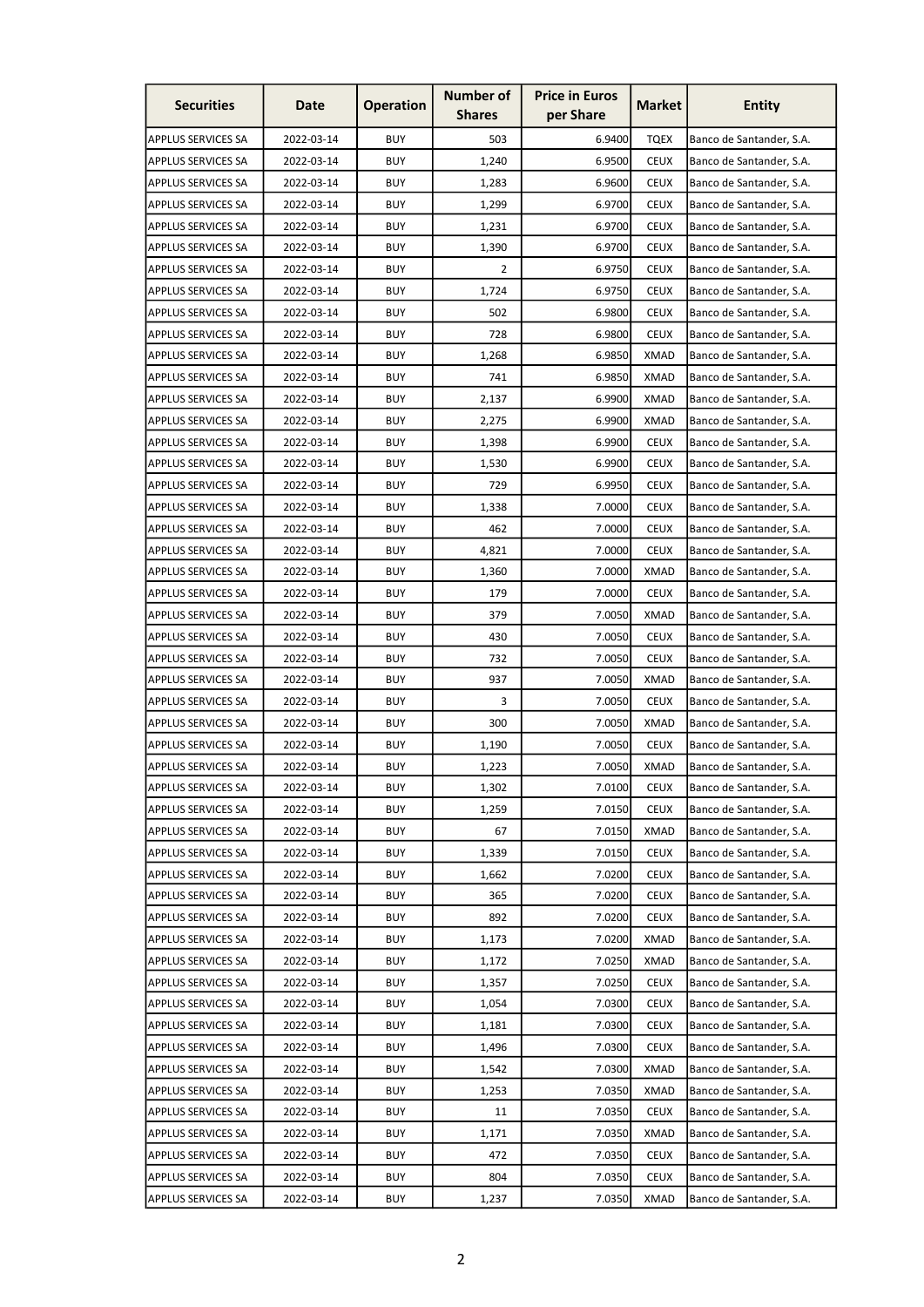| <b>Securities</b>         | Date       | <b>Operation</b> | <b>Number of</b><br><b>Shares</b> | <b>Price in Euros</b><br>per Share | <b>Market</b> | <b>Entity</b>            |
|---------------------------|------------|------------------|-----------------------------------|------------------------------------|---------------|--------------------------|
| <b>APPLUS SERVICES SA</b> | 2022-03-14 | <b>BUY</b>       | 729                               | 7.0400                             | <b>CEUX</b>   | Banco de Santander, S.A. |
| <b>APPLUS SERVICES SA</b> | 2022-03-14 | <b>BUY</b>       | 541                               | 7.0400                             | <b>CEUX</b>   | Banco de Santander, S.A. |
| <b>APPLUS SERVICES SA</b> | 2022-03-14 | <b>BUY</b>       | 1,196                             | 7.0400                             | <b>XMAD</b>   | Banco de Santander, S.A. |
| <b>APPLUS SERVICES SA</b> | 2022-03-14 | <b>BUY</b>       | 1,276                             | 7.0550                             | <b>XMAD</b>   | Banco de Santander, S.A. |
| <b>APPLUS SERVICES SA</b> | 2022-03-14 | <b>BUY</b>       | 1,218                             | 7.0550                             | <b>CEUX</b>   | Banco de Santander, S.A. |
| <b>APPLUS SERVICES SA</b> | 2022-03-14 | <b>BUY</b>       | 1,603                             | 7.0550                             | <b>CEUX</b>   | Banco de Santander, S.A. |
| <b>APPLUS SERVICES SA</b> | 2022-03-14 | BUY              | 4,241                             | 7.0600                             | <b>XMAD</b>   | Banco de Santander, S.A. |
| <b>APPLUS SERVICES SA</b> | 2022-03-14 | <b>BUY</b>       | 1,307                             | 7.0600                             | <b>XMAD</b>   | Banco de Santander, S.A. |
| <b>APPLUS SERVICES SA</b> | 2022-03-14 | <b>BUY</b>       | 1,198                             | 7.0600                             | <b>XMAD</b>   | Banco de Santander, S.A. |
| <b>APPLUS SERVICES SA</b> | 2022-03-14 | <b>BUY</b>       | 667                               | 7.0650                             | <b>XMAD</b>   | Banco de Santander, S.A. |
| <b>APPLUS SERVICES SA</b> | 2022-03-14 | <b>BUY</b>       | 642                               | 7.0650                             | <b>XMAD</b>   | Banco de Santander, S.A. |
| <b>APPLUS SERVICES SA</b> | 2022-03-14 | <b>BUY</b>       | 712                               | 7.0650                             | <b>XMAD</b>   | Banco de Santander, S.A. |
| <b>APPLUS SERVICES SA</b> | 2022-03-14 | <b>BUY</b>       | 379                               | 7.0650                             | <b>XMAD</b>   | Banco de Santander, S.A. |
| <b>APPLUS SERVICES SA</b> | 2022-03-14 | <b>BUY</b>       | 312                               | 7.0650                             | <b>XMAD</b>   | Banco de Santander, S.A. |
| <b>APPLUS SERVICES SA</b> | 2022-03-14 | <b>BUY</b>       | 378                               | 7.0650                             | <b>XMAD</b>   | Banco de Santander, S.A. |
| <b>APPLUS SERVICES SA</b> | 2022-03-14 | <b>BUY</b>       | 987                               | 7.0650                             | <b>XMAD</b>   | Banco de Santander, S.A. |
| <b>APPLUS SERVICES SA</b> | 2022-03-14 | <b>BUY</b>       | 113                               | 7.0650                             | <b>XMAD</b>   | Banco de Santander, S.A. |
| <b>APPLUS SERVICES SA</b> | 2022-03-14 | <b>BUY</b>       | 983                               | 7.0650                             | <b>XMAD</b>   | Banco de Santander, S.A. |
| <b>APPLUS SERVICES SA</b> | 2022-03-14 | <b>BUY</b>       | 543                               | 7.0650                             | <b>XMAD</b>   | Banco de Santander, S.A. |
| <b>APPLUS SERVICES SA</b> | 2022-03-14 | <b>BUY</b>       | 1,291                             | 7.0650                             | <b>XMAD</b>   | Banco de Santander, S.A. |
| <b>APPLUS SERVICES SA</b> | 2022-03-14 | <b>BUY</b>       | 493                               | 7.0650                             | <b>XMAD</b>   | Banco de Santander, S.A. |
| <b>APPLUS SERVICES SA</b> | 2022-03-14 | <b>BUY</b>       | 1,779                             | 7.0650                             | <b>XMAD</b>   | Banco de Santander, S.A. |
| <b>APPLUS SERVICES SA</b> | 2022-03-14 | <b>BUY</b>       | 534                               | 7.0650                             | <b>XMAD</b>   | Banco de Santander, S.A. |
| <b>APPLUS SERVICES SA</b> | 2022-03-14 | <b>BUY</b>       | 667                               | 7.0650                             | <b>XMAD</b>   | Banco de Santander, S.A. |
| <b>APPLUS SERVICES SA</b> | 2022-03-14 | <b>BUY</b>       | 929                               | 7.0650                             | <b>XMAD</b>   | Banco de Santander, S.A. |
| <b>APPLUS SERVICES SA</b> | 2022-03-14 | <b>BUY</b>       | 1,095                             | 7.0650                             | XMAD          | Banco de Santander, S.A. |
| <b>APPLUS SERVICES SA</b> | 2022-03-14 | <b>BUY</b>       | 1,124                             | 7.0650                             | <b>XMAD</b>   | Banco de Santander, S.A. |
| <b>APPLUS SERVICES SA</b> | 2022-03-14 | <b>BUY</b>       | 2,028                             | 7.0650                             | <b>XMAD</b>   | Banco de Santander, S.A. |
| <b>APPLUS SERVICES SA</b> | 2022-03-14 | <b>BUY</b>       | 888                               | 7.0650                             | <b>XMAD</b>   | Banco de Santander, S.A. |
| <b>APPLUS SERVICES SA</b> | 2022-03-14 | <b>BUY</b>       | 1,900                             | 7.0650                             | <b>XMAD</b>   | Banco de Santander, S.A. |
| <b>APPLUS SERVICES SA</b> | 2022-03-14 | <b>BUY</b>       | 1,556                             | 7.0650                             | <b>XMAD</b>   | Banco de Santander, S.A. |
| <b>APPLUS SERVICES SA</b> | 2022-03-14 | <b>BUY</b>       | 23,293                            | 7.0700                             | <b>XMAD</b>   | Banco de Santander, S.A. |
| <b>APPLUS SERVICES SA</b> | 2022-03-14 | <b>BUY</b>       | 1,042                             | 7.0800                             | <b>XMAD</b>   | Banco de Santander, S.A. |
| <b>APPLUS SERVICES SA</b> | 2022-03-14 | <b>BUY</b>       | 312                               | 7.0800                             | <b>XMAD</b>   | Banco de Santander, S.A. |
| <b>APPLUS SERVICES SA</b> | 2022-03-14 | <b>BUY</b>       | 1,208                             | 7.0800                             | <b>XMAD</b>   | Banco de Santander, S.A. |
| <b>APPLUS SERVICES SA</b> | 2022-03-14 | <b>BUY</b>       | 100                               | 7.0800                             | <b>XMAD</b>   | Banco de Santander, S.A. |
| <b>APPLUS SERVICES SA</b> | 2022-03-14 | <b>BUY</b>       | 1,302                             | 7.0850                             | <b>CEUX</b>   | Banco de Santander, S.A. |
| <b>APPLUS SERVICES SA</b> | 2022-03-14 | <b>BUY</b>       | 1,416                             | 7.0850                             | <b>XMAD</b>   | Banco de Santander, S.A. |
| <b>APPLUS SERVICES SA</b> | 2022-03-14 | <b>BUY</b>       | 1,305                             | 7.0850                             | <b>CEUX</b>   | Banco de Santander, S.A. |
| <b>APPLUS SERVICES SA</b> | 2022-03-14 | <b>BUY</b>       | 1,315                             | 7.0850                             | <b>XMAD</b>   | Banco de Santander, S.A. |
| <b>APPLUS SERVICES SA</b> | 2022-03-14 | <b>BUY</b>       | 1,055                             | 7.0850                             | <b>CEUX</b>   | Banco de Santander, S.A. |
| APPLUS SERVICES SA        | 2022-03-14 | <b>BUY</b>       | 165                               | 7.0850                             | <b>CEUX</b>   | Banco de Santander, S.A. |
| <b>APPLUS SERVICES SA</b> | 2022-03-14 | <b>BUY</b>       | 6                                 | 7.0850                             | <b>CEUX</b>   | Banco de Santander, S.A. |
| <b>APPLUS SERVICES SA</b> | 2022-03-14 | <b>BUY</b>       | 81                                | 7.0850                             | <b>CEUX</b>   | Banco de Santander, S.A. |
| <b>APPLUS SERVICES SA</b> | 2022-03-14 | <b>BUY</b>       | 500                               | 7.0900                             | <b>XMAD</b>   | Banco de Santander, S.A. |
| <b>APPLUS SERVICES SA</b> | 2022-03-14 | <b>BUY</b>       | 726                               | 7.0900                             | <b>XMAD</b>   | Banco de Santander, S.A. |
| <b>APPLUS SERVICES SA</b> | 2022-03-14 | <b>BUY</b>       | 843                               | 7.0900                             | <b>CEUX</b>   | Banco de Santander, S.A. |
| <b>APPLUS SERVICES SA</b> | 2022-03-14 | <b>BUY</b>       | 134                               | 7.0900                             | <b>XMAD</b>   | Banco de Santander, S.A. |
| <b>APPLUS SERVICES SA</b> | 2022-03-14 | <b>BUY</b>       | 1,133                             | 7.0900                             | <b>CEUX</b>   | Banco de Santander, S.A. |
| <b>APPLUS SERVICES SA</b> | 2022-03-14 | <b>BUY</b>       | 848                               | 7.0950                             | <b>CEUX</b>   | Banco de Santander, S.A. |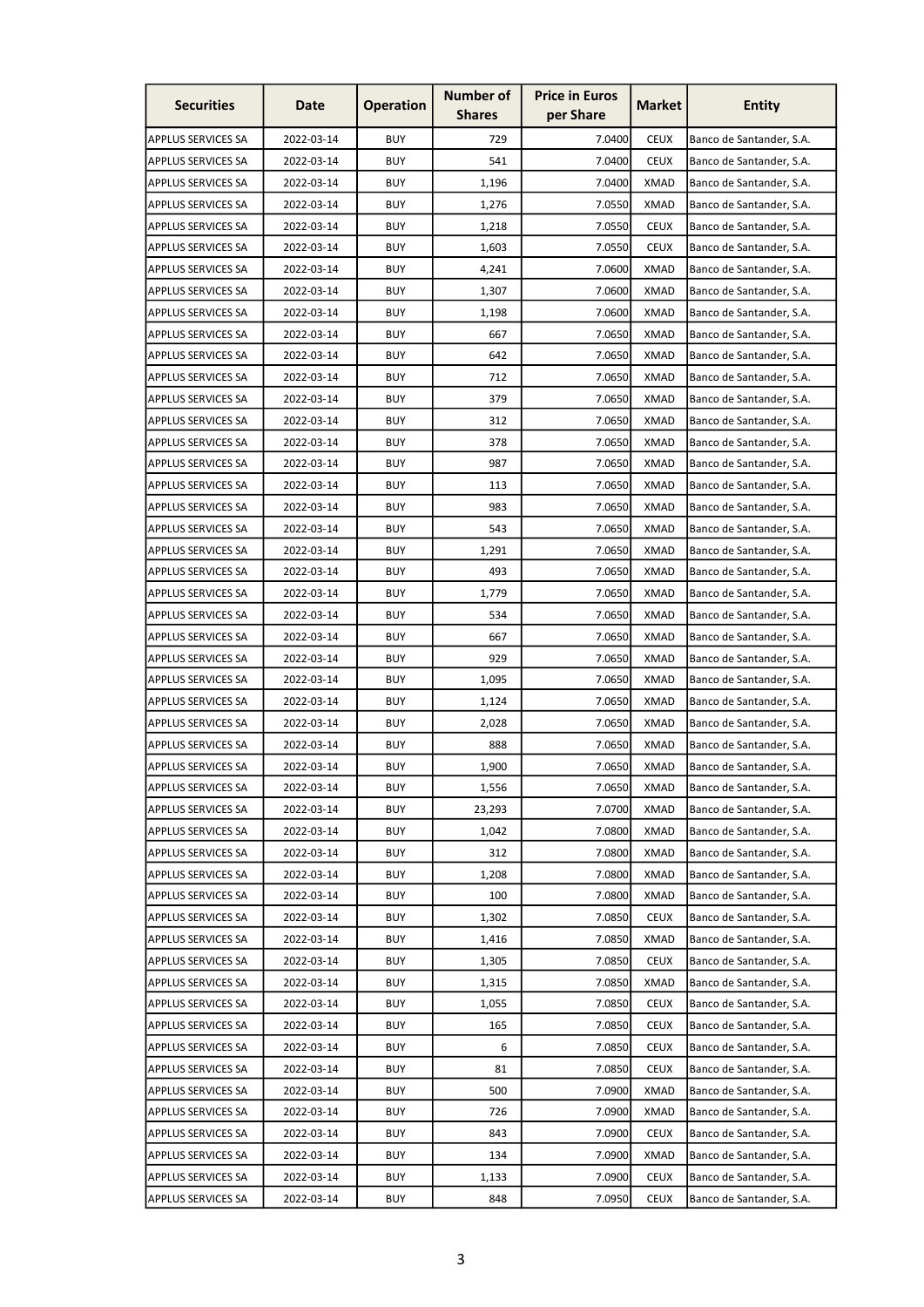| <b>Securities</b>         | Date       | <b>Operation</b> | <b>Number of</b><br><b>Shares</b> | <b>Price in Euros</b><br>per Share | <b>Market</b> | <b>Entity</b>            |
|---------------------------|------------|------------------|-----------------------------------|------------------------------------|---------------|--------------------------|
| <b>APPLUS SERVICES SA</b> | 2022-03-14 | <b>BUY</b>       | 397                               | 7.0950                             | <b>CEUX</b>   | Banco de Santander, S.A. |
| <b>APPLUS SERVICES SA</b> | 2022-03-14 | <b>BUY</b>       | 493                               | 7.0950                             | <b>XMAD</b>   | Banco de Santander, S.A. |
| <b>APPLUS SERVICES SA</b> | 2022-03-14 | <b>BUY</b>       | 1,031                             | 7.0950                             | <b>XMAD</b>   | Banco de Santander, S.A. |
| <b>APPLUS SERVICES SA</b> | 2022-03-14 | <b>BUY</b>       | 181                               | 7.0950                             | <b>CEUX</b>   | Banco de Santander, S.A. |
| <b>APPLUS SERVICES SA</b> | 2022-03-14 | <b>BUY</b>       | 3,282                             | 7.0950                             | <b>CEUX</b>   | Banco de Santander, S.A. |
| <b>APPLUS SERVICES SA</b> | 2022-03-14 | <b>BUY</b>       | 1,576                             | 7.0950                             | <b>XMAD</b>   | Banco de Santander, S.A. |
| <b>APPLUS SERVICES SA</b> | 2022-03-14 | <b>BUY</b>       | 1,581                             | 7.1000                             | <b>CEUX</b>   | Banco de Santander, S.A. |
| <b>APPLUS SERVICES SA</b> | 2022-03-14 | <b>BUY</b>       | 2,011                             | 7.1000                             | <b>CEUX</b>   | Banco de Santander, S.A. |
| <b>APPLUS SERVICES SA</b> | 2022-03-14 | <b>BUY</b>       | 450                               | 7.1000                             | <b>TQEX</b>   | Banco de Santander, S.A. |
| <b>APPLUS SERVICES SA</b> | 2022-03-14 | <b>BUY</b>       | 269                               | 7.1000                             | TQEX          | Banco de Santander, S.A. |
| <b>APPLUS SERVICES SA</b> | 2022-03-14 | <b>BUY</b>       | 1,071                             | 7.1000                             | <b>TQEX</b>   | Banco de Santander, S.A. |
| <b>APPLUS SERVICES SA</b> | 2022-03-14 | <b>BUY</b>       | 1,494                             | 7.1000                             | <b>CEUX</b>   | Banco de Santander, S.A. |
| <b>APPLUS SERVICES SA</b> | 2022-03-14 | <b>BUY</b>       | 134                               | 7.1000                             | <b>CEUX</b>   | Banco de Santander, S.A. |
| <b>APPLUS SERVICES SA</b> | 2022-03-14 | <b>BUY</b>       | 1                                 | 7.1000                             | <b>CEUX</b>   | Banco de Santander, S.A. |
| <b>APPLUS SERVICES SA</b> | 2022-03-14 | <b>BUY</b>       | $\mathbf{1}$                      | 7.1000                             | <b>CEUX</b>   | Banco de Santander, S.A. |
| <b>APPLUS SERVICES SA</b> | 2022-03-14 | <b>BUY</b>       | $\mathbf{1}$                      | 7.1000                             | <b>CEUX</b>   | Banco de Santander, S.A. |
| <b>APPLUS SERVICES SA</b> | 2022-03-14 | <b>BUY</b>       | $\mathbf{1}$                      | 7.1000                             | <b>CEUX</b>   | Banco de Santander, S.A. |
| <b>APPLUS SERVICES SA</b> | 2022-03-14 | <b>BUY</b>       | $\mathbf{1}$                      | 7.1000                             | <b>CEUX</b>   | Banco de Santander, S.A. |
| <b>APPLUS SERVICES SA</b> | 2022-03-14 | <b>BUY</b>       | $\mathbf{1}$                      | 7.1000                             | <b>CEUX</b>   | Banco de Santander, S.A. |
| <b>APPLUS SERVICES SA</b> | 2022-03-14 | <b>BUY</b>       | 1                                 | 7.1000                             | <b>CEUX</b>   | Banco de Santander, S.A. |
| <b>APPLUS SERVICES SA</b> | 2022-03-14 | <b>BUY</b>       | 351                               | 7.1000                             | <b>XMAD</b>   | Banco de Santander, S.A. |
| <b>APPLUS SERVICES SA</b> | 2022-03-14 | <b>BUY</b>       | 551                               | 7.1000                             | <b>XMAD</b>   | Banco de Santander, S.A. |
| <b>APPLUS SERVICES SA</b> | 2022-03-14 | <b>BUY</b>       | 1,695                             | 7.1050                             | <b>TQEX</b>   | Banco de Santander, S.A. |
| <b>APPLUS SERVICES SA</b> | 2022-03-14 | <b>BUY</b>       | 562                               | 7.1050                             | <b>TQEX</b>   | Banco de Santander, S.A. |
| <b>APPLUS SERVICES SA</b> | 2022-03-14 | <b>BUY</b>       | 1,240                             | 7.1050                             | <b>TQEX</b>   | Banco de Santander, S.A. |
| <b>APPLUS SERVICES SA</b> | 2022-03-14 | <b>BUY</b>       | 1,340                             | 7.1050                             | <b>XMAD</b>   | Banco de Santander, S.A. |
| <b>APPLUS SERVICES SA</b> | 2022-03-14 | <b>BUY</b>       | 293                               | 7.1050                             | <b>CEUX</b>   | Banco de Santander, S.A. |
| <b>APPLUS SERVICES SA</b> | 2022-03-14 | <b>BUY</b>       | 3,198                             | 7.1050                             | <b>CEUX</b>   | Banco de Santander, S.A. |
| <b>APPLUS SERVICES SA</b> | 2022-03-14 | <b>BUY</b>       | 1,509                             | 7.1050                             | <b>CEUX</b>   | Banco de Santander, S.A. |
| <b>APPLUS SERVICES SA</b> | 2022-03-14 | <b>BUY</b>       | 650                               | 7.1050                             | <b>XMAD</b>   | Banco de Santander, S.A. |
| APPLUS SERVICES SA        | 2022-03-14 | <b>BUY</b>       | 9,350                             | 7.1050                             | XMAD          | Banco de Santander, S.A. |
| <b>APPLUS SERVICES SA</b> | 2022-03-14 | <b>BUY</b>       | 190                               | 7.1100                             | <b>CEUX</b>   | Banco de Santander, S.A. |
| <b>APPLUS SERVICES SA</b> | 2022-03-14 | <b>BUY</b>       | 294                               | 7.1100                             | <b>CEUX</b>   | Banco de Santander, S.A. |
| <b>APPLUS SERVICES SA</b> | 2022-03-14 | <b>BUY</b>       | 315                               | 7.1100                             | <b>CEUX</b>   | Banco de Santander, S.A. |
| <b>APPLUS SERVICES SA</b> | 2022-03-14 | <b>BUY</b>       | 857                               | 7.1100                             | <b>CEUX</b>   | Banco de Santander, S.A. |
| <b>APPLUS SERVICES SA</b> | 2022-03-14 | <b>BUY</b>       | 1,215                             | 7.1100                             | <b>CEUX</b>   | Banco de Santander, S.A. |
| <b>APPLUS SERVICES SA</b> | 2022-03-14 | <b>BUY</b>       | 1,422                             | 7.1150                             | <b>XMAD</b>   | Banco de Santander, S.A. |
| <b>APPLUS SERVICES SA</b> | 2022-03-14 | <b>BUY</b>       | 1,219                             | 7.1150                             | <b>CEUX</b>   | Banco de Santander, S.A. |
| <b>APPLUS SERVICES SA</b> | 2022-03-14 | <b>BUY</b>       | 1,159                             | 7.1150                             | <b>CEUX</b>   | Banco de Santander, S.A. |
| <b>APPLUS SERVICES SA</b> | 2022-03-14 | <b>BUY</b>       | 744                               | 7.1150                             | <b>CEUX</b>   | Banco de Santander, S.A. |
| <b>APPLUS SERVICES SA</b> | 2022-03-14 | <b>BUY</b>       | 1,565                             | 7.1150                             | <b>CEUX</b>   | Banco de Santander, S.A. |
| APPLUS SERVICES SA        | 2022-03-14 | <b>BUY</b>       | 980                               | 7.1150                             | <b>CEUX</b>   | Banco de Santander, S.A. |
| <b>APPLUS SERVICES SA</b> | 2022-03-14 | <b>BUY</b>       | 1,392                             | 7.1150                             | <b>XMAD</b>   | Banco de Santander, S.A. |
| <b>APPLUS SERVICES SA</b> | 2022-03-14 | <b>BUY</b>       | 1,276                             | 7.1200                             | <b>CEUX</b>   | Banco de Santander, S.A. |
| <b>APPLUS SERVICES SA</b> | 2022-03-14 | <b>BUY</b>       | 176                               | 7.1200                             | <b>XMAD</b>   | Banco de Santander, S.A. |
| <b>APPLUS SERVICES SA</b> | 2022-03-14 | <b>BUY</b>       | 1,319                             | 7.1200                             | <b>CEUX</b>   | Banco de Santander, S.A. |
| <b>APPLUS SERVICES SA</b> | 2022-03-14 | <b>BUY</b>       | 1,561                             | 7.1200                             | <b>XMAD</b>   | Banco de Santander, S.A. |
| <b>APPLUS SERVICES SA</b> | 2022-03-14 | <b>BUY</b>       | 50                                | 7.1200                             | <b>CEUX</b>   | Banco de Santander, S.A. |
| <b>APPLUS SERVICES SA</b> | 2022-03-14 | <b>BUY</b>       | 1,356                             | 7.1250                             | <b>CEUX</b>   | Banco de Santander, S.A. |
| <b>APPLUS SERVICES SA</b> | 2022-03-14 | <b>BUY</b>       | 315                               | 7.1250                             | <b>CEUX</b>   | Banco de Santander, S.A. |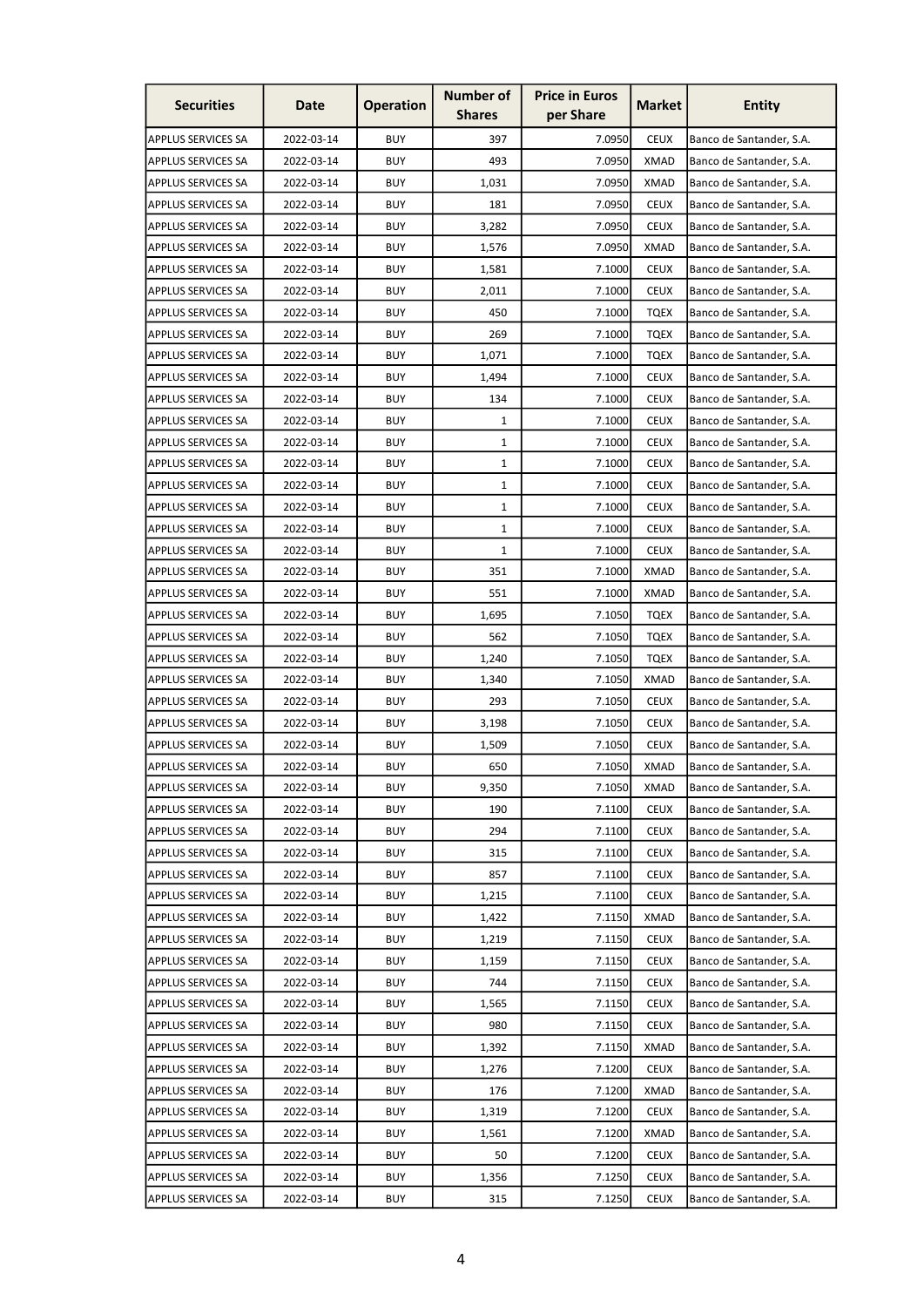| <b>Securities</b>         | Date       | <b>Operation</b> | <b>Number of</b><br><b>Shares</b> | <b>Price in Euros</b><br>per Share | <b>Market</b> | <b>Entity</b>            |
|---------------------------|------------|------------------|-----------------------------------|------------------------------------|---------------|--------------------------|
| <b>APPLUS SERVICES SA</b> | 2022-03-14 | <b>BUY</b>       | 1,237                             | 7.1275                             | <b>CEUX</b>   | Banco de Santander, S.A. |
| <b>APPLUS SERVICES SA</b> | 2022-03-14 | <b>BUY</b>       | 1,362                             | 7.1300                             | <b>CEUX</b>   | Banco de Santander, S.A. |
| <b>APPLUS SERVICES SA</b> | 2022-03-14 | <b>BUY</b>       | 70                                | 7.1300                             | <b>CEUX</b>   | Banco de Santander, S.A. |
| <b>APPLUS SERVICES SA</b> | 2022-03-14 | <b>BUY</b>       | 271                               | 7.1300                             | <b>XMAD</b>   | Banco de Santander, S.A. |
| <b>APPLUS SERVICES SA</b> | 2022-03-14 | <b>BUY</b>       | 728                               | 7.1450                             | <b>CEUX</b>   | Banco de Santander, S.A. |
| <b>APPLUS SERVICES SA</b> | 2022-03-14 | <b>BUY</b>       | 454                               | 7.1450                             | <b>CEUX</b>   | Banco de Santander, S.A. |
| <b>APPLUS SERVICES SA</b> | 2022-03-14 | <b>BUY</b>       | 1,286                             | 7.1450                             | XMAD          | Banco de Santander, S.A. |
| <b>APPLUS SERVICES SA</b> | 2022-03-14 | <b>BUY</b>       | 178                               | 7.1450                             | <b>TQEX</b>   | Banco de Santander, S.A. |
| <b>APPLUS SERVICES SA</b> | 2022-03-14 | <b>BUY</b>       | 257                               | 7.1450                             | <b>TQEX</b>   | Banco de Santander, S.A. |
| <b>APPLUS SERVICES SA</b> | 2022-03-14 | <b>BUY</b>       | 15                                | 7.1450                             | <b>TQEX</b>   | Banco de Santander, S.A. |
| <b>APPLUS SERVICES SA</b> | 2022-03-14 | <b>BUY</b>       | 450                               | 7.1450                             | <b>TQEX</b>   | Banco de Santander, S.A. |
| <b>APPLUS SERVICES SA</b> | 2022-03-14 | <b>BUY</b>       | 82                                | 7.1450                             | <b>TQEX</b>   | Banco de Santander, S.A. |
| <b>APPLUS SERVICES SA</b> | 2022-03-14 | <b>BUY</b>       | 301                               | 7.1450                             | <b>TQEX</b>   | Banco de Santander, S.A. |
| <b>APPLUS SERVICES SA</b> | 2022-03-14 | <b>BUY</b>       | 241                               | 7.1450                             | <b>TQEX</b>   | Banco de Santander, S.A. |
| <b>APPLUS SERVICES SA</b> | 2022-03-14 | <b>BUY</b>       | 262                               | 7.1450                             | <b>TQEX</b>   | Banco de Santander, S.A. |
| <b>APPLUS SERVICES SA</b> | 2022-03-14 | <b>BUY</b>       | 10                                | 7.1450                             | <b>TQEX</b>   | Banco de Santander, S.A. |
| <b>APPLUS SERVICES SA</b> | 2022-03-14 | <b>BUY</b>       | 294                               | 7.1450                             | <b>TQEX</b>   | Banco de Santander, S.A. |
| <b>APPLUS SERVICES SA</b> | 2022-03-14 | <b>BUY</b>       | 6                                 | 7.1450                             | <b>TOEX</b>   | Banco de Santander, S.A. |
| <b>APPLUS SERVICES SA</b> | 2022-03-14 | <b>BUY</b>       | 328                               | 7.1450                             | <b>TQEX</b>   | Banco de Santander, S.A. |
| <b>APPLUS SERVICES SA</b> | 2022-03-14 | <b>BUY</b>       | 367                               | 7.1450                             | <b>TQEX</b>   | Banco de Santander, S.A. |
| <b>APPLUS SERVICES SA</b> | 2022-03-14 | <b>BUY</b>       | 1,252                             | 7.1500                             | <b>CEUX</b>   | Banco de Santander, S.A. |
| <b>APPLUS SERVICES SA</b> | 2022-03-14 | <b>BUY</b>       | 1,250                             | 7.1500                             | <b>CEUX</b>   | Banco de Santander, S.A. |
| <b>APPLUS SERVICES SA</b> | 2022-03-14 | <b>BUY</b>       | 153                               | 7.1500                             | <b>CEUX</b>   | Banco de Santander, S.A. |
| <b>APPLUS SERVICES SA</b> | 2022-03-14 | <b>BUY</b>       | 1,072                             | 7.1500                             | <b>CEUX</b>   | Banco de Santander, S.A. |
| <b>APPLUS SERVICES SA</b> | 2022-03-14 | <b>BUY</b>       | 1,482                             | 7.1500                             | <b>CEUX</b>   | Banco de Santander, S.A. |
| <b>APPLUS SERVICES SA</b> | 2022-03-14 | <b>BUY</b>       | 1,255                             | 7.1500                             | <b>CEUX</b>   | Banco de Santander, S.A. |
| <b>APPLUS SERVICES SA</b> | 2022-03-14 | <b>BUY</b>       | 330                               | 7.1500                             | <b>XMAD</b>   | Banco de Santander, S.A. |
| <b>APPLUS SERVICES SA</b> | 2022-03-14 | <b>BUY</b>       | 292                               | 7.1500                             | <b>XMAD</b>   | Banco de Santander, S.A. |
| APPLUS SERVICES SA        | 2022-03-14 | <b>BUY</b>       | 677                               | 7.1500                             | <b>XMAD</b>   | Banco de Santander, S.A. |
| <b>APPLUS SERVICES SA</b> | 2022-03-14 | <b>BUY</b>       | 1,176                             | 7.1500                             | <b>CEUX</b>   | Banco de Santander, S.A. |
| <b>APPLUS SERVICES SA</b> | 2022-03-14 | <b>BUY</b>       | 19                                | 7.1500                             | <b>CEUX</b>   | Banco de Santander, S.A. |
| <b>APPLUS SERVICES SA</b> | 2022-03-14 | <b>BUY</b>       | 1,204                             | 7.1550                             | <b>CEUX</b>   | Banco de Santander, S.A. |
| <b>APPLUS SERVICES SA</b> | 2022-03-14 | <b>BUY</b>       | 1,166                             | 7.1550                             | <b>CEUX</b>   | Banco de Santander, S.A. |
| <b>APPLUS SERVICES SA</b> | 2022-03-14 | <b>BUY</b>       | 1,273                             | 7.1600                             | <b>CEUX</b>   | Banco de Santander, S.A. |
| <b>APPLUS SERVICES SA</b> | 2022-03-14 | <b>BUY</b>       | 1,414                             | 7.1600                             | <b>XMAD</b>   | Banco de Santander, S.A. |
| <b>APPLUS SERVICES SA</b> | 2022-03-14 | <b>BUY</b>       | 1,429                             | 7.1600                             | <b>CEUX</b>   | Banco de Santander, S.A. |
| <b>APPLUS SERVICES SA</b> | 2022-03-15 | <b>BUY</b>       | 300                               | 6.8850                             | <b>XMAD</b>   | Banco de Santander, S.A. |
| <b>APPLUS SERVICES SA</b> | 2022-03-15 | <b>BUY</b>       | 100                               | 6.8900                             | <b>XMAD</b>   | Banco de Santander, S.A. |
| <b>APPLUS SERVICES SA</b> | 2022-03-15 | <b>BUY</b>       | 1,448                             | 6.8900                             | <b>CEUX</b>   | Banco de Santander, S.A. |
| <b>APPLUS SERVICES SA</b> | 2022-03-15 | <b>BUY</b>       | 1,062                             | 6.8950                             | <b>XMAD</b>   | Banco de Santander, S.A. |
| <b>APPLUS SERVICES SA</b> | 2022-03-15 | <b>BUY</b>       | 1,421                             | 6.8950                             | <b>CEUX</b>   | Banco de Santander, S.A. |
| <b>APPLUS SERVICES SA</b> | 2022-03-15 | <b>BUY</b>       | 1,498                             | 6.9000                             | <b>XMAD</b>   | Banco de Santander, S.A. |
| <b>APPLUS SERVICES SA</b> | 2022-03-15 | <b>BUY</b>       | 688                               | 6.9100                             | <b>CEUX</b>   | Banco de Santander, S.A. |
| <b>APPLUS SERVICES SA</b> | 2022-03-15 | <b>BUY</b>       | 1,392                             | 6.9150                             | <b>XMAD</b>   | Banco de Santander, S.A. |
| <b>APPLUS SERVICES SA</b> | 2022-03-15 | <b>BUY</b>       | 233                               | 6.9150                             | <b>XMAD</b>   | Banco de Santander, S.A. |
| <b>APPLUS SERVICES SA</b> | 2022-03-15 | <b>BUY</b>       | 681                               | 6.9350                             | <b>CEUX</b>   | Banco de Santander, S.A. |
| <b>APPLUS SERVICES SA</b> | 2022-03-15 | <b>BUY</b>       | 9                                 | 6.9450                             | <b>CEUX</b>   | Banco de Santander, S.A. |
| APPLUS SERVICES SA        | 2022-03-15 | <b>BUY</b>       | 7                                 | 6.9500                             | <b>CEUX</b>   | Banco de Santander, S.A. |
| APPLUS SERVICES SA        | 2022-03-15 | <b>BUY</b>       | 624                               | 6.9600                             | <b>CEUX</b>   | Banco de Santander, S.A. |
| <b>APPLUS SERVICES SA</b> | 2022-03-15 | <b>BUY</b>       | 7                                 | 6.9650                             | <b>CEUX</b>   | Banco de Santander, S.A. |
|                           |            |                  |                                   |                                    |               |                          |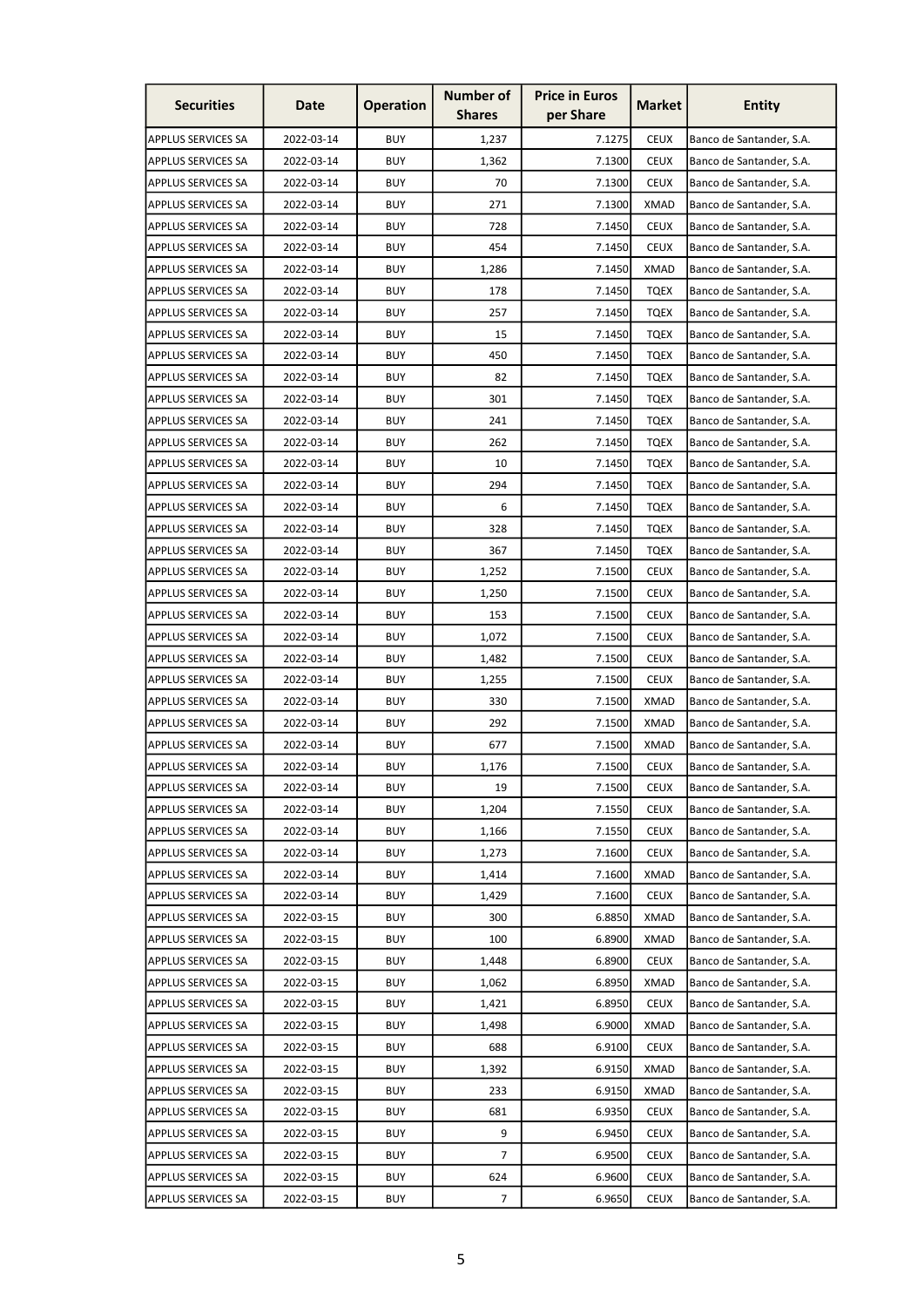| <b>Securities</b>         | Date       | <b>Operation</b> | <b>Number of</b><br><b>Shares</b> | <b>Price in Euros</b><br>per Share | <b>Market</b> | <b>Entity</b>            |
|---------------------------|------------|------------------|-----------------------------------|------------------------------------|---------------|--------------------------|
| <b>APPLUS SERVICES SA</b> | 2022-03-15 | <b>BUY</b>       | 1,424                             | 6.9700                             | <b>CEUX</b>   | Banco de Santander, S.A. |
| <b>APPLUS SERVICES SA</b> | 2022-03-15 | <b>BUY</b>       | 1,340                             | 6.9700                             | <b>XMAD</b>   | Banco de Santander, S.A. |
| <b>APPLUS SERVICES SA</b> | 2022-03-15 | <b>BUY</b>       | 1,569                             | 6.9700                             | <b>XMAD</b>   | Banco de Santander, S.A. |
| <b>APPLUS SERVICES SA</b> | 2022-03-15 | <b>BUY</b>       | 1,417                             | 6.9700                             | <b>XMAD</b>   | Banco de Santander, S.A. |
| <b>APPLUS SERVICES SA</b> | 2022-03-15 | <b>BUY</b>       | $\mathbf{1}$                      | 6.9700                             | <b>CEUX</b>   | Banco de Santander, S.A. |
| <b>APPLUS SERVICES SA</b> | 2022-03-15 | <b>BUY</b>       | 6                                 | 6.9700                             | <b>CEUX</b>   | Banco de Santander, S.A. |
| <b>APPLUS SERVICES SA</b> | 2022-03-15 | <b>BUY</b>       | 1,608                             | 6.9750                             | XMAD          | Banco de Santander, S.A. |
| <b>APPLUS SERVICES SA</b> | 2022-03-15 | <b>BUY</b>       | 3,000                             | 6.9750                             | <b>XMAD</b>   | Banco de Santander, S.A. |
| <b>APPLUS SERVICES SA</b> | 2022-03-15 | <b>BUY</b>       | 41                                | 6.9850                             | <b>CEUX</b>   | Banco de Santander, S.A. |
| <b>APPLUS SERVICES SA</b> | 2022-03-15 | <b>BUY</b>       | 1,542                             | 6.9900                             | TQEX          | Banco de Santander, S.A. |
| <b>APPLUS SERVICES SA</b> | 2022-03-15 | <b>BUY</b>       | 1,424                             | 6.9900                             | <b>XMAD</b>   | Banco de Santander, S.A. |
| <b>APPLUS SERVICES SA</b> | 2022-03-15 | <b>BUY</b>       | 179                               | 6.9900                             | <b>CEUX</b>   | Banco de Santander, S.A. |
| <b>APPLUS SERVICES SA</b> | 2022-03-15 | <b>BUY</b>       | 179                               | 6.9900                             | <b>CEUX</b>   | Banco de Santander, S.A. |
| <b>APPLUS SERVICES SA</b> | 2022-03-15 | <b>BUY</b>       | 27                                | 6.9900                             | <b>CEUX</b>   | Banco de Santander, S.A. |
| <b>APPLUS SERVICES SA</b> | 2022-03-15 | <b>BUY</b>       | 179                               | 6.9950                             | <b>CEUX</b>   | Banco de Santander, S.A. |
| <b>APPLUS SERVICES SA</b> | 2022-03-15 | <b>BUY</b>       | 1,269                             | 6.9950                             | <b>CEUX</b>   | Banco de Santander, S.A. |
| <b>APPLUS SERVICES SA</b> | 2022-03-15 | <b>BUY</b>       | 7                                 | 6.9950                             | <b>CEUX</b>   | Banco de Santander, S.A. |
| <b>APPLUS SERVICES SA</b> | 2022-03-15 | <b>BUY</b>       | 178                               | 6.9950                             | <b>CEUX</b>   | Banco de Santander, S.A. |
| <b>APPLUS SERVICES SA</b> | 2022-03-15 | <b>BUY</b>       | 14                                | 6.9950                             | <b>CEUX</b>   | Banco de Santander, S.A. |
| <b>APPLUS SERVICES SA</b> | 2022-03-15 | <b>BUY</b>       | 28                                | 6.9950                             | <b>CEUX</b>   | Banco de Santander, S.A. |
| <b>APPLUS SERVICES SA</b> | 2022-03-15 | <b>BUY</b>       | 14                                | 6.9950                             | <b>CEUX</b>   | Banco de Santander, S.A. |
| <b>APPLUS SERVICES SA</b> | 2022-03-15 | <b>BUY</b>       | 14                                | 6.9950                             | <b>CEUX</b>   | Banco de Santander, S.A. |
| <b>APPLUS SERVICES SA</b> | 2022-03-15 | <b>BUY</b>       | 2,773                             | 6.9950                             | <b>CEUX</b>   | Banco de Santander, S.A. |
| <b>APPLUS SERVICES SA</b> | 2022-03-15 | <b>BUY</b>       | 1,394                             | 6.9950                             | <b>XMAD</b>   | Banco de Santander, S.A. |
| <b>APPLUS SERVICES SA</b> | 2022-03-15 | <b>BUY</b>       | 253                               | 6.9950                             | <b>CEUX</b>   | Banco de Santander, S.A. |
| <b>APPLUS SERVICES SA</b> | 2022-03-15 | <b>BUY</b>       | 1,700                             | 6.9950                             | XMAD          | Banco de Santander, S.A. |
| <b>APPLUS SERVICES SA</b> | 2022-03-15 | <b>BUY</b>       | 60                                | 7.0000                             | <b>CEUX</b>   | Banco de Santander, S.A. |
| <b>APPLUS SERVICES SA</b> | 2022-03-15 | <b>BUY</b>       | 6                                 | 7.0000                             | <b>CEUX</b>   | Banco de Santander, S.A. |
| <b>APPLUS SERVICES SA</b> | 2022-03-15 | <b>BUY</b>       | 12                                | 7.0000                             | <b>CEUX</b>   | Banco de Santander, S.A. |
| <b>APPLUS SERVICES SA</b> | 2022-03-15 | <b>BUY</b>       | 6                                 | 7.0000                             | <b>CEUX</b>   | Banco de Santander, S.A. |
| APPLUS SERVICES SA        | 2022-03-15 | <b>BUY</b>       | 6                                 | 7.0000                             | <b>CEUX</b>   | Banco de Santander, S.A. |
| <b>APPLUS SERVICES SA</b> | 2022-03-15 | <b>BUY</b>       | 12                                | 7.0000                             | <b>CEUX</b>   | Banco de Santander, S.A. |
| <b>APPLUS SERVICES SA</b> | 2022-03-15 | <b>BUY</b>       | 1,326                             | 7.0000                             | <b>CEUX</b>   | Banco de Santander, S.A. |
| <b>APPLUS SERVICES SA</b> | 2022-03-15 | <b>BUY</b>       | 804                               | 7.0000                             | <b>CEUX</b>   | Banco de Santander, S.A. |
| <b>APPLUS SERVICES SA</b> | 2022-03-15 | <b>BUY</b>       | 5,524                             | 7.0000                             | <b>XMAD</b>   | Banco de Santander, S.A. |
| <b>APPLUS SERVICES SA</b> | 2022-03-15 | <b>BUY</b>       | 4                                 | 7.0000                             | <b>CEUX</b>   | Banco de Santander, S.A. |
| <b>APPLUS SERVICES SA</b> | 2022-03-15 | <b>BUY</b>       | 1,722                             | 7.0050                             | <b>CEUX</b>   | Banco de Santander, S.A. |
| <b>APPLUS SERVICES SA</b> | 2022-03-15 | <b>BUY</b>       | 51                                | 7.0050                             | <b>CEUX</b>   | Banco de Santander, S.A. |
| <b>APPLUS SERVICES SA</b> | 2022-03-15 | <b>BUY</b>       | 1,435                             | 7.0050                             | <b>CEUX</b>   | Banco de Santander, S.A. |
| <b>APPLUS SERVICES SA</b> | 2022-03-15 | <b>BUY</b>       | 2,277                             | 7.0050                             | <b>CEUX</b>   | Banco de Santander, S.A. |
| <b>APPLUS SERVICES SA</b> | 2022-03-15 | <b>BUY</b>       | 468                               | 7.0150                             | <b>XMAD</b>   | Banco de Santander, S.A. |
| APPLUS SERVICES SA        | 2022-03-15 | <b>BUY</b>       | 590                               | 7.0150                             | <b>XMAD</b>   | Banco de Santander, S.A. |
| <b>APPLUS SERVICES SA</b> | 2022-03-15 | <b>BUY</b>       | 1,696                             | 7.0150                             | <b>XMAD</b>   | Banco de Santander, S.A. |
| <b>APPLUS SERVICES SA</b> | 2022-03-15 | <b>BUY</b>       | 886                               | 7.0150                             | <b>XMAD</b>   | Banco de Santander, S.A. |
| <b>APPLUS SERVICES SA</b> | 2022-03-15 | <b>BUY</b>       | 1,107                             | 7.0150                             | <b>XMAD</b>   | Banco de Santander, S.A. |
| <b>APPLUS SERVICES SA</b> | 2022-03-15 | <b>BUY</b>       | 2,635                             | 7.0150                             | <b>CEUX</b>   | Banco de Santander, S.A. |
| <b>APPLUS SERVICES SA</b> | 2022-03-15 | <b>BUY</b>       | 2,244                             | 7.0150                             | <b>XMAD</b>   | Banco de Santander, S.A. |
| <b>APPLUS SERVICES SA</b> | 2022-03-15 | <b>BUY</b>       | 300                               | 7.0200                             | <b>XMAD</b>   | Banco de Santander, S.A. |
| <b>APPLUS SERVICES SA</b> | 2022-03-15 | <b>BUY</b>       | 987                               | 7.0200                             | <b>XMAD</b>   | Banco de Santander, S.A. |
| <b>APPLUS SERVICES SA</b> | 2022-03-15 | <b>BUY</b>       | 249                               | 7.0200                             | <b>CEUX</b>   | Banco de Santander, S.A. |
|                           |            |                  |                                   |                                    |               |                          |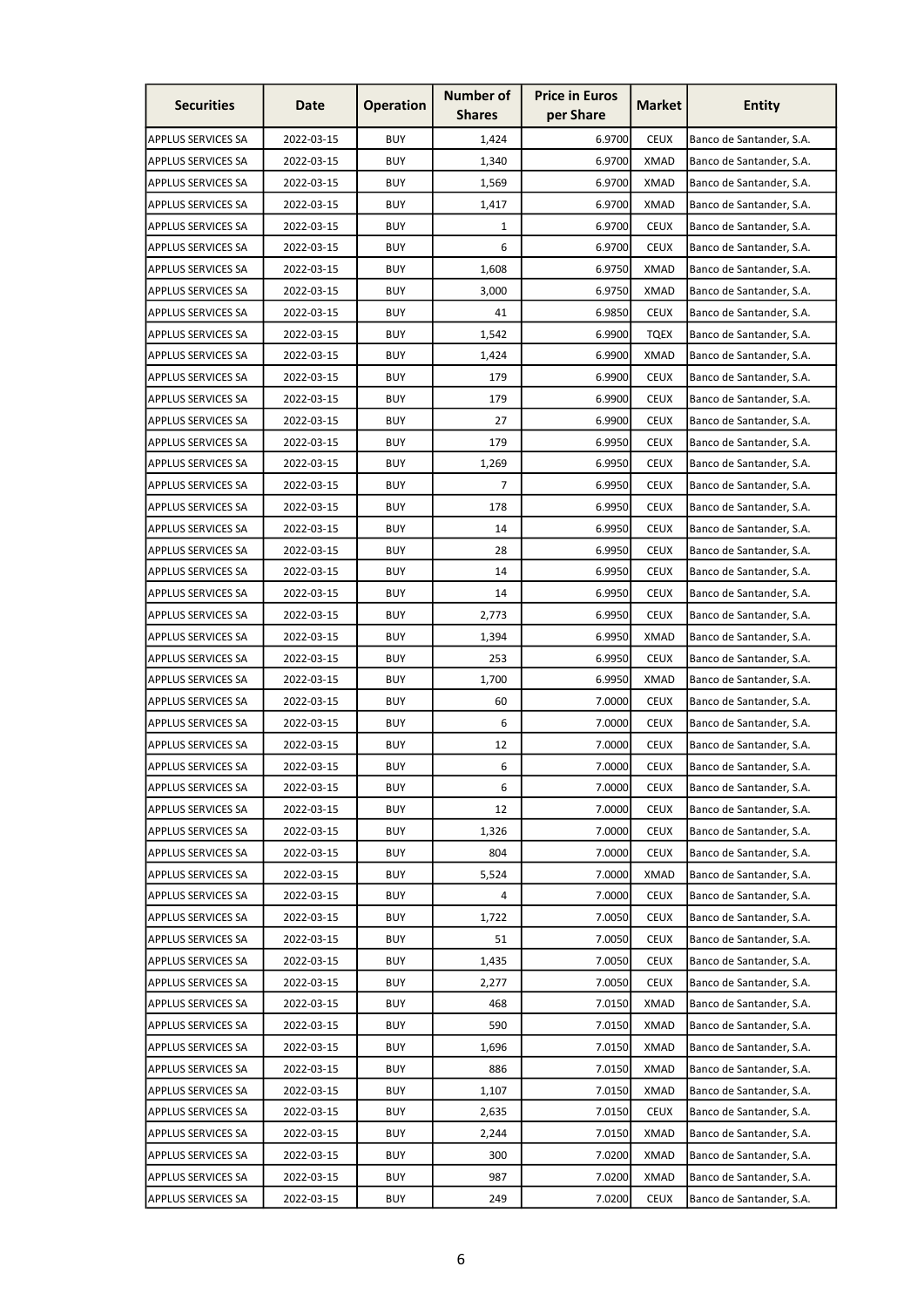| <b>Securities</b>         | Date       | <b>Operation</b> | <b>Number of</b><br><b>Shares</b> | <b>Price in Euros</b><br>per Share | <b>Market</b> | Entity                   |
|---------------------------|------------|------------------|-----------------------------------|------------------------------------|---------------|--------------------------|
| <b>APPLUS SERVICES SA</b> | 2022-03-15 | <b>BUY</b>       | 1,489                             | 7.0200                             | <b>XMAD</b>   | Banco de Santander, S.A. |
| <b>APPLUS SERVICES SA</b> | 2022-03-15 | <b>BUY</b>       | 1,372                             | 7.0250                             | <b>CEUX</b>   | Banco de Santander, S.A. |
| <b>APPLUS SERVICES SA</b> | 2022-03-15 | <b>BUY</b>       | 1,338                             | 7.0250                             | <b>XMAD</b>   | Banco de Santander, S.A. |
| <b>APPLUS SERVICES SA</b> | 2022-03-15 | <b>BUY</b>       | 300                               | 7.0250                             | <b>XMAD</b>   | Banco de Santander, S.A. |
| <b>APPLUS SERVICES SA</b> | 2022-03-15 | <b>BUY</b>       | 55                                | 7.0250                             | <b>CEUX</b>   | Banco de Santander, S.A. |
| <b>APPLUS SERVICES SA</b> | 2022-03-15 | <b>BUY</b>       | 9                                 | 7.0250                             | <b>CEUX</b>   | Banco de Santander, S.A. |
| <b>APPLUS SERVICES SA</b> | 2022-03-15 | <b>BUY</b>       | 10                                | 7.0250                             | <b>CEUX</b>   | Banco de Santander, S.A. |
| <b>APPLUS SERVICES SA</b> | 2022-03-15 | <b>BUY</b>       | 1,355                             | 7.0250                             | <b>CEUX</b>   | Banco de Santander, S.A. |
| <b>APPLUS SERVICES SA</b> | 2022-03-15 | <b>BUY</b>       | 547                               | 7.0250                             | <b>CEUX</b>   | Banco de Santander, S.A. |
| <b>APPLUS SERVICES SA</b> | 2022-03-15 | <b>BUY</b>       | 1,503                             | 7.0250                             | <b>CEUX</b>   | Banco de Santander, S.A. |
| <b>APPLUS SERVICES SA</b> | 2022-03-15 | <b>BUY</b>       | 1,094                             | 7.0300                             | <b>XMAD</b>   | Banco de Santander, S.A. |
| <b>APPLUS SERVICES SA</b> | 2022-03-15 | <b>BUY</b>       | 2,559                             | 7.0300                             | <b>XMAD</b>   | Banco de Santander, S.A. |
| <b>APPLUS SERVICES SA</b> | 2022-03-15 | <b>BUY</b>       | 553                               | 7.0300                             | <b>XMAD</b>   | Banco de Santander, S.A. |
| <b>APPLUS SERVICES SA</b> | 2022-03-15 | <b>BUY</b>       | 830                               | 7.0300                             | <b>CEUX</b>   | Banco de Santander, S.A. |
| <b>APPLUS SERVICES SA</b> | 2022-03-15 | <b>BUY</b>       | 2                                 | 7.0300                             | <b>CEUX</b>   | Banco de Santander, S.A. |
| <b>APPLUS SERVICES SA</b> | 2022-03-15 | <b>BUY</b>       | 1,484                             | 7.0300                             | <b>CEUX</b>   | Banco de Santander, S.A. |
| <b>APPLUS SERVICES SA</b> | 2022-03-15 | <b>BUY</b>       | 601                               | 7.0350                             | <b>CEUX</b>   | Banco de Santander, S.A. |
| <b>APPLUS SERVICES SA</b> | 2022-03-15 | <b>BUY</b>       | 300                               | 7.0350                             | <b>XMAD</b>   | Banco de Santander, S.A. |
| <b>APPLUS SERVICES SA</b> | 2022-03-15 | <b>BUY</b>       | 250                               | 7.0350                             | <b>CEUX</b>   | Banco de Santander, S.A. |
| <b>APPLUS SERVICES SA</b> | 2022-03-15 | <b>BUY</b>       | 1,749                             | 7.0350                             | <b>CEUX</b>   | Banco de Santander, S.A. |
| <b>APPLUS SERVICES SA</b> | 2022-03-15 | <b>BUY</b>       | 124                               | 7.0350                             | <b>CEUX</b>   | Banco de Santander, S.A. |
| <b>APPLUS SERVICES SA</b> | 2022-03-15 | <b>BUY</b>       | 1,529                             | 7.0350                             | <b>CEUX</b>   | Banco de Santander, S.A. |
| <b>APPLUS SERVICES SA</b> | 2022-03-15 | <b>BUY</b>       | 1,643                             | 7.0400                             | <b>XMAD</b>   | Banco de Santander, S.A. |
| <b>APPLUS SERVICES SA</b> | 2022-03-15 | <b>BUY</b>       | 1,389                             | 7.0400                             | <b>CEUX</b>   | Banco de Santander, S.A. |
| <b>APPLUS SERVICES SA</b> | 2022-03-15 | <b>BUY</b>       | 542                               | 7.0400                             | <b>CEUX</b>   | Banco de Santander, S.A. |
| <b>APPLUS SERVICES SA</b> | 2022-03-15 | <b>BUY</b>       | 22                                | 7.0400                             | <b>CEUX</b>   | Banco de Santander, S.A. |
| <b>APPLUS SERVICES SA</b> | 2022-03-15 | <b>BUY</b>       | 7                                 | 7.0400                             | <b>CEUX</b>   | Banco de Santander, S.A. |
| <b>APPLUS SERVICES SA</b> | 2022-03-15 | <b>BUY</b>       | 1,417                             | 7.0400                             | <b>XMAD</b>   | Banco de Santander, S.A. |
| <b>APPLUS SERVICES SA</b> | 2022-03-15 | <b>BUY</b>       | 645                               | 7.0400                             | <b>CEUX</b>   | Banco de Santander, S.A. |
| <b>APPLUS SERVICES SA</b> | 2022-03-15 | <b>BUY</b>       | 550                               | 7.0400                             | <b>XMAD</b>   | Banco de Santander, S.A. |
| APPLUS SERVICES SA        | 2022-03-15 | <b>BUY</b>       | 590                               | 7.0450                             | <b>CEUX</b>   | Banco de Santander, S.A. |
| <b>APPLUS SERVICES SA</b> | 2022-03-15 | <b>BUY</b>       | 1,564                             | 7.0450                             | <b>CEUX</b>   | Banco de Santander, S.A. |
| <b>APPLUS SERVICES SA</b> | 2022-03-15 | <b>BUY</b>       | 126                               | 7.0450                             | <b>CEUX</b>   | Banco de Santander, S.A. |
| <b>APPLUS SERVICES SA</b> | 2022-03-15 | <b>BUY</b>       | 655                               | 7.0450                             | <b>XMAD</b>   | Banco de Santander, S.A. |
| <b>APPLUS SERVICES SA</b> | 2022-03-15 | <b>BUY</b>       | 1,436                             | 7.0450                             | <b>XMAD</b>   | Banco de Santander, S.A. |
| <b>APPLUS SERVICES SA</b> | 2022-03-15 | <b>BUY</b>       | 409                               | 7.0450                             | <b>XMAD</b>   | Banco de Santander, S.A. |
| <b>APPLUS SERVICES SA</b> | 2022-03-15 | <b>BUY</b>       | 446                               | 7.0450                             | <b>XMAD</b>   | Banco de Santander, S.A. |
| <b>APPLUS SERVICES SA</b> | 2022-03-15 | <b>BUY</b>       | 54                                | 7.0450                             | <b>XMAD</b>   | Banco de Santander, S.A. |
| <b>APPLUS SERVICES SA</b> | 2022-03-15 | <b>BUY</b>       | 1,001                             | 7.0450                             | <b>XMAD</b>   | Banco de Santander, S.A. |
| <b>APPLUS SERVICES SA</b> | 2022-03-15 | <b>BUY</b>       | 5,102                             | 7.0450                             | <b>XMAD</b>   | Banco de Santander, S.A. |
| <b>APPLUS SERVICES SA</b> | 2022-03-15 | <b>BUY</b>       | 1,344                             | 7.0450                             | <b>CEUX</b>   | Banco de Santander, S.A. |
| APPLUS SERVICES SA        | 2022-03-15 | <b>BUY</b>       | 8                                 | 7.0450                             | <b>CEUX</b>   | Banco de Santander, S.A. |
| <b>APPLUS SERVICES SA</b> | 2022-03-15 | <b>BUY</b>       | 2,762                             | 7.0450                             | <b>XMAD</b>   | Banco de Santander, S.A. |
| <b>APPLUS SERVICES SA</b> | 2022-03-15 | <b>BUY</b>       | 184                               | 7.0500                             | <b>CEUX</b>   | Banco de Santander, S.A. |
| <b>APPLUS SERVICES SA</b> | 2022-03-15 | <b>BUY</b>       | 1,259                             | 7.0500                             | <b>CEUX</b>   | Banco de Santander, S.A. |
| <b>APPLUS SERVICES SA</b> | 2022-03-15 | <b>BUY</b>       | 23                                | 7.0500                             | <b>TQEX</b>   | Banco de Santander, S.A. |
| <b>APPLUS SERVICES SA</b> | 2022-03-15 | <b>BUY</b>       | 2,908                             | 7.0500                             | <b>XMAD</b>   | Banco de Santander, S.A. |
| <b>APPLUS SERVICES SA</b> | 2022-03-15 | <b>BUY</b>       | 550                               | 7.0500                             | <b>XMAD</b>   | Banco de Santander, S.A. |
| <b>APPLUS SERVICES SA</b> | 2022-03-15 | <b>BUY</b>       | 775                               | 7.0500                             | <b>XMAD</b>   | Banco de Santander, S.A. |
| <b>APPLUS SERVICES SA</b> | 2022-03-15 | <b>BUY</b>       | 6                                 | 7.0500                             | <b>XMAD</b>   | Banco de Santander, S.A. |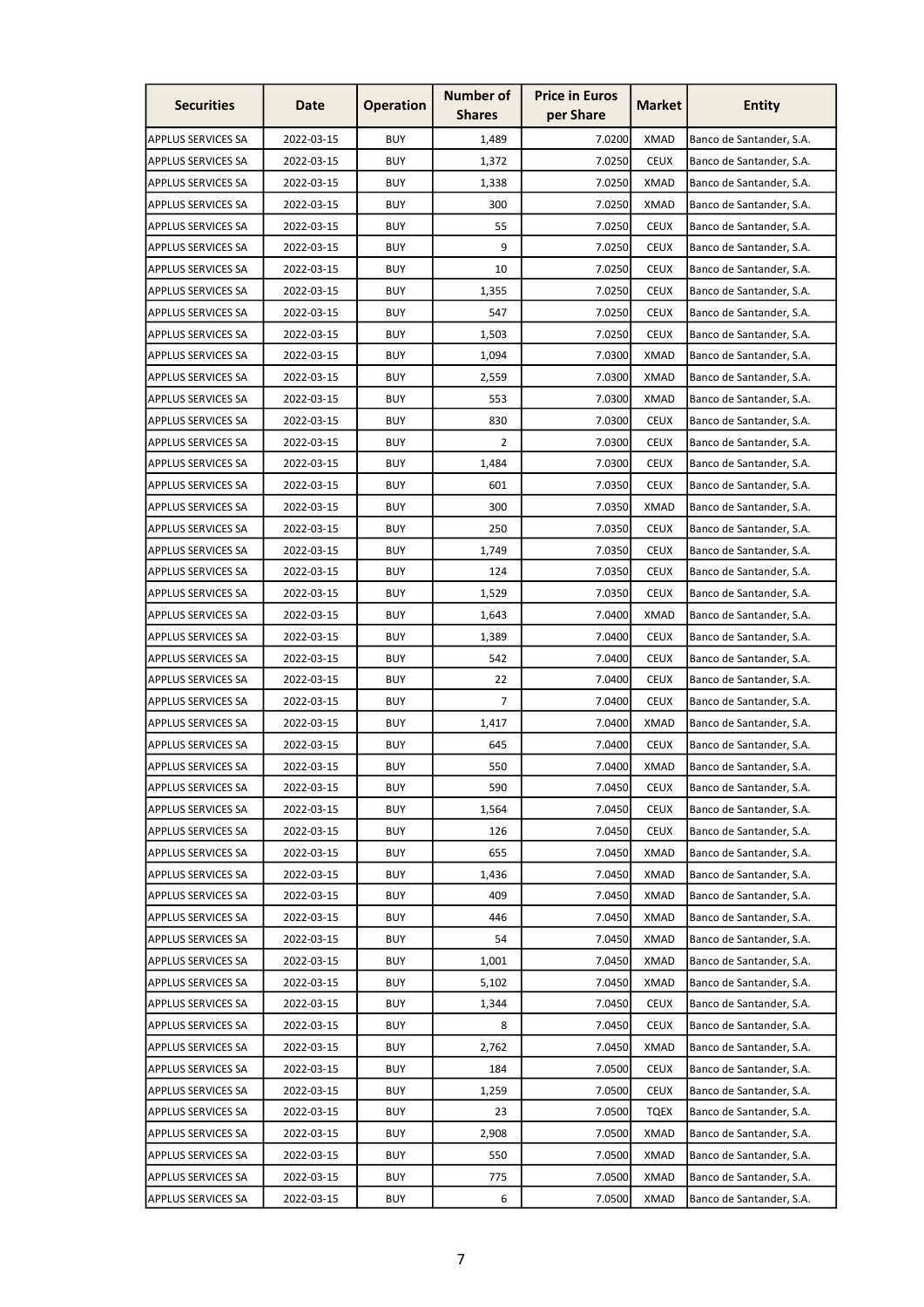| <b>Securities</b>         | Date       | <b>Operation</b> | <b>Number of</b><br><b>Shares</b> | <b>Price in Euros</b><br>per Share | <b>Market</b> | <b>Entity</b>            |
|---------------------------|------------|------------------|-----------------------------------|------------------------------------|---------------|--------------------------|
| APPLUS SERVICES SA        | 2022-03-15 | <b>BUY</b>       | 237                               | 7.0500                             | <b>CEUX</b>   | Banco de Santander, S.A. |
| <b>APPLUS SERVICES SA</b> | 2022-03-15 | <b>BUY</b>       | 420                               | 7.0500                             | <b>CEUX</b>   | Banco de Santander, S.A. |
| <b>APPLUS SERVICES SA</b> | 2022-03-15 | <b>BUY</b>       | 1,998                             | 7.0550                             | <b>XMAD</b>   | Banco de Santander, S.A. |
| APPLUS SERVICES SA        | 2022-03-15 | <b>BUY</b>       | 788                               | 7.0550                             | <b>XMAD</b>   | Banco de Santander, S.A. |
| <b>APPLUS SERVICES SA</b> | 2022-03-15 | <b>BUY</b>       | 177                               | 7.0550                             | <b>TQEX</b>   | Banco de Santander, S.A. |
| <b>APPLUS SERVICES SA</b> | 2022-03-15 | <b>BUY</b>       | 956                               | 7.0550                             | <b>CEUX</b>   | Banco de Santander, S.A. |
| APPLUS SERVICES SA        | 2022-03-15 | <b>BUY</b>       | 25                                | 7.0550                             | TQEX          | Banco de Santander, S.A. |
| <b>APPLUS SERVICES SA</b> | 2022-03-15 | <b>BUY</b>       | 2,066                             | 7.0550                             | <b>XMAD</b>   | Banco de Santander, S.A. |
| <b>APPLUS SERVICES SA</b> | 2022-03-15 | <b>BUY</b>       | 543                               | 7.0550                             | <b>XMAD</b>   | Banco de Santander, S.A. |
| <b>APPLUS SERVICES SA</b> | 2022-03-15 | <b>BUY</b>       | 380                               | 7.0550                             | <b>CEUX</b>   | Banco de Santander, S.A. |
| <b>APPLUS SERVICES SA</b> | 2022-03-15 | <b>BUY</b>       | 327                               | 7.0600                             | <b>CEUX</b>   | Banco de Santander, S.A. |
| <b>APPLUS SERVICES SA</b> | 2022-03-15 | <b>BUY</b>       | 135                               | 7.0600                             | <b>CEUX</b>   | Banco de Santander, S.A. |
| <b>APPLUS SERVICES SA</b> | 2022-03-15 | <b>BUY</b>       | 244                               | 7.0600                             | <b>TQEX</b>   | Banco de Santander, S.A. |
| <b>APPLUS SERVICES SA</b> | 2022-03-15 | <b>BUY</b>       | 953                               | 7.0600                             | <b>CEUX</b>   | Banco de Santander, S.A. |
| <b>APPLUS SERVICES SA</b> | 2022-03-15 | <b>BUY</b>       | 375                               | 7.0600                             | <b>XMAD</b>   | Banco de Santander, S.A. |
| <b>APPLUS SERVICES SA</b> | 2022-03-15 | <b>BUY</b>       | 1,258                             | 7.0600                             | <b>XMAD</b>   | Banco de Santander, S.A. |
| <b>APPLUS SERVICES SA</b> | 2022-03-15 | <b>BUY</b>       | 335                               | 7.0600                             | <b>CEUX</b>   | Banco de Santander, S.A. |
| <b>APPLUS SERVICES SA</b> | 2022-03-15 | <b>BUY</b>       | 44                                | 7.0600                             | <b>CEUX</b>   | Banco de Santander, S.A. |
| <b>APPLUS SERVICES SA</b> | 2022-03-15 | <b>BUY</b>       | 121                               | 7.0600                             | <b>CEUX</b>   | Banco de Santander, S.A. |
| <b>APPLUS SERVICES SA</b> | 2022-03-15 | <b>BUY</b>       | 1,512                             | 7.0600                             | <b>CEUX</b>   | Banco de Santander, S.A. |
| <b>APPLUS SERVICES SA</b> | 2022-03-15 | <b>BUY</b>       | 154                               | 7.0600                             | <b>CEUX</b>   | Banco de Santander, S.A. |
| <b>APPLUS SERVICES SA</b> | 2022-03-15 | <b>BUY</b>       | 3,158                             | 7.0650                             | <b>XMAD</b>   | Banco de Santander, S.A. |
| <b>APPLUS SERVICES SA</b> | 2022-03-15 | <b>BUY</b>       | 2,163                             | 7.0650                             | <b>XMAD</b>   | Banco de Santander, S.A. |
| <b>APPLUS SERVICES SA</b> | 2022-03-15 | <b>BUY</b>       | 711                               | 7.0650                             | <b>XMAD</b>   | Banco de Santander, S.A. |
| <b>APPLUS SERVICES SA</b> | 2022-03-15 | <b>BUY</b>       | 1,809                             | 7.0650                             | <b>XMAD</b>   | Banco de Santander, S.A. |
| <b>APPLUS SERVICES SA</b> | 2022-03-15 | <b>BUY</b>       | 232                               | 7.0650                             | XMAD          | Banco de Santander, S.A. |
| <b>APPLUS SERVICES SA</b> | 2022-03-15 | <b>BUY</b>       | 385                               | 7.0650                             | <b>XMAD</b>   | Banco de Santander, S.A. |
| <b>APPLUS SERVICES SA</b> | 2022-03-15 | <b>BUY</b>       | 94                                | 7.0650                             | <b>XMAD</b>   | Banco de Santander, S.A. |
| APPLUS SERVICES SA        | 2022-03-15 | <b>BUY</b>       | 1,175                             | 7.0650                             | <b>XMAD</b>   | Banco de Santander, S.A. |
| <b>APPLUS SERVICES SA</b> | 2022-03-15 | <b>BUY</b>       | 470                               | 7.0650                             | <b>XMAD</b>   | Banco de Santander, S.A. |
| <b>APPLUS SERVICES SA</b> | 2022-03-15 | <b>BUY</b>       | 15                                | 7.0650                             | <b>XMAD</b>   | Banco de Santander, S.A. |
| <b>APPLUS SERVICES SA</b> | 2022-03-15 | <b>BUY</b>       | 643                               | 7.0650                             | <b>XMAD</b>   | Banco de Santander, S.A. |
| <b>APPLUS SERVICES SA</b> | 2022-03-15 | <b>BUY</b>       | 1,841                             | 7.0650                             | <b>XMAD</b>   | Banco de Santander, S.A. |
| <b>APPLUS SERVICES SA</b> | 2022-03-15 | <b>BUY</b>       | 462                               | 7.0650                             | <b>XMAD</b>   | Banco de Santander, S.A. |
| <b>APPLUS SERVICES SA</b> | 2022-03-15 | <b>BUY</b>       | 2,724                             | 7.0700                             | <b>XMAD</b>   | Banco de Santander, S.A. |
| <b>APPLUS SERVICES SA</b> | 2022-03-15 | <b>BUY</b>       | 1,143                             | 7.0700                             | <b>CEUX</b>   | Banco de Santander, S.A. |
| <b>APPLUS SERVICES SA</b> | 2022-03-15 | <b>BUY</b>       | 1,604                             | 7.0700                             | <b>CEUX</b>   | Banco de Santander, S.A. |
| <b>APPLUS SERVICES SA</b> | 2022-03-15 | <b>BUY</b>       | 3,216                             | 7.0700                             | <b>CEUX</b>   | Banco de Santander, S.A. |
| APPLUS SERVICES SA        | 2022-03-15 | <b>BUY</b>       | 555                               | 7.0750                             | <b>XMAD</b>   | Banco de Santander, S.A. |
| <b>APPLUS SERVICES SA</b> | 2022-03-15 | <b>BUY</b>       | 1,199                             | 7.0750                             | <b>XMAD</b>   | Banco de Santander, S.A. |
| <b>APPLUS SERVICES SA</b> | 2022-03-15 | <b>BUY</b>       | 44                                | 7.0750                             | <b>TQEX</b>   | Banco de Santander, S.A. |
| <b>APPLUS SERVICES SA</b> | 2022-03-15 | <b>BUY</b>       | 2,723                             | 7.0800                             | <b>CEUX</b>   | Banco de Santander, S.A. |
| <b>APPLUS SERVICES SA</b> | 2022-03-15 | <b>BUY</b>       | 176                               | 7.0800                             | <b>CEUX</b>   | Banco de Santander, S.A. |
| <b>APPLUS SERVICES SA</b> | 2022-03-15 | <b>BUY</b>       | 427                               | 7.0800                             | <b>CEUX</b>   | Banco de Santander, S.A. |
| <b>APPLUS SERVICES SA</b> | 2022-03-15 | <b>BUY</b>       | 923                               | 7.0800                             | <b>CEUX</b>   | Banco de Santander, S.A. |
| <b>APPLUS SERVICES SA</b> | 2022-03-15 | <b>BUY</b>       | 1,298                             | 7.0800                             | <b>CEUX</b>   | Banco de Santander, S.A. |
| <b>APPLUS SERVICES SA</b> | 2022-03-15 | <b>BUY</b>       | 274                               | 7.0800                             | <b>CEUX</b>   | Banco de Santander, S.A. |
| APPLUS SERVICES SA        | 2022-03-15 | <b>BUY</b>       | 1,333                             | 7.0850                             | <b>TQEX</b>   | Banco de Santander, S.A. |
| APPLUS SERVICES SA        | 2022-03-15 | <b>BUY</b>       | 525                               | 7.0850                             | <b>XMAD</b>   | Banco de Santander, S.A. |
| APPLUS SERVICES SA        | 2022-03-15 | <b>BUY</b>       | 1,308                             | 7.0850                             | <b>CEUX</b>   | Banco de Santander, S.A. |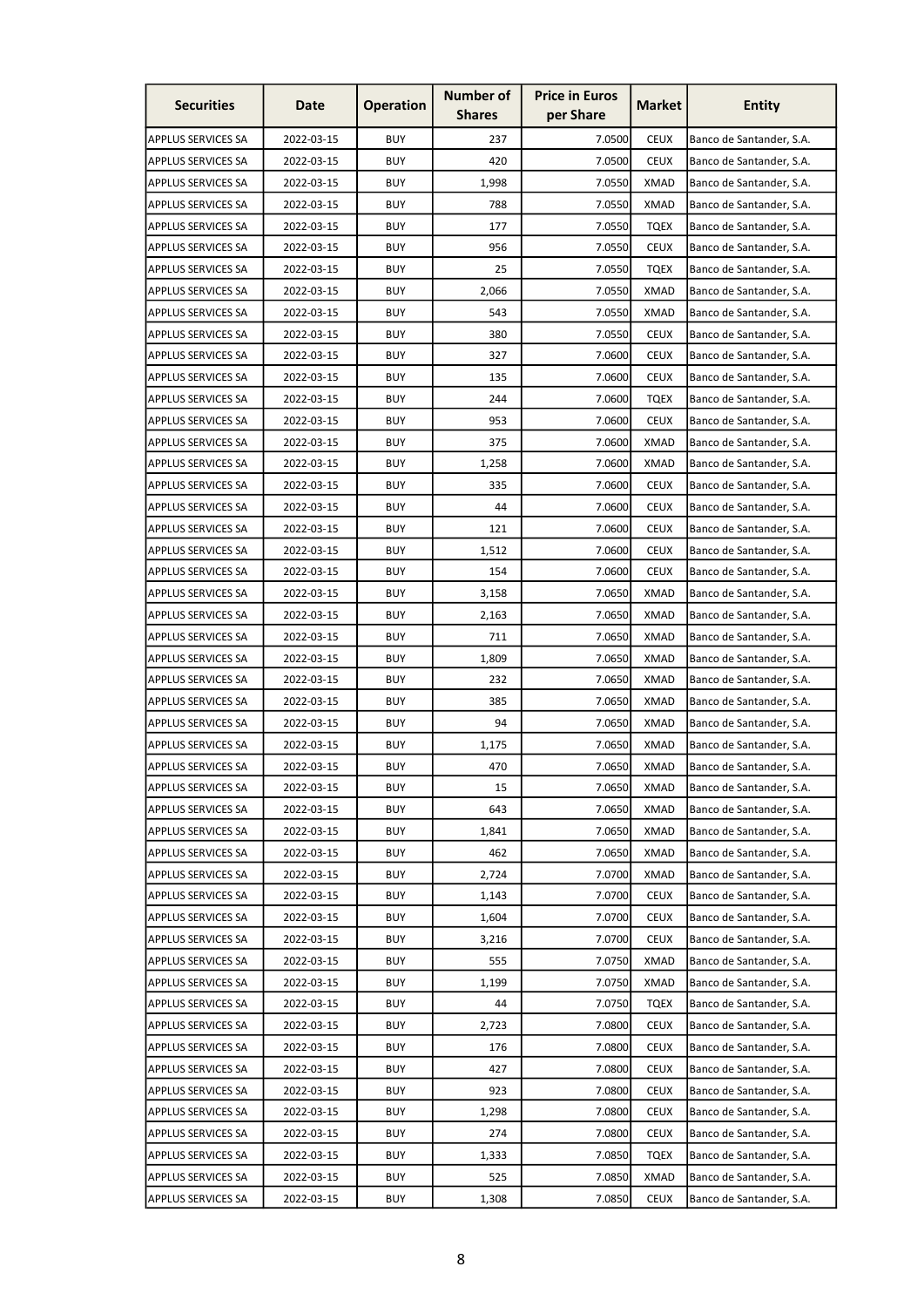| <b>Securities</b>         | Date       | <b>Operation</b> | <b>Number of</b><br><b>Shares</b> | <b>Price in Euros</b><br>per Share | Market      | <b>Entity</b>            |
|---------------------------|------------|------------------|-----------------------------------|------------------------------------|-------------|--------------------------|
| APPLUS SERVICES SA        | 2022-03-15 | <b>BUY</b>       | 44                                | 7.0850                             | <b>CEUX</b> | Banco de Santander, S.A. |
| APPLUS SERVICES SA        | 2022-03-15 | <b>BUY</b>       | 332                               | 7.0850                             | <b>CEUX</b> | Banco de Santander, S.A. |
| APPLUS SERVICES SA        | 2022-03-15 | <b>BUY</b>       | 1,896                             | 7.0850                             | <b>CEUX</b> | Banco de Santander, S.A. |
| APPLUS SERVICES SA        | 2022-03-15 | BUY              | 1,420                             | 7.0850                             | <b>CEUX</b> | Banco de Santander, S.A. |
| APPLUS SERVICES SA        | 2022-03-15 | <b>BUY</b>       | 1,718                             | 7.0900                             | <b>CEUX</b> | Banco de Santander, S.A. |
| APPLUS SERVICES SA        | 2022-03-15 | <b>BUY</b>       | 197                               | 7.0900                             | <b>CEUX</b> | Banco de Santander, S.A. |
| APPLUS SERVICES SA        | 2022-03-15 | BUY              | 7                                 | 7.0900                             | <b>CEUX</b> | Banco de Santander, S.A. |
| <b>APPLUS SERVICES SA</b> | 2022-03-15 | <b>BUY</b>       | 6                                 | 7.0900                             | <b>CEUX</b> | Banco de Santander, S.A. |
| APPLUS SERVICES SA        | 2022-03-15 | <b>BUY</b>       | $\overline{7}$                    | 7.0900                             | <b>CEUX</b> | Banco de Santander, S.A. |
| APPLUS SERVICES SA        | 2022-03-15 | BUY              | 176                               | 7.0900                             | <b>TQEX</b> | Banco de Santander, S.A. |
| APPLUS SERVICES SA        | 2022-03-15 | <b>BUY</b>       | 1,571                             | 7.0950                             | <b>CEUX</b> | Banco de Santander, S.A. |
| APPLUS SERVICES SA        | 2022-03-15 | <b>BUY</b>       | 8                                 | 7.1000                             | <b>CEUX</b> | Banco de Santander, S.A. |
| APPLUS SERVICES SA        | 2022-03-15 | <b>BUY</b>       | 4                                 | 7.1050                             | <b>CEUX</b> | Banco de Santander, S.A. |
| APPLUS SERVICES SA        | 2022-03-15 | <b>BUY</b>       | 2,969                             | 7.1050                             | <b>TQEX</b> | Banco de Santander, S.A. |
| APPLUS SERVICES SA        | 2022-03-15 | <b>BUY</b>       | 1,611                             | 7.1050                             | <b>TQEX</b> | Banco de Santander, S.A. |
| APPLUS SERVICES SA        | 2022-03-15 | <b>BUY</b>       | 636                               | 7.1050                             | <b>CEUX</b> | Banco de Santander, S.A. |
| APPLUS SERVICES SA        | 2022-03-15 | <b>BUY</b>       | 185                               | 7.1150                             | <b>CEUX</b> | Banco de Santander, S.A. |
| APPLUS SERVICES SA        | 2022-03-15 | <b>BUY</b>       | 637                               | 7.1200                             | <b>CEUX</b> | Banco de Santander, S.A. |
| APPLUS SERVICES SA        | 2022-03-15 | <b>BUY</b>       | 2,074                             | 7.1300                             | <b>CEUX</b> | Banco de Santander, S.A. |
| APPLUS SERVICES SA        | 2022-03-15 | <b>BUY</b>       | 489                               | 7.1300                             | <b>CEUX</b> | Banco de Santander, S.A. |
| APPLUS SERVICES SA        | 2022-03-15 | <b>BUY</b>       | 137                               | 7.1300                             | <b>CEUX</b> | Banco de Santander, S.A. |
| APPLUS SERVICES SA        | 2022-03-15 | <b>BUY</b>       | 544                               | 7.1300                             | <b>CEUX</b> | Banco de Santander, S.A. |
| APPLUS SERVICES SA        | 2022-03-15 | <b>BUY</b>       | 3,659                             | 7.1300                             | <b>CEUX</b> | Banco de Santander, S.A. |
| <b>APPLUS SERVICES SA</b> | 2022-03-15 | <b>BUY</b>       | 10,000                            | 7.1300                             | <b>XMAD</b> | Banco de Santander, S.A. |
| APPLUS SERVICES SA        | 2022-03-15 | <b>BUY</b>       | 279                               | 7.1300                             | <b>CEUX</b> | Banco de Santander, S.A. |
| APPLUS SERVICES SA        | 2022-03-15 | BUY              | 905                               | 7.1350                             | <b>CEUX</b> | Banco de Santander, S.A. |
| <b>APPLUS SERVICES SA</b> | 2022-03-15 | <b>BUY</b>       | 1,371                             | 7.1350                             | <b>XMAD</b> | Banco de Santander, S.A. |
| APPLUS SERVICES SA        | 2022-03-15 | <b>BUY</b>       | 95                                | 7.1350                             | <b>CEUX</b> | Banco de Santander, S.A. |
| APPLUS SERVICES SA        | 2022-03-15 | <b>BUY</b>       | 58                                | 7.1350                             | <b>XMAD</b> | Banco de Santander, S.A. |
| APPLUS SERVICES SA        | 2022-03-15 | <b>BUY</b>       | 2,401                             | 7.1350                             | <b>CEUX</b> | Banco de Santander, S.A. |
| APPLUS SERVICES SA        | 2022-03-15 | <b>BUY</b>       | 7,088                             | 7.1350                             | <b>XMAD</b> | Banco de Santander, S.A. |
| APPLUS SERVICES SA        | 2022-03-15 | <b>BUY</b>       | 1,483                             | 7.1350                             | XMAD        | Banco de Santander, S.A. |
| APPLUS SERVICES SA        | 2022-03-15 | <b>BUY</b>       | 2,000                             | 7.1400                             | <b>CEUX</b> | Banco de Santander, S.A. |
| APPLUS SERVICES SA        | 2022-03-15 | <b>BUY</b>       | 1,678                             | 7.1400                             | <b>CEUX</b> | Banco de Santander, S.A. |
| APPLUS SERVICES SA        | 2022-03-15 | <b>BUY</b>       | 786                               | 7.1400                             | <b>CEUX</b> | Banco de Santander, S.A. |
| APPLUS SERVICES SA        | 2022-03-15 | <b>BUY</b>       | 2,393                             | 7.1400                             | <b>CEUX</b> | Banco de Santander, S.A. |
| APPLUS SERVICES SA        | 2022-03-15 | <b>BUY</b>       | 658                               | 7.1400                             | <b>CEUX</b> | Banco de Santander, S.A. |
| APPLUS SERVICES SA        | 2022-03-15 | <b>BUY</b>       | 431                               | 7.1400                             | <b>CEUX</b> | Banco de Santander, S.A. |
| APPLUS SERVICES SA        | 2022-03-15 | <b>BUY</b>       | 139                               | 7.1400                             | <b>CEUX</b> | Banco de Santander, S.A. |
| APPLUS SERVICES SA        | 2022-03-15 | <b>BUY</b>       | 116                               | 7.1400                             | <b>CEUX</b> | Banco de Santander, S.A. |
| APPLUS SERVICES SA        | 2022-03-15 | <b>BUY</b>       | 184                               | 7.1400                             | <b>CEUX</b> | Banco de Santander, S.A. |
| APPLUS SERVICES SA        | 2022-03-15 | <b>BUY</b>       | 351                               | 7.1400                             | <b>CEUX</b> | Banco de Santander, S.A. |
| APPLUS SERVICES SA        | 2022-03-15 | <b>BUY</b>       | 8                                 | 7.1400                             | <b>CEUX</b> | Banco de Santander, S.A. |
| APPLUS SERVICES SA        | 2022-03-15 | <b>BUY</b>       | 751                               | 7.1400                             | <b>CEUX</b> | Banco de Santander, S.A. |
| APPLUS SERVICES SA        | 2022-03-15 | <b>BUY</b>       | 454                               | 7.1400                             | <b>CEUX</b> | Banco de Santander, S.A. |
| APPLUS SERVICES SA        | 2022-03-15 | <b>BUY</b>       | 1,976                             | 7.1400                             | <b>CEUX</b> | Banco de Santander, S.A. |
| APPLUS SERVICES SA        | 2022-03-15 | <b>BUY</b>       | 256                               | 7.1400                             | <b>CEUX</b> | Banco de Santander, S.A. |
| APPLUS SERVICES SA        | 2022-03-16 | <b>BUY</b>       | 360                               | 7.1250                             | <b>XMAD</b> | Banco de Santander, S.A. |
| APPLUS SERVICES SA        | 2022-03-16 | <b>BUY</b>       | 56                                | 7.1800                             | <b>XMAD</b> | Banco de Santander, S.A. |
| APPLUS SERVICES SA        | 2022-03-16 | <b>BUY</b>       | 31                                | 7.1900                             | <b>CEUX</b> | Banco de Santander, S.A. |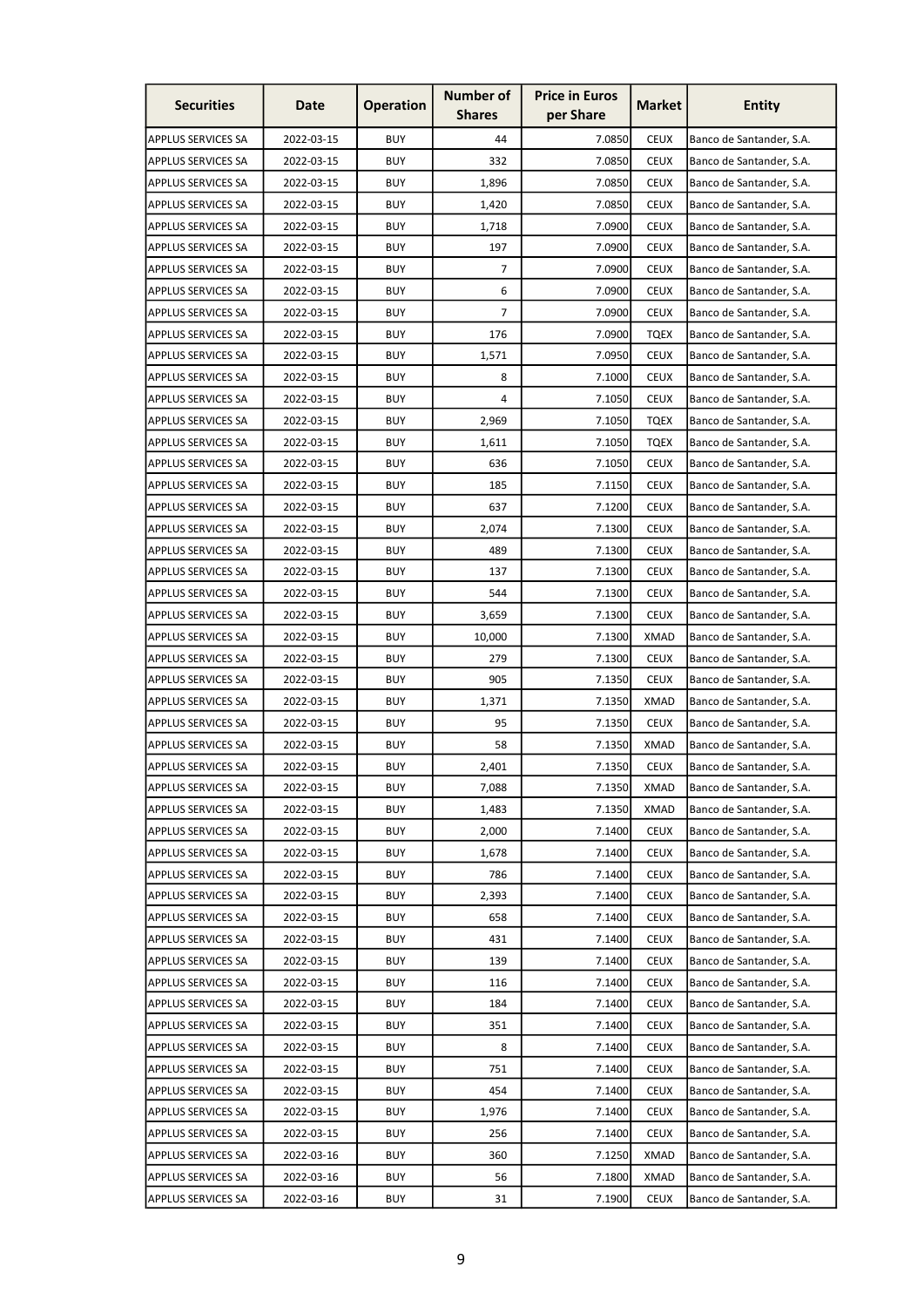| <b>Securities</b>         | Date       | <b>Operation</b> | <b>Number of</b><br><b>Shares</b> | <b>Price in Euros</b><br>per Share | <b>Market</b> | <b>Entity</b>            |
|---------------------------|------------|------------------|-----------------------------------|------------------------------------|---------------|--------------------------|
| <b>APPLUS SERVICES SA</b> | 2022-03-16 | <b>BUY</b>       | 71                                | 7.2050                             | <b>XMAD</b>   | Banco de Santander, S.A. |
| <b>APPLUS SERVICES SA</b> | 2022-03-16 | <b>BUY</b>       | 1,147                             | 7.2050                             | <b>XMAD</b>   | Banco de Santander, S.A. |
| <b>APPLUS SERVICES SA</b> | 2022-03-16 | <b>BUY</b>       | 1,516                             | 7.2100                             | <b>CEUX</b>   | Banco de Santander, S.A. |
| <b>APPLUS SERVICES SA</b> | 2022-03-16 | <b>BUY</b>       | 1,145                             | 7.2100                             | <b>XMAD</b>   | Banco de Santander, S.A. |
| <b>APPLUS SERVICES SA</b> | 2022-03-16 | <b>BUY</b>       | 1,492                             | 7.2100                             | <b>CEUX</b>   | Banco de Santander, S.A. |
| <b>APPLUS SERVICES SA</b> | 2022-03-16 | <b>BUY</b>       | 1,407                             | 7.2200                             | <b>CEUX</b>   | Banco de Santander, S.A. |
| <b>APPLUS SERVICES SA</b> | 2022-03-16 | <b>BUY</b>       | 1,310                             | 7.2250                             | <b>TQEX</b>   | Banco de Santander, S.A. |
| <b>APPLUS SERVICES SA</b> | 2022-03-16 | <b>BUY</b>       | 84                                | 7.2250                             | <b>CEUX</b>   | Banco de Santander, S.A. |
| <b>APPLUS SERVICES SA</b> | 2022-03-16 | <b>BUY</b>       | 21                                | 7.2250                             | <b>XMAD</b>   | Banco de Santander, S.A. |
| <b>APPLUS SERVICES SA</b> | 2022-03-16 | <b>BUY</b>       | 21                                | 7.2250                             | <b>XMAD</b>   | Banco de Santander, S.A. |
| <b>APPLUS SERVICES SA</b> | 2022-03-16 | <b>BUY</b>       | 366                               | 7.2250                             | <b>TQEX</b>   | Banco de Santander, S.A. |
| <b>APPLUS SERVICES SA</b> | 2022-03-16 | <b>BUY</b>       | 1,144                             | 7.2250                             | <b>TQEX</b>   | Banco de Santander, S.A. |
| <b>APPLUS SERVICES SA</b> | 2022-03-16 | <b>BUY</b>       | 225                               | 7.2250                             | <b>XMAD</b>   | Banco de Santander, S.A. |
| <b>APPLUS SERVICES SA</b> | 2022-03-16 | <b>BUY</b>       | 88                                | 7.2300                             | <b>CEUX</b>   | Banco de Santander, S.A. |
| <b>APPLUS SERVICES SA</b> | 2022-03-16 | <b>BUY</b>       | 44                                | 7.2300                             | <b>CEUX</b>   | Banco de Santander, S.A. |
| <b>APPLUS SERVICES SA</b> | 2022-03-16 | <b>BUY</b>       | 1,351                             | 7.2300                             | <b>CEUX</b>   | Banco de Santander, S.A. |
| <b>APPLUS SERVICES SA</b> | 2022-03-16 | <b>BUY</b>       | 539                               | 7.2300                             | <b>CEUX</b>   | Banco de Santander, S.A. |
| <b>APPLUS SERVICES SA</b> | 2022-03-16 | <b>BUY</b>       | 680                               | 7.2300                             | <b>CEUX</b>   | Banco de Santander, S.A. |
| <b>APPLUS SERVICES SA</b> | 2022-03-16 | <b>BUY</b>       | 1,779                             | 7.2300                             | <b>CEUX</b>   | Banco de Santander, S.A. |
| <b>APPLUS SERVICES SA</b> | 2022-03-16 | <b>BUY</b>       | 1,479                             | 7.2350                             | <b>CEUX</b>   | Banco de Santander, S.A. |
| <b>APPLUS SERVICES SA</b> | 2022-03-16 | <b>BUY</b>       | 1,255                             | 7.2350                             | <b>CEUX</b>   | Banco de Santander, S.A. |
| <b>APPLUS SERVICES SA</b> | 2022-03-16 | <b>BUY</b>       | 1,034                             | 7.2350                             | <b>TQEX</b>   | Banco de Santander, S.A. |
| <b>APPLUS SERVICES SA</b> | 2022-03-16 | <b>BUY</b>       | 3                                 | 7.2400                             | <b>CEUX</b>   | Banco de Santander, S.A. |
| <b>APPLUS SERVICES SA</b> | 2022-03-16 | <b>BUY</b>       | 102                               | 7.2400                             | <b>CEUX</b>   | Banco de Santander, S.A. |
| <b>APPLUS SERVICES SA</b> | 2022-03-16 | <b>BUY</b>       | 25                                | 7.2450                             | <b>CEUX</b>   | Banco de Santander, S.A. |
| <b>APPLUS SERVICES SA</b> | 2022-03-16 | <b>BUY</b>       | 65                                | 7.2450                             | XMAD          | Banco de Santander, S.A. |
| <b>APPLUS SERVICES SA</b> | 2022-03-16 | <b>BUY</b>       | 655                               | 7.2450                             | <b>XMAD</b>   | Banco de Santander, S.A. |
| <b>APPLUS SERVICES SA</b> | 2022-03-16 | <b>BUY</b>       | 906                               | 7.2450                             | <b>XMAD</b>   | Banco de Santander, S.A. |
| <b>APPLUS SERVICES SA</b> | 2022-03-16 | <b>BUY</b>       | 167                               | 7.2450                             | <b>XMAD</b>   | Banco de Santander, S.A. |
| <b>APPLUS SERVICES SA</b> | 2022-03-16 | <b>BUY</b>       | 272                               | 7.2450                             | <b>XMAD</b>   | Banco de Santander, S.A. |
| <b>APPLUS SERVICES SA</b> | 2022-03-16 | <b>BUY</b>       | 617                               | 7.2450                             | <b>XMAD</b>   | Banco de Santander, S.A. |
| <b>APPLUS SERVICES SA</b> | 2022-03-16 | <b>BUY</b>       | 491                               | 7.2450                             | <b>XMAD</b>   | Banco de Santander, S.A. |
| <b>APPLUS SERVICES SA</b> | 2022-03-16 | <b>BUY</b>       | 345                               | 7.2450                             | <b>XMAD</b>   | Banco de Santander, S.A. |
| <b>APPLUS SERVICES SA</b> | 2022-03-16 | <b>BUY</b>       | 64                                | 7.2450                             | <b>XMAD</b>   | Banco de Santander, S.A. |
| <b>APPLUS SERVICES SA</b> | 2022-03-16 | <b>BUY</b>       | 19                                | 7.2450                             | <b>XMAD</b>   | Banco de Santander, S.A. |
| <b>APPLUS SERVICES SA</b> | 2022-03-16 | <b>BUY</b>       | 464                               | 7.2450                             | <b>XMAD</b>   | Banco de Santander, S.A. |
| <b>APPLUS SERVICES SA</b> | 2022-03-16 | <b>BUY</b>       | 555                               | 7.2450                             | <b>XMAD</b>   | Banco de Santander, S.A. |
| <b>APPLUS SERVICES SA</b> | 2022-03-16 | <b>BUY</b>       | 895                               | 7.2450                             | <b>CEUX</b>   | Banco de Santander, S.A. |
| <b>APPLUS SERVICES SA</b> | 2022-03-16 | <b>BUY</b>       | 63                                | 7.2450                             | <b>XMAD</b>   | Banco de Santander, S.A. |
| <b>APPLUS SERVICES SA</b> | 2022-03-16 | <b>BUY</b>       | 655                               | 7.2450                             | <b>CEUX</b>   | Banco de Santander, S.A. |
| <b>APPLUS SERVICES SA</b> | 2022-03-16 | <b>BUY</b>       | 292                               | 7.2450                             | <b>XMAD</b>   | Banco de Santander, S.A. |
| <b>APPLUS SERVICES SA</b> | 2022-03-16 | <b>BUY</b>       | 1,561                             | 7.2450                             | <b>CEUX</b>   | Banco de Santander, S.A. |
| <b>APPLUS SERVICES SA</b> | 2022-03-16 | <b>BUY</b>       | 519                               | 7.2500                             | <b>XMAD</b>   | Banco de Santander, S.A. |
| <b>APPLUS SERVICES SA</b> | 2022-03-16 | <b>BUY</b>       | 640                               | 7.2500                             | <b>XMAD</b>   | Banco de Santander, S.A. |
| <b>APPLUS SERVICES SA</b> | 2022-03-16 | <b>BUY</b>       | 580                               | 7.2500                             | <b>XMAD</b>   | Banco de Santander, S.A. |
| <b>APPLUS SERVICES SA</b> | 2022-03-16 | <b>BUY</b>       | 842                               | 7.2500                             | <b>XMAD</b>   | Banco de Santander, S.A. |
| <b>APPLUS SERVICES SA</b> | 2022-03-16 | <b>BUY</b>       | 188                               | 7.2500                             | <b>XMAD</b>   | Banco de Santander, S.A. |
| <b>APPLUS SERVICES SA</b> | 2022-03-16 | <b>BUY</b>       | 231                               | 7.2500                             | <b>XMAD</b>   | Banco de Santander, S.A. |
| <b>APPLUS SERVICES SA</b> | 2022-03-16 | <b>BUY</b>       | 1,510                             | 7.2500                             | <b>XMAD</b>   | Banco de Santander, S.A. |
| <b>APPLUS SERVICES SA</b> | 2022-03-16 | <b>BUY</b>       | 300                               | 7.2550                             | <b>XMAD</b>   | Banco de Santander, S.A. |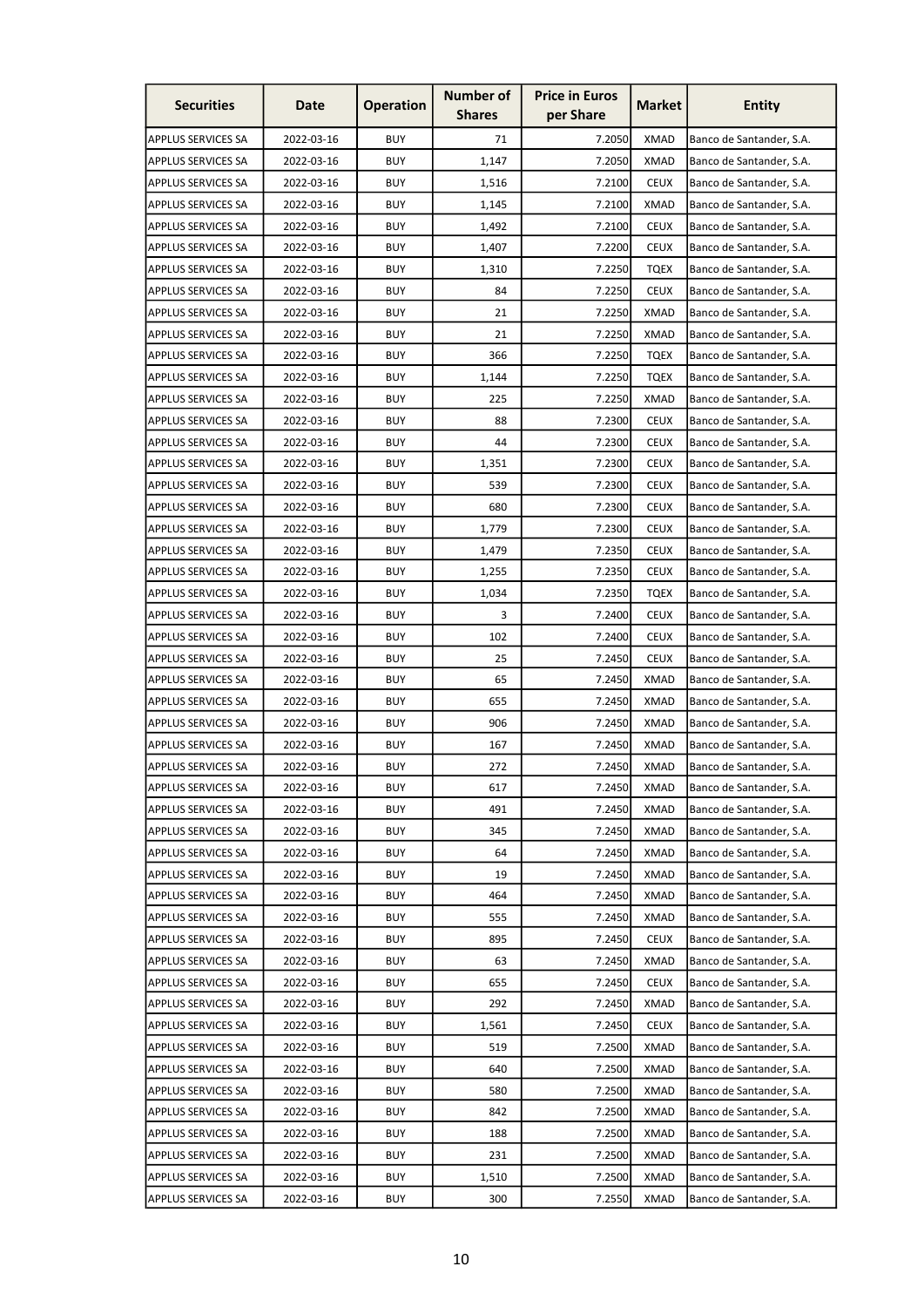| <b>Securities</b>         | Date       | <b>Operation</b> | <b>Number of</b><br><b>Shares</b> | <b>Price in Euros</b><br>per Share | <b>Market</b> | <b>Entity</b>            |
|---------------------------|------------|------------------|-----------------------------------|------------------------------------|---------------|--------------------------|
| <b>APPLUS SERVICES SA</b> | 2022-03-16 | <b>BUY</b>       | 405                               | 7.2550                             | <b>XMAD</b>   | Banco de Santander, S.A. |
| <b>APPLUS SERVICES SA</b> | 2022-03-16 | <b>BUY</b>       | 1,391                             | 7.2550                             | <b>CEUX</b>   | Banco de Santander, S.A. |
| <b>APPLUS SERVICES SA</b> | 2022-03-16 | <b>BUY</b>       | 477                               | 7.2550                             | <b>CEUX</b>   | Banco de Santander, S.A. |
| APPLUS SERVICES SA        | 2022-03-16 | <b>BUY</b>       | 822                               | 7.2550                             | <b>CEUX</b>   | Banco de Santander, S.A. |
| <b>APPLUS SERVICES SA</b> | 2022-03-16 | <b>BUY</b>       | 1,474                             | 7.2550                             | <b>CEUX</b>   | Banco de Santander, S.A. |
| <b>APPLUS SERVICES SA</b> | 2022-03-16 | <b>BUY</b>       | 1,023                             | 7.2550                             | <b>XMAD</b>   | Banco de Santander, S.A. |
| APPLUS SERVICES SA        | 2022-03-16 | <b>BUY</b>       | 364                               | 7.2550                             | XMAD          | Banco de Santander, S.A. |
| <b>APPLUS SERVICES SA</b> | 2022-03-16 | <b>BUY</b>       | 1,269                             | 7.2550                             | <b>XMAD</b>   | Banco de Santander, S.A. |
| <b>APPLUS SERVICES SA</b> | 2022-03-16 | <b>BUY</b>       | 916                               | 7.2550                             | <b>XMAD</b>   | Banco de Santander, S.A. |
| <b>APPLUS SERVICES SA</b> | 2022-03-16 | <b>BUY</b>       | 342                               | 7.2550                             | <b>XMAD</b>   | Banco de Santander, S.A. |
| <b>APPLUS SERVICES SA</b> | 2022-03-16 | <b>BUY</b>       | 300                               | 7.2550                             | <b>XMAD</b>   | Banco de Santander, S.A. |
| <b>APPLUS SERVICES SA</b> | 2022-03-16 | <b>BUY</b>       | 1,576                             | 7.2550                             | <b>CEUX</b>   | Banco de Santander, S.A. |
| <b>APPLUS SERVICES SA</b> | 2022-03-16 | <b>BUY</b>       | 709                               | 7.2600                             | <b>XMAD</b>   | Banco de Santander, S.A. |
| <b>APPLUS SERVICES SA</b> | 2022-03-16 | <b>BUY</b>       | 650                               | 7.2600                             | XMAD          | Banco de Santander, S.A. |
| <b>APPLUS SERVICES SA</b> | 2022-03-16 | <b>BUY</b>       | 1,766                             | 7.2600                             | <b>CEUX</b>   | Banco de Santander, S.A. |
| <b>APPLUS SERVICES SA</b> | 2022-03-16 | <b>BUY</b>       | 2,369                             | 7.2600                             | <b>XMAD</b>   | Banco de Santander, S.A. |
| <b>APPLUS SERVICES SA</b> | 2022-03-16 | <b>BUY</b>       | 128                               | 7.2650                             | <b>CEUX</b>   | Banco de Santander, S.A. |
| <b>APPLUS SERVICES SA</b> | 2022-03-16 | <b>BUY</b>       | 1,416                             | 7.2650                             | <b>CEUX</b>   | Banco de Santander, S.A. |
| <b>APPLUS SERVICES SA</b> | 2022-03-16 | <b>BUY</b>       | 1,234                             | 7.2650                             | <b>CEUX</b>   | Banco de Santander, S.A. |
| <b>APPLUS SERVICES SA</b> | 2022-03-16 | <b>BUY</b>       | 1,301                             | 7.2650                             | <b>CEUX</b>   | Banco de Santander, S.A. |
| <b>APPLUS SERVICES SA</b> | 2022-03-16 | <b>BUY</b>       | 383                               | 7.2650                             | <b>XMAD</b>   | Banco de Santander, S.A. |
| <b>APPLUS SERVICES SA</b> | 2022-03-16 | <b>BUY</b>       | 2,057                             | 7.2650                             | <b>CEUX</b>   | Banco de Santander, S.A. |
| <b>APPLUS SERVICES SA</b> | 2022-03-16 | <b>BUY</b>       | 1,306                             | 7.2650                             | <b>XMAD</b>   | Banco de Santander, S.A. |
| <b>APPLUS SERVICES SA</b> | 2022-03-16 | <b>BUY</b>       | 2,062                             | 7.2700                             | <b>CEUX</b>   | Banco de Santander, S.A. |
| <b>APPLUS SERVICES SA</b> | 2022-03-16 | <b>BUY</b>       | 1,251                             | 7.2700                             | <b>CEUX</b>   | Banco de Santander, S.A. |
| <b>APPLUS SERVICES SA</b> | 2022-03-16 | <b>BUY</b>       | 1,421                             | 7.2700                             | XMAD          | Banco de Santander, S.A. |
| <b>APPLUS SERVICES SA</b> | 2022-03-16 | <b>BUY</b>       | 1,231                             | 7.2750                             | <b>XMAD</b>   | Banco de Santander, S.A. |
| <b>APPLUS SERVICES SA</b> | 2022-03-16 | <b>BUY</b>       | 1,222                             | 7.2750                             | <b>CEUX</b>   | Banco de Santander, S.A. |
| APPLUS SERVICES SA        | 2022-03-16 | <b>BUY</b>       | 300                               | 7.2750                             | <b>XMAD</b>   | Banco de Santander, S.A. |
| <b>APPLUS SERVICES SA</b> | 2022-03-16 | <b>BUY</b>       | 1,336                             | 7.2750                             | <b>TQEX</b>   | Banco de Santander, S.A. |
| <b>APPLUS SERVICES SA</b> | 2022-03-16 | <b>BUY</b>       | 1,436                             | 7.2800                             | <b>TQEX</b>   | Banco de Santander, S.A. |
| <b>APPLUS SERVICES SA</b> | 2022-03-16 | <b>BUY</b>       | 1,039                             | 7.2800                             | XMAD          | Banco de Santander, S.A. |
| <b>APPLUS SERVICES SA</b> | 2022-03-16 | <b>BUY</b>       | 364                               | 7.2800                             | <b>CEUX</b>   | Banco de Santander, S.A. |
| <b>APPLUS SERVICES SA</b> | 2022-03-16 | <b>BUY</b>       | 1,543                             | 7.2900                             | <b>CEUX</b>   | Banco de Santander, S.A. |
| <b>APPLUS SERVICES SA</b> | 2022-03-16 | <b>BUY</b>       | 2,726                             | 7.2900                             | <b>XMAD</b>   | Banco de Santander, S.A. |
| <b>APPLUS SERVICES SA</b> | 2022-03-16 | <b>BUY</b>       | 401                               | 7.2900                             | <b>XMAD</b>   | Banco de Santander, S.A. |
| <b>APPLUS SERVICES SA</b> | 2022-03-16 | <b>BUY</b>       | 14,509                            | 7.2900                             | <b>XMAD</b>   | Banco de Santander, S.A. |
| <b>APPLUS SERVICES SA</b> | 2022-03-16 | <b>BUY</b>       | 342                               | 7.2900                             | <b>XMAD</b>   | Banco de Santander, S.A. |
| APPLUS SERVICES SA        | 2022-03-16 | <b>BUY</b>       | 22                                | 7.2900                             | <b>XMAD</b>   | Banco de Santander, S.A. |
| <b>APPLUS SERVICES SA</b> | 2022-03-16 | <b>BUY</b>       | 573                               | 7.2900                             | <b>XMAD</b>   | Banco de Santander, S.A. |
| <b>APPLUS SERVICES SA</b> | 2022-03-16 | <b>BUY</b>       | 1,427                             | 7.2900                             | <b>XMAD</b>   | Banco de Santander, S.A. |
| <b>APPLUS SERVICES SA</b> | 2022-03-16 | <b>BUY</b>       | 207                               | 7.2950                             | <b>TQEX</b>   | Banco de Santander, S.A. |
| <b>APPLUS SERVICES SA</b> | 2022-03-16 | <b>BUY</b>       | 100                               | 7.2950                             | <b>XMAD</b>   | Banco de Santander, S.A. |
| <b>APPLUS SERVICES SA</b> | 2022-03-16 | <b>BUY</b>       | 524                               | 7.2950                             | <b>XMAD</b>   | Banco de Santander, S.A. |
| <b>APPLUS SERVICES SA</b> | 2022-03-16 | <b>BUY</b>       | 685                               | 7.2950                             | <b>XMAD</b>   | Banco de Santander, S.A. |
| <b>APPLUS SERVICES SA</b> | 2022-03-16 | <b>BUY</b>       | 854                               | 7.2950                             | <b>XMAD</b>   | Banco de Santander, S.A. |
| <b>APPLUS SERVICES SA</b> | 2022-03-16 | <b>BUY</b>       | 79                                | 7.2950                             | <b>XMAD</b>   | Banco de Santander, S.A. |
| APPLUS SERVICES SA        | 2022-03-16 | <b>BUY</b>       | 423                               | 7.3000                             | <b>CEUX</b>   | Banco de Santander, S.A. |
| APPLUS SERVICES SA        | 2022-03-16 | <b>BUY</b>       | 1,382                             | 7.3000                             | <b>CEUX</b>   | Banco de Santander, S.A. |
| <b>APPLUS SERVICES SA</b> | 2022-03-16 | <b>BUY</b>       | 107                               | 7.3000                             | <b>CEUX</b>   | Banco de Santander, S.A. |
|                           |            |                  |                                   |                                    |               |                          |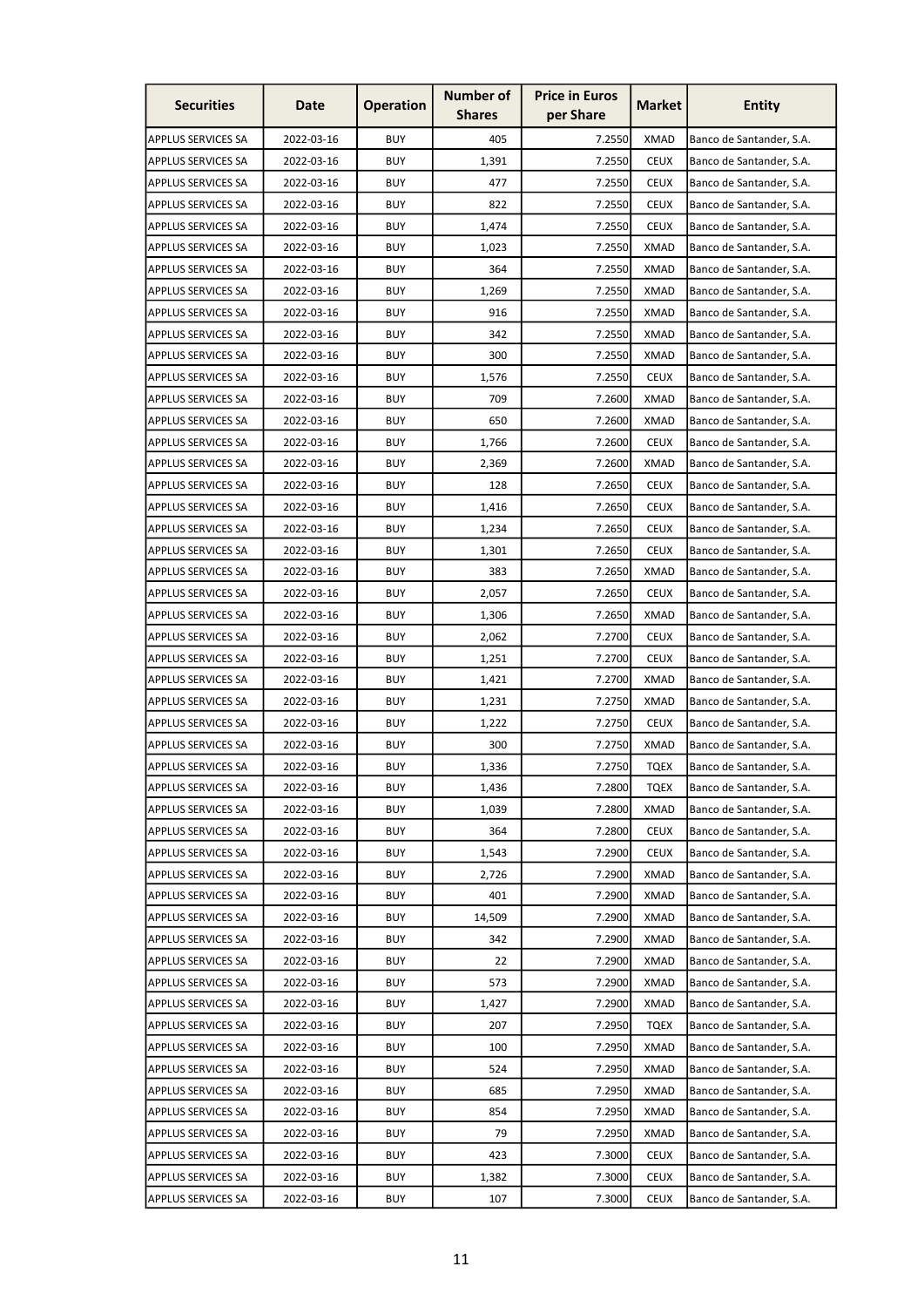| <b>Securities</b>         | Date       | <b>Operation</b> | <b>Number of</b><br><b>Shares</b> | <b>Price in Euros</b><br>per Share | <b>Market</b> | <b>Entity</b>            |
|---------------------------|------------|------------------|-----------------------------------|------------------------------------|---------------|--------------------------|
| <b>APPLUS SERVICES SA</b> | 2022-03-16 | <b>BUY</b>       | 121                               | 7.3000                             | <b>CEUX</b>   | Banco de Santander, S.A. |
| <b>APPLUS SERVICES SA</b> | 2022-03-16 | <b>BUY</b>       | 121                               | 7.3000                             | <b>CEUX</b>   | Banco de Santander, S.A. |
| <b>APPLUS SERVICES SA</b> | 2022-03-16 | <b>BUY</b>       | 903                               | 7.3000                             | <b>CEUX</b>   | Banco de Santander, S.A. |
| <b>APPLUS SERVICES SA</b> | 2022-03-16 | <b>BUY</b>       | 1,262                             | 7.3000                             | <b>CEUX</b>   | Banco de Santander, S.A. |
| <b>APPLUS SERVICES SA</b> | 2022-03-16 | <b>BUY</b>       | 62                                | 7.3000                             | <b>CEUX</b>   | Banco de Santander, S.A. |
| <b>APPLUS SERVICES SA</b> | 2022-03-16 | <b>BUY</b>       | 1,729                             | 7.3000                             | <b>CEUX</b>   | Banco de Santander, S.A. |
| <b>APPLUS SERVICES SA</b> | 2022-03-16 | <b>BUY</b>       | 1,001                             | 7.3000                             | <b>CEUX</b>   | Banco de Santander, S.A. |
| <b>APPLUS SERVICES SA</b> | 2022-03-16 | <b>BUY</b>       | 199                               | 7.3000                             | <b>CEUX</b>   | Banco de Santander, S.A. |
| <b>APPLUS SERVICES SA</b> | 2022-03-16 | <b>BUY</b>       | 1,216                             | 7.3000                             | <b>XMAD</b>   | Banco de Santander, S.A. |
| <b>APPLUS SERVICES SA</b> | 2022-03-16 | <b>BUY</b>       | 300                               | 7.3050                             | <b>XMAD</b>   | Banco de Santander, S.A. |
| <b>APPLUS SERVICES SA</b> | 2022-03-16 | <b>BUY</b>       | 281                               | 7.3100                             | <b>XMAD</b>   | Banco de Santander, S.A. |
| <b>APPLUS SERVICES SA</b> | 2022-03-16 | <b>BUY</b>       | 500                               | 7.3100                             | XMAD          | Banco de Santander, S.A. |
| <b>APPLUS SERVICES SA</b> | 2022-03-16 | <b>BUY</b>       | 2,364                             | 7.3150                             | <b>CEUX</b>   | Banco de Santander, S.A. |
| <b>APPLUS SERVICES SA</b> | 2022-03-16 | <b>BUY</b>       | 1,452                             | 7.3150                             | <b>TQEX</b>   | Banco de Santander, S.A. |
| <b>APPLUS SERVICES SA</b> | 2022-03-16 | <b>BUY</b>       | 2,025                             | 7.3150                             | <b>XMAD</b>   | Banco de Santander, S.A. |
| <b>APPLUS SERVICES SA</b> | 2022-03-16 | <b>BUY</b>       | 166                               | 7.3150                             | <b>CEUX</b>   | Banco de Santander, S.A. |
| <b>APPLUS SERVICES SA</b> | 2022-03-16 | <b>BUY</b>       | 337                               | 7.3150                             | <b>XMAD</b>   | Banco de Santander, S.A. |
| <b>APPLUS SERVICES SA</b> | 2022-03-16 | <b>BUY</b>       | 1,314                             | 7.3200                             | <b>XMAD</b>   | Banco de Santander, S.A. |
| <b>APPLUS SERVICES SA</b> | 2022-03-16 | <b>BUY</b>       | 1,329                             | 7.3200                             | <b>XMAD</b>   | Banco de Santander, S.A. |
| <b>APPLUS SERVICES SA</b> | 2022-03-16 | <b>BUY</b>       | 1,374                             | 7.3250                             | <b>CEUX</b>   | Banco de Santander, S.A. |
| <b>APPLUS SERVICES SA</b> | 2022-03-16 | <b>BUY</b>       | 270                               |                                    | <b>CEUX</b>   |                          |
|                           | 2022-03-16 | <b>BUY</b>       |                                   | 7.3250                             | <b>CEUX</b>   | Banco de Santander, S.A. |
| <b>APPLUS SERVICES SA</b> |            |                  | 1,258                             | 7.3250                             |               | Banco de Santander, S.A. |
| <b>APPLUS SERVICES SA</b> | 2022-03-16 | <b>BUY</b>       | 200                               | 7.3250                             | <b>XMAD</b>   | Banco de Santander, S.A. |
| <b>APPLUS SERVICES SA</b> | 2022-03-16 | <b>BUY</b>       | 30                                | 7.3300                             | <b>XMAD</b>   | Banco de Santander, S.A. |
| <b>APPLUS SERVICES SA</b> | 2022-03-16 | <b>BUY</b>       | 1,745                             | 7.3300                             | <b>XMAD</b>   | Banco de Santander, S.A. |
| <b>APPLUS SERVICES SA</b> | 2022-03-16 | <b>BUY</b>       | 36                                | 7.3300                             | <b>CEUX</b>   | Banco de Santander, S.A. |
| <b>APPLUS SERVICES SA</b> | 2022-03-16 | <b>BUY</b>       | 1,478                             | 7.3300                             | <b>XMAD</b>   | Banco de Santander, S.A. |
| <b>APPLUS SERVICES SA</b> | 2022-03-16 | <b>BUY</b>       | 538                               | 7.3300                             | <b>CEUX</b>   | Banco de Santander, S.A. |
| APPLUS SERVICES SA        | 2022-03-16 | <b>BUY</b>       | 339                               | 7.3300                             | <b>CEUX</b>   | Banco de Santander, S.A. |
| <b>APPLUS SERVICES SA</b> | 2022-03-16 | <b>BUY</b>       | 518                               | 7.3300                             | <b>CEUX</b>   | Banco de Santander, S.A. |
| <b>APPLUS SERVICES SA</b> | 2022-03-16 | <b>BUY</b>       | 1,373                             | 7.3350                             | <b>CEUX</b>   | Banco de Santander, S.A. |
| <b>APPLUS SERVICES SA</b> | 2022-03-16 | <b>BUY</b>       | 1,314                             | 7.3350                             | <b>CEUX</b>   | Banco de Santander, S.A. |
| <b>APPLUS SERVICES SA</b> | 2022-03-16 | <b>BUY</b>       | 1,253                             | 7.3350                             | XMAD          | Banco de Santander, S.A. |
| <b>APPLUS SERVICES SA</b> | 2022-03-16 | <b>BUY</b>       | 1,858                             | 7.3350                             | <b>CEUX</b>   | Banco de Santander, S.A. |
| <b>APPLUS SERVICES SA</b> | 2022-03-16 | <b>BUY</b>       | 631                               | 7.3350                             | <b>XMAD</b>   | Banco de Santander, S.A. |
| <b>APPLUS SERVICES SA</b> | 2022-03-16 | <b>BUY</b>       | 1,201                             | 7.3350                             | <b>CEUX</b>   | Banco de Santander, S.A. |
| <b>APPLUS SERVICES SA</b> | 2022-03-16 | <b>BUY</b>       | 409                               | 7.3350                             | <b>CEUX</b>   | Banco de Santander, S.A. |
| <b>APPLUS SERVICES SA</b> | 2022-03-16 | <b>BUY</b>       | 1,355                             | 7.3350                             | <b>CEUX</b>   | Banco de Santander, S.A. |
| <b>APPLUS SERVICES SA</b> | 2022-03-16 | <b>BUY</b>       | 1,344                             | 7.3350                             | <b>CEUX</b>   | Banco de Santander, S.A. |
| <b>APPLUS SERVICES SA</b> | 2022-03-16 | <b>BUY</b>       | 1,278                             | 7.3400                             | <b>CEUX</b>   | Banco de Santander, S.A. |
| <b>APPLUS SERVICES SA</b> | 2022-03-16 | <b>BUY</b>       | 1,274                             | 7.3400                             | <b>CEUX</b>   | Banco de Santander, S.A. |
| <b>APPLUS SERVICES SA</b> | 2022-03-16 | <b>BUY</b>       | 1,366                             | 7.3400                             | <b>CEUX</b>   | Banco de Santander, S.A. |
| <b>APPLUS SERVICES SA</b> | 2022-03-16 | <b>BUY</b>       | 1,250                             | 7.3400                             | <b>XMAD</b>   | Banco de Santander, S.A. |
| <b>APPLUS SERVICES SA</b> | 2022-03-16 | <b>BUY</b>       | 1,332                             | 7.3400                             | <b>CEUX</b>   | Banco de Santander, S.A. |
| <b>APPLUS SERVICES SA</b> | 2022-03-16 | <b>BUY</b>       | 796                               | 7.3400                             | <b>CEUX</b>   | Banco de Santander, S.A. |
| <b>APPLUS SERVICES SA</b> | 2022-03-16 | <b>BUY</b>       | 1,405                             | 7.3400                             | <b>CEUX</b>   | Banco de Santander, S.A. |
| <b>APPLUS SERVICES SA</b> | 2022-03-16 | <b>BUY</b>       | 1,767                             | 7.3400                             | <b>CEUX</b>   | Banco de Santander, S.A. |
| APPLUS SERVICES SA        | 2022-03-16 | <b>BUY</b>       | 2,031                             | 7.3400                             | <b>XMAD</b>   | Banco de Santander, S.A. |
| APPLUS SERVICES SA        | 2022-03-16 | <b>BUY</b>       | 156                               | 7.3400                             | <b>XMAD</b>   | Banco de Santander, S.A. |
| <b>APPLUS SERVICES SA</b> | 2022-03-16 | <b>BUY</b>       | 500                               | 7.3400                             | <b>XMAD</b>   | Banco de Santander, S.A. |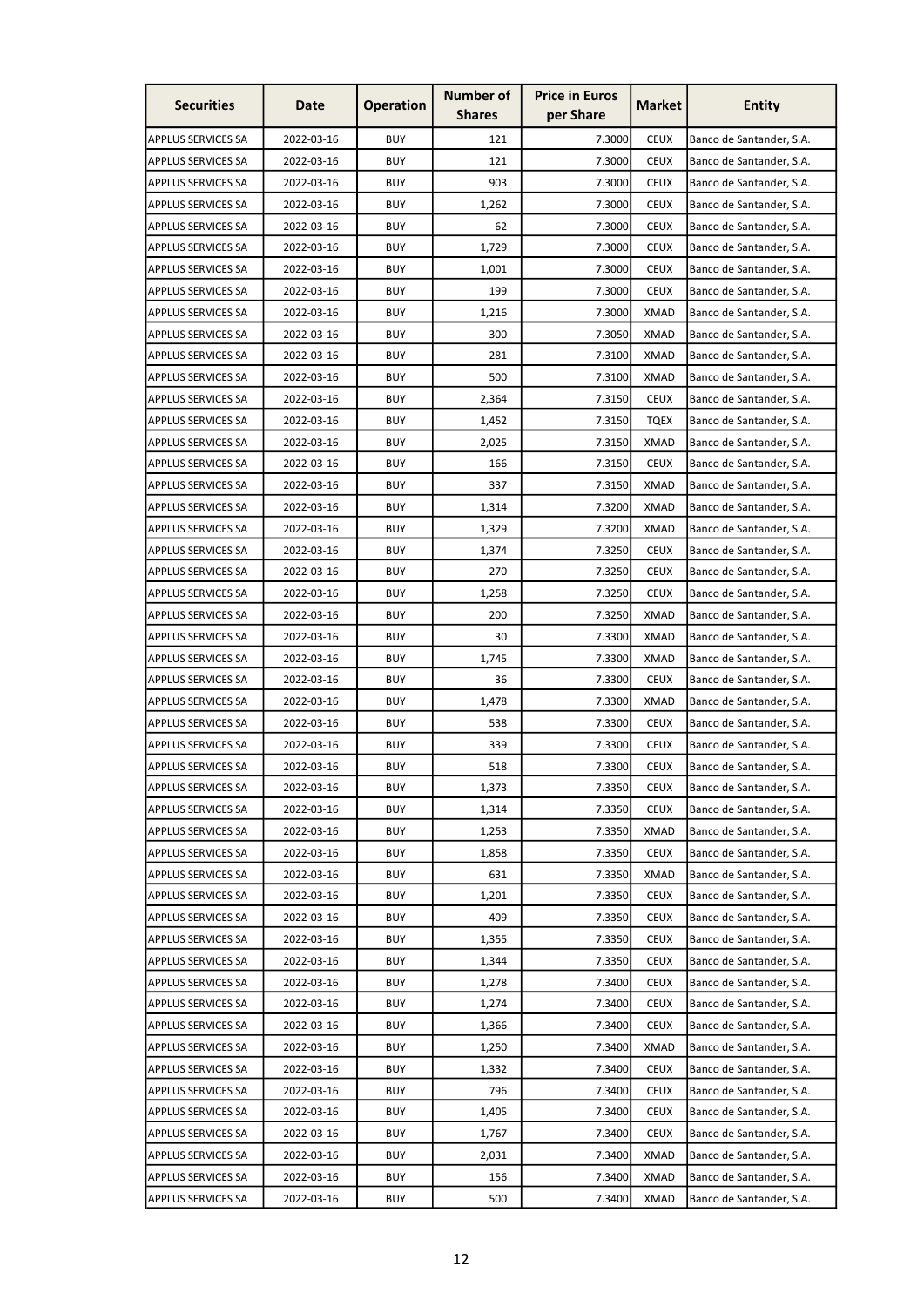| <b>Securities</b>         | Date       | <b>Operation</b> | <b>Number of</b><br><b>Shares</b> | <b>Price in Euros</b><br>per Share | <b>Market</b> | Entity                   |
|---------------------------|------------|------------------|-----------------------------------|------------------------------------|---------------|--------------------------|
| <b>APPLUS SERVICES SA</b> | 2022-03-16 | <b>BUY</b>       | 1,369                             | 7.3450                             | <b>CEUX</b>   | Banco de Santander, S.A. |
| <b>APPLUS SERVICES SA</b> | 2022-03-16 | <b>BUY</b>       | 1,613                             | 7.3450                             | <b>CEUX</b>   | Banco de Santander, S.A. |
| <b>APPLUS SERVICES SA</b> | 2022-03-16 | <b>BUY</b>       | 1,367                             | 7.3450                             | <b>CEUX</b>   | Banco de Santander, S.A. |
| <b>APPLUS SERVICES SA</b> | 2022-03-16 | <b>BUY</b>       | 1,260                             | 7.3450                             | <b>CEUX</b>   | Banco de Santander, S.A. |
| <b>APPLUS SERVICES SA</b> | 2022-03-16 | <b>BUY</b>       | 551                               | 7.3450                             | <b>XMAD</b>   | Banco de Santander, S.A. |
| <b>APPLUS SERVICES SA</b> | 2022-03-16 | <b>BUY</b>       | 2,021                             | 7.3450                             | <b>XMAD</b>   | Banco de Santander, S.A. |
| <b>APPLUS SERVICES SA</b> | 2022-03-16 | <b>BUY</b>       | 55                                | 7.3450                             | XMAD          | Banco de Santander, S.A. |
| <b>APPLUS SERVICES SA</b> | 2022-03-16 | <b>BUY</b>       | 94                                | 7.3450                             | <b>XMAD</b>   | Banco de Santander, S.A. |
| <b>APPLUS SERVICES SA</b> | 2022-03-16 | <b>BUY</b>       | 775                               | 7.3500                             | <b>XMAD</b>   | Banco de Santander, S.A. |
| <b>APPLUS SERVICES SA</b> | 2022-03-16 | <b>BUY</b>       | 686                               | 7.3500                             | <b>XMAD</b>   | Banco de Santander, S.A. |
| <b>APPLUS SERVICES SA</b> | 2022-03-16 | <b>BUY</b>       | 94                                | 7.3500                             | <b>XMAD</b>   | Banco de Santander, S.A. |
| <b>APPLUS SERVICES SA</b> | 2022-03-16 | <b>BUY</b>       | 1,209                             | 7.3500                             | <b>XMAD</b>   | Banco de Santander, S.A. |
| <b>APPLUS SERVICES SA</b> | 2022-03-16 | <b>BUY</b>       | 576                               | 7.3500                             | <b>CEUX</b>   | Banco de Santander, S.A. |
| <b>APPLUS SERVICES SA</b> | 2022-03-16 | <b>BUY</b>       | 1,490                             | 7.3500                             | <b>CEUX</b>   | Banco de Santander, S.A. |
| <b>APPLUS SERVICES SA</b> | 2022-03-16 | <b>BUY</b>       | 339                               | 7.3500                             | <b>CEUX</b>   | Banco de Santander, S.A. |
| <b>APPLUS SERVICES SA</b> | 2022-03-16 | <b>BUY</b>       | 146                               | 7.3500                             | <b>CEUX</b>   | Banco de Santander, S.A. |
| <b>APPLUS SERVICES SA</b> | 2022-03-16 | <b>BUY</b>       | 770                               | 7.3500                             | <b>CEUX</b>   | Banco de Santander, S.A. |
| <b>APPLUS SERVICES SA</b> | 2022-03-16 | <b>BUY</b>       | 636                               | 7.3500                             | <b>XMAD</b>   | Banco de Santander, S.A. |
| <b>APPLUS SERVICES SA</b> | 2022-03-16 | <b>BUY</b>       | 693                               | 7.3500                             | <b>XMAD</b>   | Banco de Santander, S.A. |
| <b>APPLUS SERVICES SA</b> | 2022-03-16 | <b>BUY</b>       | 1,533                             | 7.3500                             | <b>XMAD</b>   | Banco de Santander, S.A. |
| <b>APPLUS SERVICES SA</b> | 2022-03-16 | <b>BUY</b>       | 1,231                             | 7.3550                             | <b>CEUX</b>   | Banco de Santander, S.A. |
| <b>APPLUS SERVICES SA</b> | 2022-03-16 | <b>BUY</b>       | 1,222                             | 7.3550                             | <b>CEUX</b>   | Banco de Santander, S.A. |
| <b>APPLUS SERVICES SA</b> | 2022-03-16 | <b>BUY</b>       | 1,267                             | 7.3550                             | <b>XMAD</b>   | Banco de Santander, S.A. |
| <b>APPLUS SERVICES SA</b> | 2022-03-16 | <b>BUY</b>       | 663                               | 7.3550                             | <b>XMAD</b>   | Banco de Santander, S.A. |
| <b>APPLUS SERVICES SA</b> | 2022-03-16 | <b>BUY</b>       | 3,355                             | 7.3550                             | <b>CEUX</b>   | Banco de Santander, S.A. |
| <b>APPLUS SERVICES SA</b> | 2022-03-16 | <b>BUY</b>       | 317                               | 7.3550                             | <b>CEUX</b>   | Banco de Santander, S.A. |
| <b>APPLUS SERVICES SA</b> | 2022-03-16 | <b>BUY</b>       | 822                               | 7.3550                             | <b>XMAD</b>   | Banco de Santander, S.A. |
| <b>APPLUS SERVICES SA</b> | 2022-03-16 | <b>BUY</b>       | 443                               | 7.3550                             | <b>CEUX</b>   | Banco de Santander, S.A. |
| <b>APPLUS SERVICES SA</b> | 2022-03-16 | <b>BUY</b>       | 477                               | 7.3550                             | <b>XMAD</b>   | Banco de Santander, S.A. |
| <b>APPLUS SERVICES SA</b> | 2022-03-16 | <b>BUY</b>       | 2,157                             | 7.3550                             | <b>XMAD</b>   | Banco de Santander, S.A. |
| <b>APPLUS SERVICES SA</b> | 2022-03-16 | <b>BUY</b>       | 81                                | 7.3550                             | <b>CEUX</b>   | Banco de Santander, S.A. |
| <b>APPLUS SERVICES SA</b> | 2022-03-16 | <b>BUY</b>       | 1,572                             | 7.3550                             | <b>XMAD</b>   | Banco de Santander, S.A. |
| <b>APPLUS SERVICES SA</b> | 2022-03-16 | <b>BUY</b>       | 366                               | 7.3550                             | <b>CEUX</b>   | Banco de Santander, S.A. |
| <b>APPLUS SERVICES SA</b> | 2022-03-16 | <b>BUY</b>       | 134                               | 7.3550                             | <b>CEUX</b>   | Banco de Santander, S.A. |
| <b>APPLUS SERVICES SA</b> | 2022-03-16 | <b>BUY</b>       | 3,117                             | 7.3550                             | <b>XMAD</b>   | Banco de Santander, S.A. |
| <b>APPLUS SERVICES SA</b> | 2022-03-16 | <b>BUY</b>       | 66                                | 7.3600                             | <b>CEUX</b>   | Banco de Santander, S.A. |
| <b>APPLUS SERVICES SA</b> | 2022-03-16 | <b>BUY</b>       | 946                               | 7.3600                             | <b>CEUX</b>   | Banco de Santander, S.A. |
| <b>APPLUS SERVICES SA</b> | 2022-03-16 | <b>BUY</b>       | 216                               | 7.3600                             | <b>CEUX</b>   | Banco de Santander, S.A. |
| <b>APPLUS SERVICES SA</b> | 2022-03-16 | <b>BUY</b>       | 1,253                             | 7.3600                             | <b>XMAD</b>   | Banco de Santander, S.A. |
| <b>APPLUS SERVICES SA</b> | 2022-03-16 | <b>BUY</b>       | 682                               | 7.3600                             | <b>XMAD</b>   | Banco de Santander, S.A. |
| <b>APPLUS SERVICES SA</b> | 2022-03-16 | <b>BUY</b>       | 1,182                             | 7.3600                             | <b>CEUX</b>   | Banco de Santander, S.A. |
| <b>APPLUS SERVICES SA</b> | 2022-03-16 | <b>BUY</b>       | 3,801                             | 7.3600                             | <b>XMAD</b>   | Banco de Santander, S.A. |
| <b>APPLUS SERVICES SA</b> | 2022-03-16 | <b>BUY</b>       | 1,252                             | 7.3650                             | <b>CEUX</b>   | Banco de Santander, S.A. |
| <b>APPLUS SERVICES SA</b> | 2022-03-16 | <b>BUY</b>       | 1,529                             | 7.3650                             | <b>XMAD</b>   | Banco de Santander, S.A. |
| <b>APPLUS SERVICES SA</b> | 2022-03-16 | <b>BUY</b>       | 1,348                             | 7.3700                             | <b>CEUX</b>   | Banco de Santander, S.A. |
| <b>APPLUS SERVICES SA</b> | 2022-03-16 | <b>BUY</b>       | 398                               | 7.3700                             | <b>XMAD</b>   | Banco de Santander, S.A. |
| <b>APPLUS SERVICES SA</b> | 2022-03-16 | <b>BUY</b>       | 1,640                             | 7.3750                             | <b>XMAD</b>   | Banco de Santander, S.A. |
| <b>APPLUS SERVICES SA</b> | 2022-03-16 | <b>BUY</b>       | 868                               | 7.3750                             | <b>XMAD</b>   | Banco de Santander, S.A. |
| <b>APPLUS SERVICES SA</b> | 2022-03-16 | <b>BUY</b>       | 1,894                             | 7.3800                             | <b>CEUX</b>   | Banco de Santander, S.A. |
| <b>APPLUS SERVICES SA</b> | 2022-03-16 | <b>BUY</b>       | 600                               | 7.3800                             | <b>XMAD</b>   | Banco de Santander, S.A. |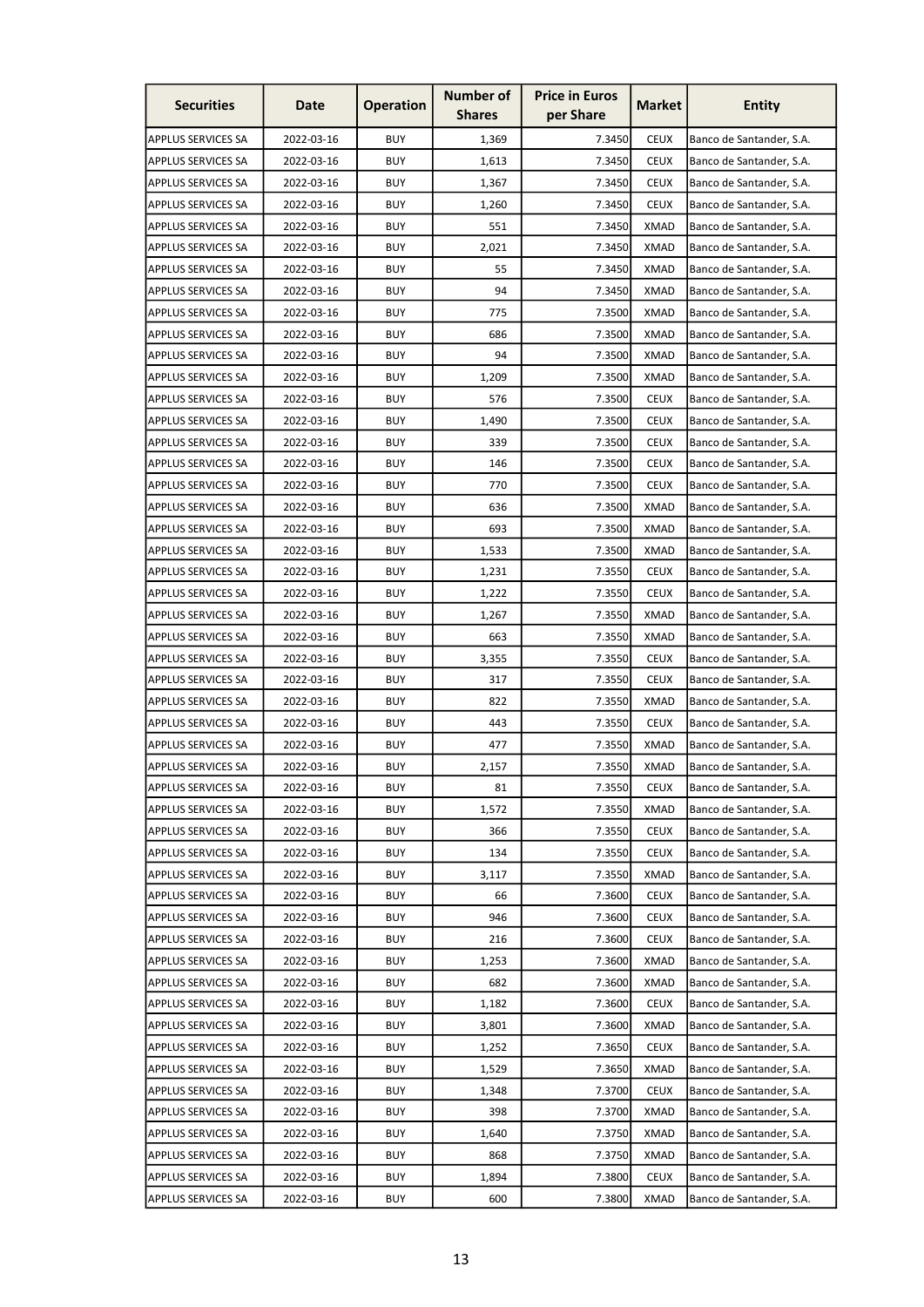| <b>BUY</b><br>592<br>7.3800<br><b>CEUX</b><br><b>APPLUS SERVICES SA</b><br>2022-03-16<br>Banco de Santander, S.A.<br><b>APPLUS SERVICES SA</b><br>2022-03-16<br><b>BUY</b><br>428<br>7.3800<br><b>CEUX</b><br>Banco de Santander, S.A.<br><b>BUY</b><br>276<br>7.3800<br><b>XMAD</b><br><b>APPLUS SERVICES SA</b><br>2022-03-16<br>Banco de Santander, S.A.<br><b>BUY</b><br>245<br>7.3800<br><b>CEUX</b><br><b>APPLUS SERVICES SA</b><br>2022-03-16<br>Banco de Santander, S.A.<br><b>BUY</b><br>842<br>7.3800<br><b>XMAD</b><br><b>APPLUS SERVICES SA</b><br>2022-03-16<br>Banco de Santander, S.A.<br><b>BUY</b><br>7.3800<br><b>XMAD</b><br><b>APPLUS SERVICES SA</b><br>2022-03-16<br>4,165<br>Banco de Santander, S.A.<br><b>BUY</b><br>225<br><b>CEUX</b><br><b>APPLUS SERVICES SA</b><br>2022-03-17<br>7.2750<br>Banco de Santander, S.A.<br><b>BUY</b><br>500<br>7.2800<br><b>XMAD</b><br><b>APPLUS SERVICES SA</b><br>2022-03-17<br>Banco de Santander, S.A.<br>2022-03-17<br><b>BUY</b><br>500<br>7.2800<br><b>XMAD</b><br><b>APPLUS SERVICES SA</b><br>Banco de Santander, S.A.<br>2022-03-17<br><b>BUY</b><br>500<br>7.2800<br><b>XMAD</b><br><b>APPLUS SERVICES SA</b><br>Banco de Santander, S.A.<br><b>BUY</b><br>7.2800<br><b>XMAD</b><br><b>APPLUS SERVICES SA</b><br>2022-03-17<br>500<br>Banco de Santander, S.A.<br><b>BUY</b><br>7.2800<br><b>APPLUS SERVICES SA</b><br>2022-03-17<br>1,410<br>XMAD<br>Banco de Santander, S.A.<br>2022-03-17<br><b>BUY</b><br>90<br>7.2800<br><b>XMAD</b><br><b>APPLUS SERVICES SA</b><br>Banco de Santander, S.A.<br><b>BUY</b><br><b>APPLUS SERVICES SA</b><br>2022-03-17<br>1,282<br>7.2800<br><b>CEUX</b><br>Banco de Santander, S.A.<br><b>BUY</b><br>2022-03-17<br>7.2800<br><b>XMAD</b><br><b>APPLUS SERVICES SA</b><br>1,122<br>Banco de Santander, S.A.<br>2022-03-17<br><b>BUY</b><br>378<br>7.2800<br><b>XMAD</b><br><b>APPLUS SERVICES SA</b><br>Banco de Santander, S.A.<br><b>BUY</b><br>7.2800<br><b>XMAD</b><br><b>APPLUS SERVICES SA</b><br>2022-03-17<br>2,159<br>Banco de Santander, S.A.<br><b>BUY</b><br>7.2800<br><b>CEUX</b><br><b>APPLUS SERVICES SA</b><br>2022-03-17<br>552<br>Banco de Santander, S.A.<br><b>BUY</b><br>594<br><b>CEUX</b><br><b>APPLUS SERVICES SA</b><br>2022-03-17<br>7.2850<br>Banco de Santander, S.A.<br><b>BUY</b><br><b>APPLUS SERVICES SA</b><br>2022-03-17<br>742<br>7.2850<br><b>CEUX</b><br>Banco de Santander, S.A.<br><b>BUY</b><br><b>APPLUS SERVICES SA</b><br>2022-03-17<br>93<br>7.2900<br><b>XMAD</b><br>Banco de Santander, S.A.<br><b>BUY</b><br>7.2900<br><b>CEUX</b><br><b>APPLUS SERVICES SA</b><br>2022-03-17<br>336<br>Banco de Santander, S.A. | <b>Securities</b>         |
|-----------------------------------------------------------------------------------------------------------------------------------------------------------------------------------------------------------------------------------------------------------------------------------------------------------------------------------------------------------------------------------------------------------------------------------------------------------------------------------------------------------------------------------------------------------------------------------------------------------------------------------------------------------------------------------------------------------------------------------------------------------------------------------------------------------------------------------------------------------------------------------------------------------------------------------------------------------------------------------------------------------------------------------------------------------------------------------------------------------------------------------------------------------------------------------------------------------------------------------------------------------------------------------------------------------------------------------------------------------------------------------------------------------------------------------------------------------------------------------------------------------------------------------------------------------------------------------------------------------------------------------------------------------------------------------------------------------------------------------------------------------------------------------------------------------------------------------------------------------------------------------------------------------------------------------------------------------------------------------------------------------------------------------------------------------------------------------------------------------------------------------------------------------------------------------------------------------------------------------------------------------------------------------------------------------------------------------------------------------------------------------------------------------------------------------------------------------------------------------------------------------------------------------------------------------------------------------------------------------------------------------------------------------------------------|---------------------------|
|                                                                                                                                                                                                                                                                                                                                                                                                                                                                                                                                                                                                                                                                                                                                                                                                                                                                                                                                                                                                                                                                                                                                                                                                                                                                                                                                                                                                                                                                                                                                                                                                                                                                                                                                                                                                                                                                                                                                                                                                                                                                                                                                                                                                                                                                                                                                                                                                                                                                                                                                                                                                                                                                             |                           |
|                                                                                                                                                                                                                                                                                                                                                                                                                                                                                                                                                                                                                                                                                                                                                                                                                                                                                                                                                                                                                                                                                                                                                                                                                                                                                                                                                                                                                                                                                                                                                                                                                                                                                                                                                                                                                                                                                                                                                                                                                                                                                                                                                                                                                                                                                                                                                                                                                                                                                                                                                                                                                                                                             |                           |
|                                                                                                                                                                                                                                                                                                                                                                                                                                                                                                                                                                                                                                                                                                                                                                                                                                                                                                                                                                                                                                                                                                                                                                                                                                                                                                                                                                                                                                                                                                                                                                                                                                                                                                                                                                                                                                                                                                                                                                                                                                                                                                                                                                                                                                                                                                                                                                                                                                                                                                                                                                                                                                                                             |                           |
|                                                                                                                                                                                                                                                                                                                                                                                                                                                                                                                                                                                                                                                                                                                                                                                                                                                                                                                                                                                                                                                                                                                                                                                                                                                                                                                                                                                                                                                                                                                                                                                                                                                                                                                                                                                                                                                                                                                                                                                                                                                                                                                                                                                                                                                                                                                                                                                                                                                                                                                                                                                                                                                                             |                           |
|                                                                                                                                                                                                                                                                                                                                                                                                                                                                                                                                                                                                                                                                                                                                                                                                                                                                                                                                                                                                                                                                                                                                                                                                                                                                                                                                                                                                                                                                                                                                                                                                                                                                                                                                                                                                                                                                                                                                                                                                                                                                                                                                                                                                                                                                                                                                                                                                                                                                                                                                                                                                                                                                             |                           |
|                                                                                                                                                                                                                                                                                                                                                                                                                                                                                                                                                                                                                                                                                                                                                                                                                                                                                                                                                                                                                                                                                                                                                                                                                                                                                                                                                                                                                                                                                                                                                                                                                                                                                                                                                                                                                                                                                                                                                                                                                                                                                                                                                                                                                                                                                                                                                                                                                                                                                                                                                                                                                                                                             |                           |
|                                                                                                                                                                                                                                                                                                                                                                                                                                                                                                                                                                                                                                                                                                                                                                                                                                                                                                                                                                                                                                                                                                                                                                                                                                                                                                                                                                                                                                                                                                                                                                                                                                                                                                                                                                                                                                                                                                                                                                                                                                                                                                                                                                                                                                                                                                                                                                                                                                                                                                                                                                                                                                                                             |                           |
|                                                                                                                                                                                                                                                                                                                                                                                                                                                                                                                                                                                                                                                                                                                                                                                                                                                                                                                                                                                                                                                                                                                                                                                                                                                                                                                                                                                                                                                                                                                                                                                                                                                                                                                                                                                                                                                                                                                                                                                                                                                                                                                                                                                                                                                                                                                                                                                                                                                                                                                                                                                                                                                                             |                           |
|                                                                                                                                                                                                                                                                                                                                                                                                                                                                                                                                                                                                                                                                                                                                                                                                                                                                                                                                                                                                                                                                                                                                                                                                                                                                                                                                                                                                                                                                                                                                                                                                                                                                                                                                                                                                                                                                                                                                                                                                                                                                                                                                                                                                                                                                                                                                                                                                                                                                                                                                                                                                                                                                             |                           |
|                                                                                                                                                                                                                                                                                                                                                                                                                                                                                                                                                                                                                                                                                                                                                                                                                                                                                                                                                                                                                                                                                                                                                                                                                                                                                                                                                                                                                                                                                                                                                                                                                                                                                                                                                                                                                                                                                                                                                                                                                                                                                                                                                                                                                                                                                                                                                                                                                                                                                                                                                                                                                                                                             |                           |
|                                                                                                                                                                                                                                                                                                                                                                                                                                                                                                                                                                                                                                                                                                                                                                                                                                                                                                                                                                                                                                                                                                                                                                                                                                                                                                                                                                                                                                                                                                                                                                                                                                                                                                                                                                                                                                                                                                                                                                                                                                                                                                                                                                                                                                                                                                                                                                                                                                                                                                                                                                                                                                                                             |                           |
|                                                                                                                                                                                                                                                                                                                                                                                                                                                                                                                                                                                                                                                                                                                                                                                                                                                                                                                                                                                                                                                                                                                                                                                                                                                                                                                                                                                                                                                                                                                                                                                                                                                                                                                                                                                                                                                                                                                                                                                                                                                                                                                                                                                                                                                                                                                                                                                                                                                                                                                                                                                                                                                                             |                           |
|                                                                                                                                                                                                                                                                                                                                                                                                                                                                                                                                                                                                                                                                                                                                                                                                                                                                                                                                                                                                                                                                                                                                                                                                                                                                                                                                                                                                                                                                                                                                                                                                                                                                                                                                                                                                                                                                                                                                                                                                                                                                                                                                                                                                                                                                                                                                                                                                                                                                                                                                                                                                                                                                             |                           |
|                                                                                                                                                                                                                                                                                                                                                                                                                                                                                                                                                                                                                                                                                                                                                                                                                                                                                                                                                                                                                                                                                                                                                                                                                                                                                                                                                                                                                                                                                                                                                                                                                                                                                                                                                                                                                                                                                                                                                                                                                                                                                                                                                                                                                                                                                                                                                                                                                                                                                                                                                                                                                                                                             |                           |
|                                                                                                                                                                                                                                                                                                                                                                                                                                                                                                                                                                                                                                                                                                                                                                                                                                                                                                                                                                                                                                                                                                                                                                                                                                                                                                                                                                                                                                                                                                                                                                                                                                                                                                                                                                                                                                                                                                                                                                                                                                                                                                                                                                                                                                                                                                                                                                                                                                                                                                                                                                                                                                                                             |                           |
|                                                                                                                                                                                                                                                                                                                                                                                                                                                                                                                                                                                                                                                                                                                                                                                                                                                                                                                                                                                                                                                                                                                                                                                                                                                                                                                                                                                                                                                                                                                                                                                                                                                                                                                                                                                                                                                                                                                                                                                                                                                                                                                                                                                                                                                                                                                                                                                                                                                                                                                                                                                                                                                                             |                           |
|                                                                                                                                                                                                                                                                                                                                                                                                                                                                                                                                                                                                                                                                                                                                                                                                                                                                                                                                                                                                                                                                                                                                                                                                                                                                                                                                                                                                                                                                                                                                                                                                                                                                                                                                                                                                                                                                                                                                                                                                                                                                                                                                                                                                                                                                                                                                                                                                                                                                                                                                                                                                                                                                             |                           |
|                                                                                                                                                                                                                                                                                                                                                                                                                                                                                                                                                                                                                                                                                                                                                                                                                                                                                                                                                                                                                                                                                                                                                                                                                                                                                                                                                                                                                                                                                                                                                                                                                                                                                                                                                                                                                                                                                                                                                                                                                                                                                                                                                                                                                                                                                                                                                                                                                                                                                                                                                                                                                                                                             |                           |
|                                                                                                                                                                                                                                                                                                                                                                                                                                                                                                                                                                                                                                                                                                                                                                                                                                                                                                                                                                                                                                                                                                                                                                                                                                                                                                                                                                                                                                                                                                                                                                                                                                                                                                                                                                                                                                                                                                                                                                                                                                                                                                                                                                                                                                                                                                                                                                                                                                                                                                                                                                                                                                                                             |                           |
|                                                                                                                                                                                                                                                                                                                                                                                                                                                                                                                                                                                                                                                                                                                                                                                                                                                                                                                                                                                                                                                                                                                                                                                                                                                                                                                                                                                                                                                                                                                                                                                                                                                                                                                                                                                                                                                                                                                                                                                                                                                                                                                                                                                                                                                                                                                                                                                                                                                                                                                                                                                                                                                                             |                           |
|                                                                                                                                                                                                                                                                                                                                                                                                                                                                                                                                                                                                                                                                                                                                                                                                                                                                                                                                                                                                                                                                                                                                                                                                                                                                                                                                                                                                                                                                                                                                                                                                                                                                                                                                                                                                                                                                                                                                                                                                                                                                                                                                                                                                                                                                                                                                                                                                                                                                                                                                                                                                                                                                             |                           |
|                                                                                                                                                                                                                                                                                                                                                                                                                                                                                                                                                                                                                                                                                                                                                                                                                                                                                                                                                                                                                                                                                                                                                                                                                                                                                                                                                                                                                                                                                                                                                                                                                                                                                                                                                                                                                                                                                                                                                                                                                                                                                                                                                                                                                                                                                                                                                                                                                                                                                                                                                                                                                                                                             |                           |
| <b>BUY</b><br>1,207<br>7.2900<br><b>XMAD</b><br>2022-03-17<br>Banco de Santander, S.A.                                                                                                                                                                                                                                                                                                                                                                                                                                                                                                                                                                                                                                                                                                                                                                                                                                                                                                                                                                                                                                                                                                                                                                                                                                                                                                                                                                                                                                                                                                                                                                                                                                                                                                                                                                                                                                                                                                                                                                                                                                                                                                                                                                                                                                                                                                                                                                                                                                                                                                                                                                                      | <b>APPLUS SERVICES SA</b> |
| <b>BUY</b><br><b>APPLUS SERVICES SA</b><br>2022-03-17<br>1,001<br>7.2900<br><b>CEUX</b><br>Banco de Santander, S.A.                                                                                                                                                                                                                                                                                                                                                                                                                                                                                                                                                                                                                                                                                                                                                                                                                                                                                                                                                                                                                                                                                                                                                                                                                                                                                                                                                                                                                                                                                                                                                                                                                                                                                                                                                                                                                                                                                                                                                                                                                                                                                                                                                                                                                                                                                                                                                                                                                                                                                                                                                         |                           |
| <b>BUY</b><br>500<br>7.2900<br><b>XMAD</b><br><b>APPLUS SERVICES SA</b><br>2022-03-17<br>Banco de Santander, S.A.                                                                                                                                                                                                                                                                                                                                                                                                                                                                                                                                                                                                                                                                                                                                                                                                                                                                                                                                                                                                                                                                                                                                                                                                                                                                                                                                                                                                                                                                                                                                                                                                                                                                                                                                                                                                                                                                                                                                                                                                                                                                                                                                                                                                                                                                                                                                                                                                                                                                                                                                                           |                           |
| <b>BUY</b><br>7.2950<br><b>APPLUS SERVICES SA</b><br>2022-03-17<br>325<br><b>CEUX</b><br>Banco de Santander, S.A.                                                                                                                                                                                                                                                                                                                                                                                                                                                                                                                                                                                                                                                                                                                                                                                                                                                                                                                                                                                                                                                                                                                                                                                                                                                                                                                                                                                                                                                                                                                                                                                                                                                                                                                                                                                                                                                                                                                                                                                                                                                                                                                                                                                                                                                                                                                                                                                                                                                                                                                                                           |                           |
| <b>APPLUS SERVICES SA</b><br>2022-03-17<br><b>BUY</b><br>1,447<br>7.2950<br><b>CEUX</b><br>Banco de Santander, S.A.                                                                                                                                                                                                                                                                                                                                                                                                                                                                                                                                                                                                                                                                                                                                                                                                                                                                                                                                                                                                                                                                                                                                                                                                                                                                                                                                                                                                                                                                                                                                                                                                                                                                                                                                                                                                                                                                                                                                                                                                                                                                                                                                                                                                                                                                                                                                                                                                                                                                                                                                                         |                           |
| <b>BUY</b><br>7.2950<br><b>CEUX</b><br><b>APPLUS SERVICES SA</b><br>2022-03-17<br>1,316<br>Banco de Santander, S.A.                                                                                                                                                                                                                                                                                                                                                                                                                                                                                                                                                                                                                                                                                                                                                                                                                                                                                                                                                                                                                                                                                                                                                                                                                                                                                                                                                                                                                                                                                                                                                                                                                                                                                                                                                                                                                                                                                                                                                                                                                                                                                                                                                                                                                                                                                                                                                                                                                                                                                                                                                         |                           |
| <b>BUY</b><br>574<br>7.2950<br><b>XMAD</b><br>APPLUS SERVICES SA<br>2022-03-17<br>Banco de Santander, S.A.                                                                                                                                                                                                                                                                                                                                                                                                                                                                                                                                                                                                                                                                                                                                                                                                                                                                                                                                                                                                                                                                                                                                                                                                                                                                                                                                                                                                                                                                                                                                                                                                                                                                                                                                                                                                                                                                                                                                                                                                                                                                                                                                                                                                                                                                                                                                                                                                                                                                                                                                                                  |                           |
| <b>APPLUS SERVICES SA</b><br>2022-03-17<br><b>BUY</b><br>799<br>7.2950<br><b>XMAD</b><br>Banco de Santander, S.A.                                                                                                                                                                                                                                                                                                                                                                                                                                                                                                                                                                                                                                                                                                                                                                                                                                                                                                                                                                                                                                                                                                                                                                                                                                                                                                                                                                                                                                                                                                                                                                                                                                                                                                                                                                                                                                                                                                                                                                                                                                                                                                                                                                                                                                                                                                                                                                                                                                                                                                                                                           |                           |
| <b>BUY</b><br>7.2950<br><b>APPLUS SERVICES SA</b><br>2022-03-17<br>654<br><b>CEUX</b><br>Banco de Santander, S.A.                                                                                                                                                                                                                                                                                                                                                                                                                                                                                                                                                                                                                                                                                                                                                                                                                                                                                                                                                                                                                                                                                                                                                                                                                                                                                                                                                                                                                                                                                                                                                                                                                                                                                                                                                                                                                                                                                                                                                                                                                                                                                                                                                                                                                                                                                                                                                                                                                                                                                                                                                           |                           |
| <b>APPLUS SERVICES SA</b><br>2022-03-17<br><b>BUY</b><br>251<br>7.2950<br><b>XMAD</b><br>Banco de Santander, S.A.                                                                                                                                                                                                                                                                                                                                                                                                                                                                                                                                                                                                                                                                                                                                                                                                                                                                                                                                                                                                                                                                                                                                                                                                                                                                                                                                                                                                                                                                                                                                                                                                                                                                                                                                                                                                                                                                                                                                                                                                                                                                                                                                                                                                                                                                                                                                                                                                                                                                                                                                                           |                           |
| <b>BUY</b><br>2022-03-17<br>713<br>7.2950<br><b>CEUX</b><br>Banco de Santander, S.A.<br><b>APPLUS SERVICES SA</b>                                                                                                                                                                                                                                                                                                                                                                                                                                                                                                                                                                                                                                                                                                                                                                                                                                                                                                                                                                                                                                                                                                                                                                                                                                                                                                                                                                                                                                                                                                                                                                                                                                                                                                                                                                                                                                                                                                                                                                                                                                                                                                                                                                                                                                                                                                                                                                                                                                                                                                                                                           |                           |
| <b>BUY</b><br>1,000<br>7.2950<br><b>XMAD</b><br><b>APPLUS SERVICES SA</b><br>2022-03-17<br>Banco de Santander, S.A.                                                                                                                                                                                                                                                                                                                                                                                                                                                                                                                                                                                                                                                                                                                                                                                                                                                                                                                                                                                                                                                                                                                                                                                                                                                                                                                                                                                                                                                                                                                                                                                                                                                                                                                                                                                                                                                                                                                                                                                                                                                                                                                                                                                                                                                                                                                                                                                                                                                                                                                                                         |                           |
| <b>APPLUS SERVICES SA</b><br>2022-03-17<br><b>BUY</b><br>1,208<br>7.2950<br><b>CEUX</b><br>Banco de Santander, S.A.                                                                                                                                                                                                                                                                                                                                                                                                                                                                                                                                                                                                                                                                                                                                                                                                                                                                                                                                                                                                                                                                                                                                                                                                                                                                                                                                                                                                                                                                                                                                                                                                                                                                                                                                                                                                                                                                                                                                                                                                                                                                                                                                                                                                                                                                                                                                                                                                                                                                                                                                                         |                           |
| <b>APPLUS SERVICES SA</b><br>2022-03-17<br><b>BUY</b><br>1,202<br>7.2950<br><b>CEUX</b><br>Banco de Santander, S.A.                                                                                                                                                                                                                                                                                                                                                                                                                                                                                                                                                                                                                                                                                                                                                                                                                                                                                                                                                                                                                                                                                                                                                                                                                                                                                                                                                                                                                                                                                                                                                                                                                                                                                                                                                                                                                                                                                                                                                                                                                                                                                                                                                                                                                                                                                                                                                                                                                                                                                                                                                         |                           |
| <b>BUY</b><br><b>APPLUS SERVICES SA</b><br>2022-03-17<br>1,747<br>7.2950<br><b>XMAD</b><br>Banco de Santander, S.A.                                                                                                                                                                                                                                                                                                                                                                                                                                                                                                                                                                                                                                                                                                                                                                                                                                                                                                                                                                                                                                                                                                                                                                                                                                                                                                                                                                                                                                                                                                                                                                                                                                                                                                                                                                                                                                                                                                                                                                                                                                                                                                                                                                                                                                                                                                                                                                                                                                                                                                                                                         |                           |
| <b>BUY</b><br><b>APPLUS SERVICES SA</b><br>2022-03-17<br>562<br>7.3000<br><b>CEUX</b><br>Banco de Santander, S.A.                                                                                                                                                                                                                                                                                                                                                                                                                                                                                                                                                                                                                                                                                                                                                                                                                                                                                                                                                                                                                                                                                                                                                                                                                                                                                                                                                                                                                                                                                                                                                                                                                                                                                                                                                                                                                                                                                                                                                                                                                                                                                                                                                                                                                                                                                                                                                                                                                                                                                                                                                           |                           |
| <b>APPLUS SERVICES SA</b><br>2022-03-17<br><b>BUY</b><br>1,339<br>7.3000<br><b>CEUX</b><br>Banco de Santander, S.A.                                                                                                                                                                                                                                                                                                                                                                                                                                                                                                                                                                                                                                                                                                                                                                                                                                                                                                                                                                                                                                                                                                                                                                                                                                                                                                                                                                                                                                                                                                                                                                                                                                                                                                                                                                                                                                                                                                                                                                                                                                                                                                                                                                                                                                                                                                                                                                                                                                                                                                                                                         |                           |
| <b>APPLUS SERVICES SA</b><br>2022-03-17<br><b>BUY</b><br>1,614<br>7.3000<br><b>CEUX</b><br>Banco de Santander, S.A.                                                                                                                                                                                                                                                                                                                                                                                                                                                                                                                                                                                                                                                                                                                                                                                                                                                                                                                                                                                                                                                                                                                                                                                                                                                                                                                                                                                                                                                                                                                                                                                                                                                                                                                                                                                                                                                                                                                                                                                                                                                                                                                                                                                                                                                                                                                                                                                                                                                                                                                                                         |                           |
| <b>APPLUS SERVICES SA</b><br>2022-03-17<br><b>BUY</b><br>1,534<br>7.3000<br><b>XMAD</b><br>Banco de Santander, S.A.                                                                                                                                                                                                                                                                                                                                                                                                                                                                                                                                                                                                                                                                                                                                                                                                                                                                                                                                                                                                                                                                                                                                                                                                                                                                                                                                                                                                                                                                                                                                                                                                                                                                                                                                                                                                                                                                                                                                                                                                                                                                                                                                                                                                                                                                                                                                                                                                                                                                                                                                                         |                           |
| <b>APPLUS SERVICES SA</b><br>2022-03-17<br><b>BUY</b><br>7.3000<br><b>CEUX</b><br>1,285<br>Banco de Santander, S.A.                                                                                                                                                                                                                                                                                                                                                                                                                                                                                                                                                                                                                                                                                                                                                                                                                                                                                                                                                                                                                                                                                                                                                                                                                                                                                                                                                                                                                                                                                                                                                                                                                                                                                                                                                                                                                                                                                                                                                                                                                                                                                                                                                                                                                                                                                                                                                                                                                                                                                                                                                         |                           |
| <b>BUY</b><br><b>APPLUS SERVICES SA</b><br>2022-03-17<br>158<br>7.3000<br><b>CEUX</b><br>Banco de Santander, S.A.                                                                                                                                                                                                                                                                                                                                                                                                                                                                                                                                                                                                                                                                                                                                                                                                                                                                                                                                                                                                                                                                                                                                                                                                                                                                                                                                                                                                                                                                                                                                                                                                                                                                                                                                                                                                                                                                                                                                                                                                                                                                                                                                                                                                                                                                                                                                                                                                                                                                                                                                                           |                           |
| <b>APPLUS SERVICES SA</b><br>2022-03-17<br><b>BUY</b><br>710<br>7.3000<br><b>CEUX</b><br>Banco de Santander, S.A.                                                                                                                                                                                                                                                                                                                                                                                                                                                                                                                                                                                                                                                                                                                                                                                                                                                                                                                                                                                                                                                                                                                                                                                                                                                                                                                                                                                                                                                                                                                                                                                                                                                                                                                                                                                                                                                                                                                                                                                                                                                                                                                                                                                                                                                                                                                                                                                                                                                                                                                                                           |                           |
| <b>APPLUS SERVICES SA</b><br>2022-03-17<br><b>BUY</b><br>945<br>7.3050<br><b>XMAD</b><br>Banco de Santander, S.A.                                                                                                                                                                                                                                                                                                                                                                                                                                                                                                                                                                                                                                                                                                                                                                                                                                                                                                                                                                                                                                                                                                                                                                                                                                                                                                                                                                                                                                                                                                                                                                                                                                                                                                                                                                                                                                                                                                                                                                                                                                                                                                                                                                                                                                                                                                                                                                                                                                                                                                                                                           |                           |
| <b>BUY</b><br><b>APPLUS SERVICES SA</b><br>2022-03-17<br>607<br>7.3050<br><b>CEUX</b><br>Banco de Santander, S.A.                                                                                                                                                                                                                                                                                                                                                                                                                                                                                                                                                                                                                                                                                                                                                                                                                                                                                                                                                                                                                                                                                                                                                                                                                                                                                                                                                                                                                                                                                                                                                                                                                                                                                                                                                                                                                                                                                                                                                                                                                                                                                                                                                                                                                                                                                                                                                                                                                                                                                                                                                           |                           |
| <b>BUY</b><br>2022-03-17<br>7.3050<br><b>CEUX</b><br><b>APPLUS SERVICES SA</b><br>1,282<br>Banco de Santander, S.A.                                                                                                                                                                                                                                                                                                                                                                                                                                                                                                                                                                                                                                                                                                                                                                                                                                                                                                                                                                                                                                                                                                                                                                                                                                                                                                                                                                                                                                                                                                                                                                                                                                                                                                                                                                                                                                                                                                                                                                                                                                                                                                                                                                                                                                                                                                                                                                                                                                                                                                                                                         |                           |
| APPLUS SERVICES SA<br><b>BUY</b><br>7.3050<br><b>XMAD</b><br>2022-03-17<br>1,763<br>Banco de Santander, S.A.                                                                                                                                                                                                                                                                                                                                                                                                                                                                                                                                                                                                                                                                                                                                                                                                                                                                                                                                                                                                                                                                                                                                                                                                                                                                                                                                                                                                                                                                                                                                                                                                                                                                                                                                                                                                                                                                                                                                                                                                                                                                                                                                                                                                                                                                                                                                                                                                                                                                                                                                                                |                           |
| APPLUS SERVICES SA<br><b>BUY</b><br>2022-03-17<br>284<br>7.3050<br><b>XMAD</b><br>Banco de Santander, S.A.                                                                                                                                                                                                                                                                                                                                                                                                                                                                                                                                                                                                                                                                                                                                                                                                                                                                                                                                                                                                                                                                                                                                                                                                                                                                                                                                                                                                                                                                                                                                                                                                                                                                                                                                                                                                                                                                                                                                                                                                                                                                                                                                                                                                                                                                                                                                                                                                                                                                                                                                                                  |                           |
| <b>BUY</b><br>APPLUS SERVICES SA<br>2022-03-17<br>933<br><b>XMAD</b><br>7.3050<br>Banco de Santander, S.A.                                                                                                                                                                                                                                                                                                                                                                                                                                                                                                                                                                                                                                                                                                                                                                                                                                                                                                                                                                                                                                                                                                                                                                                                                                                                                                                                                                                                                                                                                                                                                                                                                                                                                                                                                                                                                                                                                                                                                                                                                                                                                                                                                                                                                                                                                                                                                                                                                                                                                                                                                                  |                           |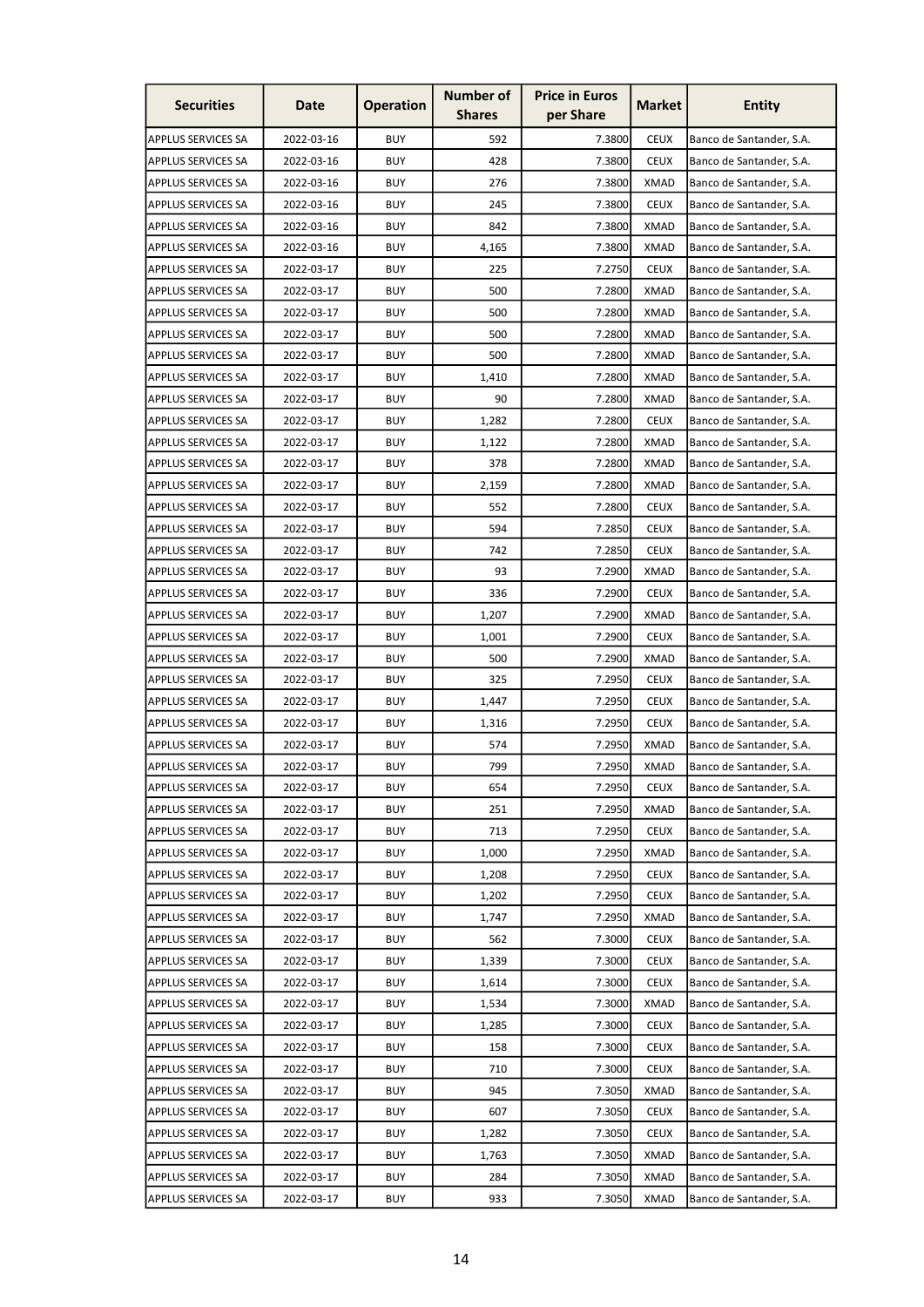| <b>Securities</b>         | Date       | <b>Operation</b> | <b>Number of</b><br><b>Shares</b> | <b>Price in Euros</b><br>per Share | <b>Market</b> | <b>Entity</b>            |
|---------------------------|------------|------------------|-----------------------------------|------------------------------------|---------------|--------------------------|
| <b>APPLUS SERVICES SA</b> | 2022-03-17 | <b>BUY</b>       | 557                               | 7.3050                             | <b>CEUX</b>   | Banco de Santander, S.A. |
| <b>APPLUS SERVICES SA</b> | 2022-03-17 | <b>BUY</b>       | 772                               | 7.3050                             | <b>CEUX</b>   | Banco de Santander, S.A. |
| <b>APPLUS SERVICES SA</b> | 2022-03-17 | <b>BUY</b>       | 615                               | 7.3050                             | <b>XMAD</b>   | Banco de Santander, S.A. |
| <b>APPLUS SERVICES SA</b> | 2022-03-17 | <b>BUY</b>       | 1,303                             | 7.3100                             | <b>CEUX</b>   | Banco de Santander, S.A. |
| <b>APPLUS SERVICES SA</b> | 2022-03-17 | <b>BUY</b>       | 2,291                             | 7.3100                             | <b>XMAD</b>   | Banco de Santander, S.A. |
| <b>APPLUS SERVICES SA</b> | 2022-03-17 | <b>BUY</b>       | 4                                 | 7.3100                             | <b>CEUX</b>   | Banco de Santander, S.A. |
| <b>APPLUS SERVICES SA</b> | 2022-03-17 | <b>BUY</b>       | 315                               | 7.3100                             | XMAD          | Banco de Santander, S.A. |
| <b>APPLUS SERVICES SA</b> | 2022-03-17 | <b>BUY</b>       | 1,260                             | 7.3100                             | <b>CEUX</b>   | Banco de Santander, S.A. |
| <b>APPLUS SERVICES SA</b> | 2022-03-17 | <b>BUY</b>       | 1,269                             | 7.3100                             | <b>CEUX</b>   | Banco de Santander, S.A. |
| <b>APPLUS SERVICES SA</b> | 2022-03-17 | <b>BUY</b>       | 1,451                             | 7.3100                             | <b>XMAD</b>   | Banco de Santander, S.A. |
| <b>APPLUS SERVICES SA</b> | 2022-03-17 | <b>BUY</b>       | 1,575                             | 7.3100                             | <b>CEUX</b>   | Banco de Santander, S.A. |
| <b>APPLUS SERVICES SA</b> | 2022-03-17 | <b>BUY</b>       | 914                               | 7.3100                             | <b>CEUX</b>   | Banco de Santander, S.A. |
| <b>APPLUS SERVICES SA</b> | 2022-03-17 | <b>BUY</b>       | 1,406                             | 7.3100                             | <b>CEUX</b>   | Banco de Santander, S.A. |
| <b>APPLUS SERVICES SA</b> | 2022-03-17 | <b>BUY</b>       | 1,084                             | 7.3100                             | XMAD          | Banco de Santander, S.A. |
| <b>APPLUS SERVICES SA</b> | 2022-03-17 | <b>BUY</b>       | 583                               | 7.3100                             | <b>XMAD</b>   | Banco de Santander, S.A. |
| <b>APPLUS SERVICES SA</b> | 2022-03-17 | <b>BUY</b>       | 4,971                             | 7.3100                             | <b>XMAD</b>   | Banco de Santander, S.A. |
| <b>APPLUS SERVICES SA</b> | 2022-03-17 | <b>BUY</b>       | 3,362                             | 7.3100                             | <b>XMAD</b>   | Banco de Santander, S.A. |
| <b>APPLUS SERVICES SA</b> | 2022-03-17 | <b>BUY</b>       | 729                               | 7.3150                             | <b>XMAD</b>   | Banco de Santander, S.A. |
| <b>APPLUS SERVICES SA</b> | 2022-03-17 | <b>BUY</b>       | 216                               | 7.3150                             | XMAD          | Banco de Santander, S.A. |
| <b>APPLUS SERVICES SA</b> | 2022-03-17 | <b>BUY</b>       | 1,419                             | 7.3150                             | XMAD          | Banco de Santander, S.A. |
| <b>APPLUS SERVICES SA</b> | 2022-03-17 | <b>BUY</b>       | 475                               | 7.3150                             | <b>XMAD</b>   | Banco de Santander, S.A. |
| <b>APPLUS SERVICES SA</b> | 2022-03-17 | <b>BUY</b>       | 1,201                             | 7.3150                             | <b>CEUX</b>   | Banco de Santander, S.A. |
| <b>APPLUS SERVICES SA</b> | 2022-03-17 | <b>BUY</b>       | 1,252                             | 7.3150                             | <b>XMAD</b>   | Banco de Santander, S.A. |
| <b>APPLUS SERVICES SA</b> | 2022-03-17 | <b>BUY</b>       | 1,333                             | 7.3150                             | <b>CEUX</b>   | Banco de Santander, S.A. |
| <b>APPLUS SERVICES SA</b> | 2022-03-17 | <b>BUY</b>       | 1,256                             | 7.3150                             | <b>CEUX</b>   | Banco de Santander, S.A. |
| <b>APPLUS SERVICES SA</b> | 2022-03-17 | <b>BUY</b>       | 14                                | 7.3150                             | <b>CEUX</b>   | Banco de Santander, S.A. |
| <b>APPLUS SERVICES SA</b> | 2022-03-17 | <b>BUY</b>       | 2,347                             | 7.3150                             | <b>CEUX</b>   | Banco de Santander, S.A. |
| <b>APPLUS SERVICES SA</b> | 2022-03-17 | <b>BUY</b>       | 646                               | 7.3150                             | <b>CEUX</b>   | Banco de Santander, S.A. |
| APPLUS SERVICES SA        | 2022-03-17 | <b>BUY</b>       | 1,479                             | 7.3150                             | <b>CEUX</b>   | Banco de Santander, S.A. |
| <b>APPLUS SERVICES SA</b> | 2022-03-17 | <b>BUY</b>       | 787                               | 7.3200                             | <b>CEUX</b>   | Banco de Santander, S.A. |
| <b>APPLUS SERVICES SA</b> | 2022-03-17 | <b>BUY</b>       | 497                               | 7.3200                             | <b>CEUX</b>   | Banco de Santander, S.A. |
| <b>APPLUS SERVICES SA</b> | 2022-03-17 | <b>BUY</b>       | 1,232                             | 7.3200                             | XMAD          | Banco de Santander, S.A. |
| <b>APPLUS SERVICES SA</b> | 2022-03-17 | <b>BUY</b>       | 567                               | 7.3200                             | <b>TQEX</b>   | Banco de Santander, S.A. |
| <b>APPLUS SERVICES SA</b> | 2022-03-17 | <b>BUY</b>       | 144                               | 7.3200                             | <b>TQEX</b>   | Banco de Santander, S.A. |
| <b>APPLUS SERVICES SA</b> | 2022-03-17 | <b>BUY</b>       | 1,329                             | 7.3200                             | <b>CEUX</b>   | Banco de Santander, S.A. |
| <b>APPLUS SERVICES SA</b> | 2022-03-17 | <b>BUY</b>       | 1,093                             | 7.3200                             | <b>TQEX</b>   | Banco de Santander, S.A. |
| <b>APPLUS SERVICES SA</b> | 2022-03-17 | <b>BUY</b>       | 195                               | 7.3200                             | <b>TQEX</b>   | Banco de Santander, S.A. |
| <b>APPLUS SERVICES SA</b> | 2022-03-17 | <b>BUY</b>       | 450                               | 7.3200                             | <b>TQEX</b>   | Banco de Santander, S.A. |
| <b>APPLUS SERVICES SA</b> | 2022-03-17 | <b>BUY</b>       | 1,304                             | 7.3200                             | <b>CEUX</b>   | Banco de Santander, S.A. |
| <b>APPLUS SERVICES SA</b> | 2022-03-17 | <b>BUY</b>       | 551                               | 7.3200                             | <b>TQEX</b>   | Banco de Santander, S.A. |
| <b>APPLUS SERVICES SA</b> | 2022-03-17 | <b>BUY</b>       | 1,200                             | 7.3200                             | <b>CEUX</b>   | Banco de Santander, S.A. |
| <b>APPLUS SERVICES SA</b> | 2022-03-17 | <b>BUY</b>       | 748                               | 7.3200                             | <b>XMAD</b>   | Banco de Santander, S.A. |
| <b>APPLUS SERVICES SA</b> | 2022-03-17 | <b>BUY</b>       | 773                               | 7.3200                             | <b>CEUX</b>   | Banco de Santander, S.A. |
| <b>APPLUS SERVICES SA</b> | 2022-03-17 | <b>BUY</b>       | 471                               | 7.3200                             | <b>CEUX</b>   | Banco de Santander, S.A. |
| <b>APPLUS SERVICES SA</b> | 2022-03-17 | <b>BUY</b>       | 350                               | 7.3200                             | <b>XMAD</b>   | Banco de Santander, S.A. |
| <b>APPLUS SERVICES SA</b> | 2022-03-17 | <b>BUY</b>       | 254                               | 7.3200                             | <b>XMAD</b>   | Banco de Santander, S.A. |
| <b>APPLUS SERVICES SA</b> | 2022-03-17 | <b>BUY</b>       | 446                               | 7.3200                             | <b>XMAD</b>   | Banco de Santander, S.A. |
| APPLUS SERVICES SA        | 2022-03-17 | <b>BUY</b>       | 604                               | 7.3200                             | <b>XMAD</b>   | Banco de Santander, S.A. |
| APPLUS SERVICES SA        | 2022-03-17 | <b>BUY</b>       | 772                               | 7.3200                             | <b>XMAD</b>   | Banco de Santander, S.A. |
| APPLUS SERVICES SA        | 2022-03-17 | <b>BUY</b>       | 1,287                             | 7.3200                             | <b>CEUX</b>   | Banco de Santander, S.A. |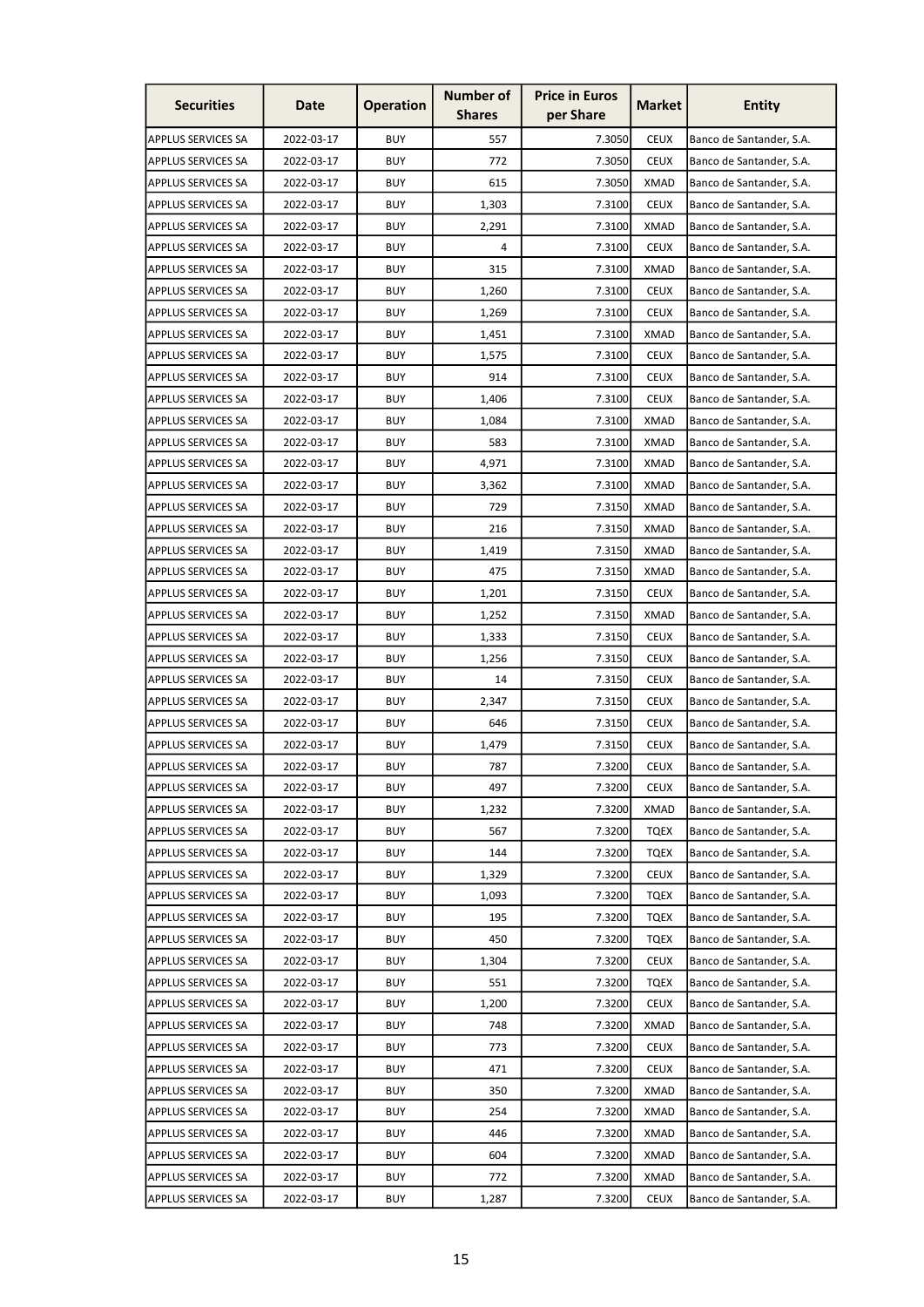| <b>Securities</b>         | Date       | <b>Operation</b> | <b>Number of</b><br><b>Shares</b> | <b>Price in Euros</b><br>per Share | <b>Market</b> | <b>Entity</b>            |
|---------------------------|------------|------------------|-----------------------------------|------------------------------------|---------------|--------------------------|
| <b>APPLUS SERVICES SA</b> | 2022-03-17 | <b>BUY</b>       | 1,279                             | 7.3250                             | <b>XMAD</b>   | Banco de Santander, S.A. |
| <b>APPLUS SERVICES SA</b> | 2022-03-17 | <b>BUY</b>       | 1,424                             | 7.3250                             | <b>XMAD</b>   | Banco de Santander, S.A. |
| <b>APPLUS SERVICES SA</b> | 2022-03-17 | <b>BUY</b>       | 1,346                             | 7.3250                             | <b>XMAD</b>   | Banco de Santander, S.A. |
| <b>APPLUS SERVICES SA</b> | 2022-03-17 | <b>BUY</b>       | 95                                | 7.3250                             | <b>CEUX</b>   | Banco de Santander, S.A. |
| <b>APPLUS SERVICES SA</b> | 2022-03-17 | <b>BUY</b>       | 1,324                             | 7.3250                             | <b>XMAD</b>   | Banco de Santander, S.A. |
| <b>APPLUS SERVICES SA</b> | 2022-03-17 | <b>BUY</b>       | 300                               | 7.3250                             | <b>XMAD</b>   | Banco de Santander, S.A. |
| <b>APPLUS SERVICES SA</b> | 2022-03-17 | <b>BUY</b>       | 677                               | 7.3250                             | XMAD          | Banco de Santander, S.A. |
| <b>APPLUS SERVICES SA</b> | 2022-03-17 | <b>BUY</b>       | 289                               | 7.3250                             | <b>CEUX</b>   | Banco de Santander, S.A. |
| <b>APPLUS SERVICES SA</b> | 2022-03-17 | <b>BUY</b>       | 920                               | 7.3250                             | <b>CEUX</b>   | Banco de Santander, S.A. |
| <b>APPLUS SERVICES SA</b> | 2022-03-17 | <b>BUY</b>       | 61                                | 7.3250                             | <b>XMAD</b>   | Banco de Santander, S.A. |
| <b>APPLUS SERVICES SA</b> | 2022-03-17 | <b>BUY</b>       | 1,219                             | 7.3250                             | <b>XMAD</b>   | Banco de Santander, S.A. |
| <b>APPLUS SERVICES SA</b> | 2022-03-17 | <b>BUY</b>       | 1,368                             | 7.3250                             | <b>CEUX</b>   | Banco de Santander, S.A. |
| <b>APPLUS SERVICES SA</b> | 2022-03-17 | <b>BUY</b>       | 1,255                             | 7.3300                             | <b>CEUX</b>   | Banco de Santander, S.A. |
| <b>APPLUS SERVICES SA</b> | 2022-03-17 | <b>BUY</b>       | 764                               | 7.3300                             | <b>CEUX</b>   | Banco de Santander, S.A. |
| <b>APPLUS SERVICES SA</b> | 2022-03-17 | <b>BUY</b>       | 1,387                             | 7.3300                             | <b>XMAD</b>   | Banco de Santander, S.A. |
| <b>APPLUS SERVICES SA</b> | 2022-03-17 | <b>BUY</b>       | 869                               | 7.3300                             | <b>XMAD</b>   | Banco de Santander, S.A. |
| <b>APPLUS SERVICES SA</b> | 2022-03-17 | <b>BUY</b>       | 181                               | 7.3300                             | <b>XMAD</b>   | Banco de Santander, S.A. |
| <b>APPLUS SERVICES SA</b> | 2022-03-17 | <b>BUY</b>       | 700                               | 7.3300                             | <b>XMAD</b>   | Banco de Santander, S.A. |
| <b>APPLUS SERVICES SA</b> | 2022-03-17 | <b>BUY</b>       | 1,530                             | 7.3300                             | <b>CEUX</b>   | Banco de Santander, S.A. |
| <b>APPLUS SERVICES SA</b> | 2022-03-17 | <b>BUY</b>       | 5,558                             | 7.3300                             | <b>XMAD</b>   | Banco de Santander, S.A. |
| <b>APPLUS SERVICES SA</b> | 2022-03-17 | <b>BUY</b>       | 1,732                             | 7.3300                             | <b>CEUX</b>   | Banco de Santander, S.A. |
| <b>APPLUS SERVICES SA</b> | 2022-03-17 | <b>BUY</b>       | 1,313                             | 7.3300                             | <b>CEUX</b>   | Banco de Santander, S.A. |
| <b>APPLUS SERVICES SA</b> | 2022-03-17 | <b>BUY</b>       | 1,223                             | 7.3350                             | <b>CEUX</b>   | Banco de Santander, S.A. |
| <b>APPLUS SERVICES SA</b> | 2022-03-17 | <b>BUY</b>       | 287                               | 7.3350                             | <b>CEUX</b>   | Banco de Santander, S.A. |
| <b>APPLUS SERVICES SA</b> | 2022-03-17 | <b>BUY</b>       | 631                               | 7.3350                             | <b>XMAD</b>   | Banco de Santander, S.A. |
| <b>APPLUS SERVICES SA</b> | 2022-03-17 | <b>BUY</b>       | 1,254                             | 7.3350                             | <b>CEUX</b>   | Banco de Santander, S.A. |
| <b>APPLUS SERVICES SA</b> | 2022-03-17 | <b>BUY</b>       | 450                               | 7.3350                             | <b>XMAD</b>   | Banco de Santander, S.A. |
| <b>APPLUS SERVICES SA</b> | 2022-03-17 | <b>BUY</b>       | 1,005                             | 7.3350                             | <b>XMAD</b>   | Banco de Santander, S.A. |
| <b>APPLUS SERVICES SA</b> | 2022-03-17 | <b>BUY</b>       | 558                               | 7.3350                             | <b>XMAD</b>   | Banco de Santander, S.A. |
| <b>APPLUS SERVICES SA</b> | 2022-03-17 | <b>BUY</b>       | 265                               | 7.3350                             | <b>XMAD</b>   | Banco de Santander, S.A. |
| <b>APPLUS SERVICES SA</b> | 2022-03-17 | <b>BUY</b>       | 1,491                             | 7.3350                             | <b>CEUX</b>   | Banco de Santander, S.A. |
| <b>APPLUS SERVICES SA</b> | 2022-03-17 | <b>BUY</b>       | 1,271                             | 7.3350                             | XMAD          | Banco de Santander, S.A. |
| <b>APPLUS SERVICES SA</b> | 2022-03-17 | <b>BUY</b>       | 1,351                             | 7.3400                             | <b>CEUX</b>   | Banco de Santander, S.A. |
| <b>APPLUS SERVICES SA</b> | 2022-03-17 | <b>BUY</b>       | 300                               | 7.3400                             | <b>XMAD</b>   | Banco de Santander, S.A. |
| <b>APPLUS SERVICES SA</b> | 2022-03-17 | <b>BUY</b>       | 1,282                             | 7.3400                             | <b>XMAD</b>   | Banco de Santander, S.A. |
| <b>APPLUS SERVICES SA</b> | 2022-03-17 | <b>BUY</b>       | 1,577                             | 7.3400                             | <b>CEUX</b>   | Banco de Santander, S.A. |
| <b>APPLUS SERVICES SA</b> | 2022-03-17 | <b>BUY</b>       | 77                                | 7.3400                             | <b>XMAD</b>   | Banco de Santander, S.A. |
| <b>APPLUS SERVICES SA</b> | 2022-03-17 | <b>BUY</b>       | 1,531                             | 7.3400                             | <b>XMAD</b>   | Banco de Santander, S.A. |
| <b>APPLUS SERVICES SA</b> | 2022-03-17 | <b>BUY</b>       | 1,250                             | 7.3450                             | <b>CEUX</b>   | Banco de Santander, S.A. |
| <b>APPLUS SERVICES SA</b> | 2022-03-17 | <b>BUY</b>       | 608                               | 7.3450                             | <b>CEUX</b>   | Banco de Santander, S.A. |
| <b>APPLUS SERVICES SA</b> | 2022-03-17 | <b>BUY</b>       | 611                               | 7.3450                             | <b>CEUX</b>   | Banco de Santander, S.A. |
| APPLUS SERVICES SA        | 2022-03-17 | <b>BUY</b>       | 1,397                             | 7.3450                             | <b>XMAD</b>   | Banco de Santander, S.A. |
| <b>APPLUS SERVICES SA</b> | 2022-03-17 | <b>BUY</b>       | 41                                | 7.3450                             | <b>CEUX</b>   | Banco de Santander, S.A. |
| <b>APPLUS SERVICES SA</b> | 2022-03-17 | <b>BUY</b>       | 1,868                             | 7.3450                             | <b>CEUX</b>   | Banco de Santander, S.A. |
| <b>APPLUS SERVICES SA</b> | 2022-03-17 | <b>BUY</b>       | 342                               | 7.3450                             | <b>XMAD</b>   | Banco de Santander, S.A. |
| <b>APPLUS SERVICES SA</b> | 2022-03-17 | <b>BUY</b>       | 5                                 | 7.3450                             | <b>CEUX</b>   | Banco de Santander, S.A. |
| <b>APPLUS SERVICES SA</b> | 2022-03-17 | <b>BUY</b>       | 1,556                             | 7.3450                             | <b>CEUX</b>   | Banco de Santander, S.A. |
| <b>APPLUS SERVICES SA</b> | 2022-03-17 | <b>BUY</b>       | 47                                | 7.3450                             | <b>CEUX</b>   | Banco de Santander, S.A. |
| <b>APPLUS SERVICES SA</b> | 2022-03-17 | <b>BUY</b>       | 1,767                             | 7.3450                             | <b>CEUX</b>   | Banco de Santander, S.A. |
| <b>APPLUS SERVICES SA</b> | 2022-03-17 | <b>BUY</b>       | 632                               | 7.3450                             | <b>CEUX</b>   | Banco de Santander, S.A. |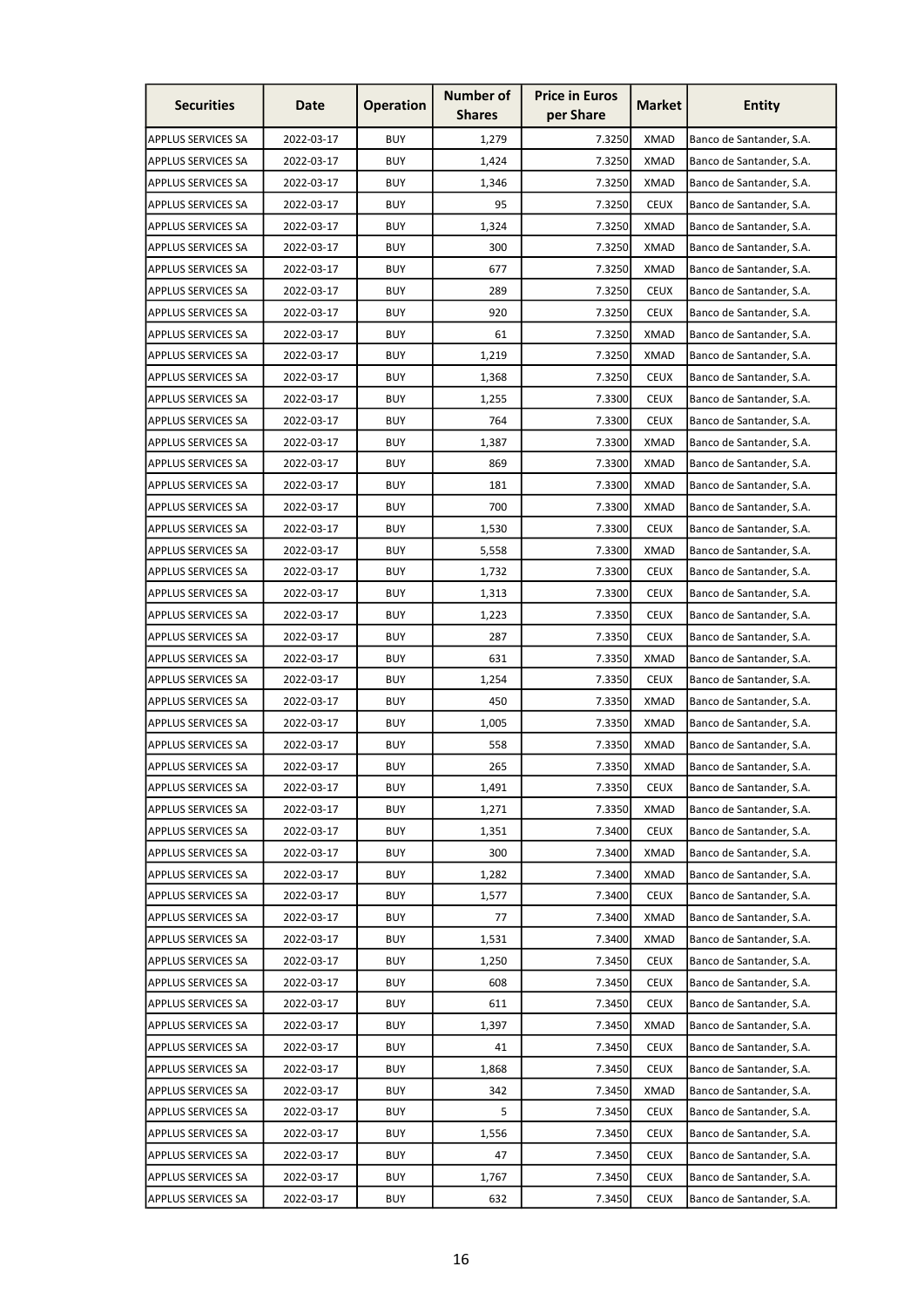| <b>Number of</b><br><b>Price in Euros</b><br><b>Securities</b><br><b>Operation</b><br><b>Market</b><br>Date<br>per Share<br><b>Shares</b> | <b>Entity</b>            |
|-------------------------------------------------------------------------------------------------------------------------------------------|--------------------------|
| 2022-03-17<br><b>BUY</b><br>1,266<br>7.3450<br><b>XMAD</b><br><b>APPLUS SERVICES SA</b>                                                   | Banco de Santander, S.A. |
| <b>APPLUS SERVICES SA</b><br>2022-03-17<br><b>BUY</b><br>1,123<br>7.3450<br><b>XMAD</b>                                                   | Banco de Santander, S.A. |
| <b>BUY</b><br>7.3450<br><b>CEUX</b><br><b>APPLUS SERVICES SA</b><br>2022-03-17<br>1,641                                                   | Banco de Santander, S.A. |
| <b>BUY</b><br>7.3450<br><b>XMAD</b><br>APPLUS SERVICES SA<br>2022-03-17<br>1,824                                                          | Banco de Santander, S.A. |
| <b>BUY</b><br>29<br>7.3450<br><b>CEUX</b><br><b>APPLUS SERVICES SA</b><br>2022-03-17                                                      | Banco de Santander, S.A. |
| <b>BUY</b><br>1,290<br>7.3500<br><b>CEUX</b><br><b>APPLUS SERVICES SA</b><br>2022-03-17                                                   | Banco de Santander, S.A. |
| <b>BUY</b><br><b>APPLUS SERVICES SA</b><br>2022-03-17<br>2,062<br>7.3500<br>XMAD                                                          | Banco de Santander, S.A. |
| <b>BUY</b><br>1,253<br>7.3500<br><b>CEUX</b><br><b>APPLUS SERVICES SA</b><br>2022-03-17                                                   | Banco de Santander, S.A. |
| 2022-03-17<br><b>BUY</b><br>7.3500<br><b>CEUX</b><br><b>APPLUS SERVICES SA</b><br>1,375                                                   | Banco de Santander, S.A. |
| 2022-03-17<br><b>BUY</b><br>666<br>7.3500<br><b>CEUX</b><br><b>APPLUS SERVICES SA</b>                                                     | Banco de Santander, S.A. |
| <b>BUY</b><br><b>CEUX</b><br><b>APPLUS SERVICES SA</b><br>2022-03-17<br>1,237<br>7.3500                                                   | Banco de Santander, S.A. |
| <b>BUY</b><br>7.3850<br><b>CEUX</b><br><b>APPLUS SERVICES SA</b><br>2022-03-17<br>1,167                                                   | Banco de Santander, S.A. |
| 2022-03-17<br><b>BUY</b><br>240<br>7.3850<br><b>CEUX</b><br><b>APPLUS SERVICES SA</b>                                                     | Banco de Santander, S.A. |
| <b>BUY</b><br>579<br>7.3900<br><b>APPLUS SERVICES SA</b><br>2022-03-17<br>XMAD                                                            | Banco de Santander, S.A. |
| <b>BUY</b><br>2022-03-17<br>170<br>7.3900<br><b>XMAD</b><br><b>APPLUS SERVICES SA</b>                                                     | Banco de Santander, S.A. |
| 2022-03-17<br><b>BUY</b><br>561<br>7.3900<br><b>XMAD</b><br><b>APPLUS SERVICES SA</b>                                                     | Banco de Santander, S.A. |
| <b>BUY</b><br>1,547<br>7.3950<br><b>XMAD</b><br><b>APPLUS SERVICES SA</b><br>2022-03-17                                                   | Banco de Santander, S.A. |
| <b>BUY</b><br>1,550<br>7.3950<br><b>CEUX</b><br><b>APPLUS SERVICES SA</b><br>2022-03-17                                                   | Banco de Santander, S.A. |
| <b>BUY</b><br>408<br>7.4000<br><b>CEUX</b><br><b>APPLUS SERVICES SA</b><br>2022-03-17                                                     | Banco de Santander, S.A. |
| <b>BUY</b><br><b>APPLUS SERVICES SA</b><br>2022-03-17<br>1,492<br>7.4100<br><b>CEUX</b>                                                   | Banco de Santander, S.A. |
| <b>BUY</b><br><b>APPLUS SERVICES SA</b><br>2022-03-17<br>1,299<br>7.4100<br><b>CEUX</b>                                                   | Banco de Santander, S.A. |
| <b>BUY</b><br><b>CEUX</b><br><b>APPLUS SERVICES SA</b><br>2022-03-17<br>1,479<br>7.4100                                                   | Banco de Santander, S.A. |
| <b>BUY</b><br>7.4200<br><b>XMAD</b><br><b>APPLUS SERVICES SA</b><br>2022-03-17<br>1,474                                                   | Banco de Santander, S.A. |
| <b>BUY</b><br><b>APPLUS SERVICES SA</b><br>2022-03-17<br>826<br>7.4250<br><b>CEUX</b>                                                     | Banco de Santander, S.A. |
| <b>BUY</b><br>680<br><b>XMAD</b><br><b>APPLUS SERVICES SA</b><br>2022-03-17<br>7.4350                                                     | Banco de Santander, S.A. |
| <b>BUY</b><br><b>APPLUS SERVICES SA</b><br>2022-03-17<br>330<br>7.4450<br>XMAD                                                            | Banco de Santander, S.A. |
| <b>APPLUS SERVICES SA</b><br>2022-03-17<br><b>BUY</b><br>1,171<br>7.4450<br><b>XMAD</b>                                                   | Banco de Santander, S.A. |
| <b>BUY</b><br>7.4500<br><b>XMAD</b><br><b>APPLUS SERVICES SA</b><br>2022-03-17<br>1,578                                                   | Banco de Santander, S.A. |
| <b>BUY</b><br>7.4500<br><b>XMAD</b><br>APPLUS SERVICES SA<br>2022-03-17<br>567                                                            | Banco de Santander, S.A. |
| <b>APPLUS SERVICES SA</b><br>2022-03-17<br><b>BUY</b><br>1,414<br>7.4750<br><b>CEUX</b>                                                   | Banco de Santander, S.A. |
| <b>BUY</b><br>7.4800<br><b>APPLUS SERVICES SA</b><br>2022-03-17<br>522<br><b>TQEX</b>                                                     | Banco de Santander, S.A. |
| 7.4800<br><b>APPLUS SERVICES SA</b><br>2022-03-17<br><b>BUY</b><br>500<br><b>TQEX</b>                                                     | Banco de Santander, S.A. |
| 2022-03-17<br><b>BUY</b><br>334<br>7.4800<br><b>TQEX</b><br><b>APPLUS SERVICES SA</b>                                                     | Banco de Santander, S.A. |
| <b>BUY</b><br>7.4800<br><b>APPLUS SERVICES SA</b><br>2022-03-17<br>166<br><b>TQEX</b>                                                     | Banco de Santander, S.A. |
| <b>APPLUS SERVICES SA</b><br>2022-03-17<br><b>BUY</b><br>334<br>7.4800<br><b>TQEX</b>                                                     | Banco de Santander, S.A. |
| <b>APPLUS SERVICES SA</b><br>2022-03-17<br><b>BUY</b><br>7.4800<br><b>TQEX</b><br>166                                                     | Banco de Santander, S.A. |
| <b>BUY</b><br><b>APPLUS SERVICES SA</b><br>2022-03-17<br>2,059<br>7.4800<br><b>TQEX</b>                                                   | Banco de Santander, S.A. |
| <b>BUY</b><br><b>TQEX</b><br><b>APPLUS SERVICES SA</b><br>2022-03-17<br>648<br>7.4800                                                     | Banco de Santander, S.A. |
| <b>APPLUS SERVICES SA</b><br>2022-03-17<br><b>BUY</b><br>7.4800<br><b>TQEX</b><br>114                                                     | Banco de Santander, S.A. |
| <b>APPLUS SERVICES SA</b><br>2022-03-17<br><b>BUY</b><br>7.4800<br><b>TQEX</b><br>157                                                     | Banco de Santander, S.A. |
| <b>APPLUS SERVICES SA</b><br>2022-03-17<br><b>BUY</b><br>1,391<br>7.4800<br><b>CEUX</b>                                                   | Banco de Santander, S.A. |
| <b>APPLUS SERVICES SA</b><br>2022-03-17<br><b>BUY</b><br>7.4850<br><b>XMAD</b><br>1,436                                                   | Banco de Santander, S.A. |
| <b>BUY</b><br><b>APPLUS SERVICES SA</b><br>2022-03-17<br>300<br>7.4850<br><b>XMAD</b>                                                     | Banco de Santander, S.A. |
| <b>APPLUS SERVICES SA</b><br>2022-03-17<br><b>BUY</b><br>931<br>7.4850<br><b>XMAD</b>                                                     | Banco de Santander, S.A. |
| <b>APPLUS SERVICES SA</b><br>2022-03-17<br><b>BUY</b><br>7.4900<br><b>XMAD</b><br>123                                                     | Banco de Santander, S.A. |
| <b>BUY</b><br><b>APPLUS SERVICES SA</b><br>2022-03-17<br>1,420<br>7.4900<br><b>CEUX</b>                                                   | Banco de Santander, S.A. |
| <b>BUY</b><br>2022-03-17<br>7.4900<br><b>CEUX</b><br><b>APPLUS SERVICES SA</b><br>128                                                     | Banco de Santander, S.A. |
| APPLUS SERVICES SA<br><b>BUY</b><br>7.4900<br><b>CEUX</b><br>2022-03-17<br>1,094                                                          | Banco de Santander, S.A. |
| <b>BUY</b><br>APPLUS SERVICES SA<br>2022-03-18<br>1,078<br>7.2650<br><b>CEUX</b>                                                          | Banco de Santander, S.A. |
| <b>BUY</b><br>APPLUS SERVICES SA<br>2022-03-18<br><b>CEUX</b><br>1,139<br>7.2650                                                          | Banco de Santander, S.A. |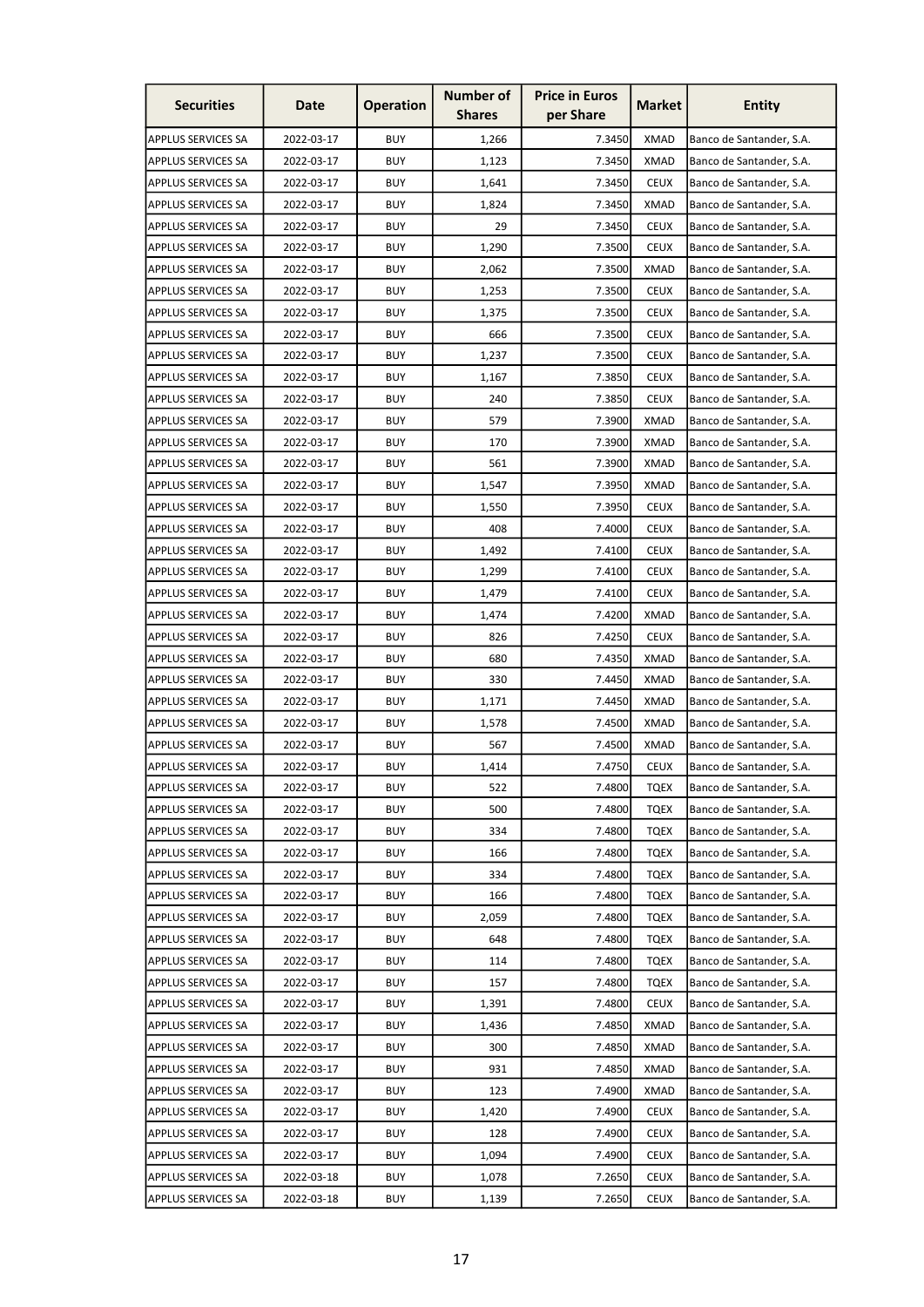| <b>Securities</b>         | Date       | <b>Operation</b> | <b>Number of</b><br><b>Shares</b> | <b>Price in Euros</b><br>per Share | <b>Market</b> | <b>Entity</b>            |
|---------------------------|------------|------------------|-----------------------------------|------------------------------------|---------------|--------------------------|
| <b>APPLUS SERVICES SA</b> | 2022-03-18 | <b>BUY</b>       | 4,856                             | 7.2650                             | <b>XMAD</b>   | Banco de Santander, S.A. |
| <b>APPLUS SERVICES SA</b> | 2022-03-18 | <b>BUY</b>       | 100                               | 7.2650                             | <b>CEUX</b>   | Banco de Santander, S.A. |
| <b>APPLUS SERVICES SA</b> | 2022-03-18 | <b>BUY</b>       | 47                                | 7.2650                             | <b>CEUX</b>   | Banco de Santander, S.A. |
| <b>APPLUS SERVICES SA</b> | 2022-03-18 | <b>BUY</b>       | 889                               | 7.2650                             | <b>CEUX</b>   | Banco de Santander, S.A. |
| <b>APPLUS SERVICES SA</b> | 2022-03-18 | <b>BUY</b>       | 2,591                             | 7.2700                             | <b>XMAD</b>   | Banco de Santander, S.A. |
| <b>APPLUS SERVICES SA</b> | 2022-03-18 | <b>BUY</b>       | 1,559                             | 7.2700                             | <b>CEUX</b>   | Banco de Santander, S.A. |
| <b>APPLUS SERVICES SA</b> | 2022-03-18 | <b>BUY</b>       | 1,013                             | 7.2700                             | <b>CEUX</b>   | Banco de Santander, S.A. |
| <b>APPLUS SERVICES SA</b> | 2022-03-18 | <b>BUY</b>       | 129                               | 7.2750                             | <b>XMAD</b>   | Banco de Santander, S.A. |
| <b>APPLUS SERVICES SA</b> | 2022-03-18 | <b>BUY</b>       | 225                               | 7.2750                             | <b>XMAD</b>   | Banco de Santander, S.A. |
| <b>APPLUS SERVICES SA</b> | 2022-03-18 | <b>BUY</b>       | 1,456                             | 7.2750                             | <b>CEUX</b>   | Banco de Santander, S.A. |
| <b>APPLUS SERVICES SA</b> | 2022-03-18 | <b>BUY</b>       | 14                                | 7.2800                             | <b>TQEX</b>   | Banco de Santander, S.A. |
| <b>APPLUS SERVICES SA</b> | 2022-03-18 | <b>BUY</b>       | 1,285                             | 7.2800                             | <b>TQEX</b>   | Banco de Santander, S.A. |
| <b>APPLUS SERVICES SA</b> | 2022-03-18 | <b>BUY</b>       | 70                                | 7.2800                             | <b>XMAD</b>   | Banco de Santander, S.A. |
| <b>APPLUS SERVICES SA</b> | 2022-03-18 | <b>BUY</b>       | 835                               | 7.2800                             | <b>CEUX</b>   | Banco de Santander, S.A. |
| <b>APPLUS SERVICES SA</b> | 2022-03-18 | <b>BUY</b>       | 377                               | 7.2800                             | <b>CEUX</b>   | Banco de Santander, S.A. |
| <b>APPLUS SERVICES SA</b> | 2022-03-18 | <b>BUY</b>       | 3                                 | 7.2800                             | <b>CEUX</b>   | Banco de Santander, S.A. |
| <b>APPLUS SERVICES SA</b> | 2022-03-18 | <b>BUY</b>       | 1,133                             | 7.2800                             | <b>CEUX</b>   | Banco de Santander, S.A. |
| <b>APPLUS SERVICES SA</b> | 2022-03-18 | <b>BUY</b>       | 12                                | 7.2800                             | <b>CEUX</b>   | Banco de Santander, S.A. |
| <b>APPLUS SERVICES SA</b> | 2022-03-18 | <b>BUY</b>       | 1,163                             | 7.2800                             | <b>CEUX</b>   | Banco de Santander, S.A. |
| <b>APPLUS SERVICES SA</b> | 2022-03-18 | <b>BUY</b>       | 1,021                             | 7.2850                             | <b>CEUX</b>   | Banco de Santander, S.A. |
| <b>APPLUS SERVICES SA</b> | 2022-03-18 | <b>BUY</b>       | 1,234                             | 7.2850                             | <b>TQEX</b>   | Banco de Santander, S.A. |
| <b>APPLUS SERVICES SA</b> | 2022-03-18 | <b>BUY</b>       | 243                               | 7.2850                             | <b>XMAD</b>   | Banco de Santander, S.A. |
| <b>APPLUS SERVICES SA</b> | 2022-03-18 | <b>BUY</b>       | 820                               | 7.2850                             | <b>XMAD</b>   | Banco de Santander, S.A. |
| <b>APPLUS SERVICES SA</b> | 2022-03-18 | <b>BUY</b>       | 24                                | 7.2850                             | <b>XMAD</b>   | Banco de Santander, S.A. |
| <b>APPLUS SERVICES SA</b> | 2022-03-18 | <b>BUY</b>       | 223                               | 7.2850                             | <b>XMAD</b>   | Banco de Santander, S.A. |
| <b>APPLUS SERVICES SA</b> | 2022-03-18 | <b>BUY</b>       | 443                               | 7.2850                             | <b>TQEX</b>   | Banco de Santander, S.A. |
| <b>APPLUS SERVICES SA</b> | 2022-03-18 | <b>BUY</b>       | 132                               | 7.2850                             | <b>XMAD</b>   | Banco de Santander, S.A. |
| <b>APPLUS SERVICES SA</b> | 2022-03-18 | <b>BUY</b>       | 744                               | 7.2850                             | <b>XMAD</b>   | Banco de Santander, S.A. |
| APPLUS SERVICES SA        | 2022-03-18 | <b>BUY</b>       | 463                               | 7.2850                             | <b>CEUX</b>   | Banco de Santander, S.A. |
| <b>APPLUS SERVICES SA</b> | 2022-03-18 | <b>BUY</b>       | 1,071                             | 7.2850                             | <b>CEUX</b>   | Banco de Santander, S.A. |
| <b>APPLUS SERVICES SA</b> | 2022-03-18 | <b>BUY</b>       | 456                               | 7.2850                             | <b>CEUX</b>   | Banco de Santander, S.A. |
| <b>APPLUS SERVICES SA</b> | 2022-03-18 | <b>BUY</b>       | 135                               | 7.2850                             | <b>CEUX</b>   | Banco de Santander, S.A. |
| <b>APPLUS SERVICES SA</b> | 2022-03-18 | <b>BUY</b>       | 744                               | 7.2850                             | <b>CEUX</b>   | Banco de Santander, S.A. |
| <b>APPLUS SERVICES SA</b> | 2022-03-18 | <b>BUY</b>       | 300                               | 7.2900                             | <b>XMAD</b>   | Banco de Santander, S.A. |
| <b>APPLUS SERVICES SA</b> | 2022-03-18 | <b>BUY</b>       | 1,137                             | 7.2900                             | <b>TQEX</b>   | Banco de Santander, S.A. |
| <b>APPLUS SERVICES SA</b> | 2022-03-18 | <b>BUY</b>       | 337                               | 7.2900                             | <b>TQEX</b>   | Banco de Santander, S.A. |
| <b>APPLUS SERVICES SA</b> | 2022-03-18 | <b>BUY</b>       | 1,123                             | 7.2900                             | <b>CEUX</b>   | Banco de Santander, S.A. |
| <b>APPLUS SERVICES SA</b> | 2022-03-18 | <b>BUY</b>       | 356                               | 7.2900                             | <b>CEUX</b>   | Banco de Santander, S.A. |
| <b>APPLUS SERVICES SA</b> | 2022-03-18 | <b>BUY</b>       | 3                                 | 7.2900                             | <b>TQEX</b>   | Banco de Santander, S.A. |
| <b>APPLUS SERVICES SA</b> | 2022-03-18 | <b>BUY</b>       | 1,255                             | 7.2900                             | <b>TQEX</b>   | Banco de Santander, S.A. |
| <b>APPLUS SERVICES SA</b> | 2022-03-18 | <b>BUY</b>       | 169                               | 7.2900                             | <b>CEUX</b>   | Banco de Santander, S.A. |
| <b>APPLUS SERVICES SA</b> | 2022-03-18 | <b>BUY</b>       | 570                               | 7.2900                             | <b>XMAD</b>   | Banco de Santander, S.A. |
| <b>APPLUS SERVICES SA</b> | 2022-03-18 | <b>BUY</b>       | 856                               | 7.2900                             | <b>XMAD</b>   | Banco de Santander, S.A. |
| <b>APPLUS SERVICES SA</b> | 2022-03-18 | <b>BUY</b>       | 491                               | 7.2900                             | <b>CEUX</b>   | Banco de Santander, S.A. |
| <b>APPLUS SERVICES SA</b> | 2022-03-18 | <b>BUY</b>       | 1,407                             | 7.2950                             | <b>CEUX</b>   | Banco de Santander, S.A. |
| <b>APPLUS SERVICES SA</b> | 2022-03-18 | <b>BUY</b>       | 1,247                             | 7.2950                             | <b>TQEX</b>   | Banco de Santander, S.A. |
| <b>APPLUS SERVICES SA</b> | 2022-03-18 | <b>BUY</b>       | 1,510                             | 7.2950                             | <b>CEUX</b>   | Banco de Santander, S.A. |
| APPLUS SERVICES SA        | 2022-03-18 | <b>BUY</b>       | 1,290                             | 7.2950                             | <b>XMAD</b>   | Banco de Santander, S.A. |
| APPLUS SERVICES SA        | 2022-03-18 | <b>BUY</b>       | 841                               | 7.2950                             | <b>XMAD</b>   | Banco de Santander, S.A. |
| <b>APPLUS SERVICES SA</b> | 2022-03-18 | <b>BUY</b>       | 988                               | 7.2950                             | <b>XMAD</b>   | Banco de Santander, S.A. |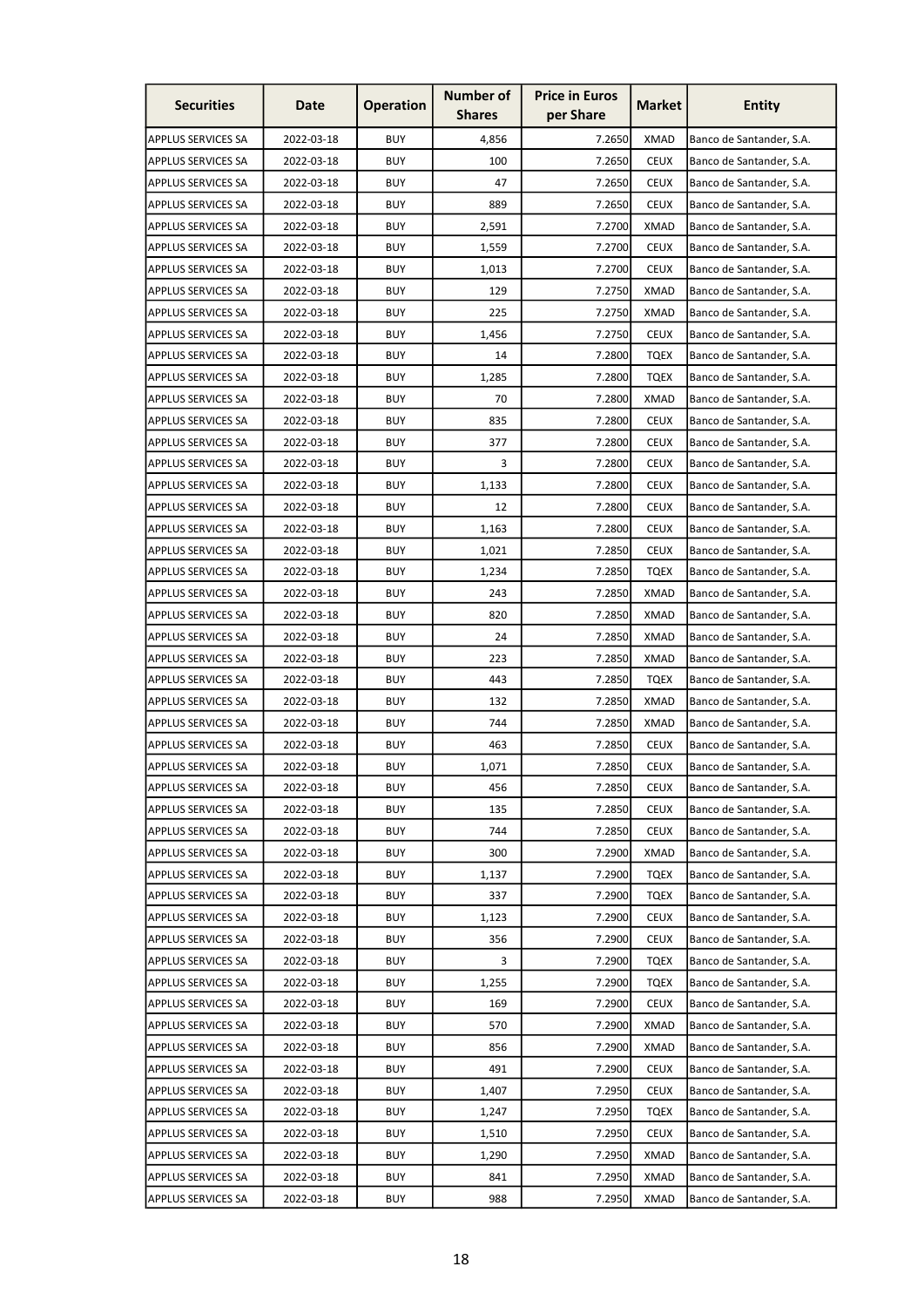| <b>Securities</b>         | Date       | <b>Operation</b> | <b>Number of</b><br><b>Shares</b> | <b>Price in Euros</b><br>per Share | <b>Market</b> | <b>Entity</b>            |
|---------------------------|------------|------------------|-----------------------------------|------------------------------------|---------------|--------------------------|
| <b>APPLUS SERVICES SA</b> | 2022-03-18 | <b>BUY</b>       | 300                               | 7.2950                             | <b>XMAD</b>   | Banco de Santander, S.A. |
| <b>APPLUS SERVICES SA</b> | 2022-03-18 | <b>BUY</b>       | 323                               | 7.2950                             | <b>XMAD</b>   | Banco de Santander, S.A. |
| <b>APPLUS SERVICES SA</b> | 2022-03-18 | <b>BUY</b>       | 449                               | 7.2950                             | <b>XMAD</b>   | Banco de Santander, S.A. |
| <b>APPLUS SERVICES SA</b> | 2022-03-18 | <b>BUY</b>       | 1,071                             | 7.2950                             | <b>CEUX</b>   | Banco de Santander, S.A. |
| <b>APPLUS SERVICES SA</b> | 2022-03-18 | <b>BUY</b>       | 2,226                             | 7.2950                             | <b>CEUX</b>   | Banco de Santander, S.A. |
| <b>APPLUS SERVICES SA</b> | 2022-03-18 | <b>BUY</b>       | 1,043                             | 7.2950                             | <b>CEUX</b>   | Banco de Santander, S.A. |
| <b>APPLUS SERVICES SA</b> | 2022-03-18 | <b>BUY</b>       | 1,236                             | 7.2950                             | <b>XMAD</b>   | Banco de Santander, S.A. |
| <b>APPLUS SERVICES SA</b> | 2022-03-18 | <b>BUY</b>       | 339                               | 7.2950                             | <b>CEUX</b>   | Banco de Santander, S.A. |
| <b>APPLUS SERVICES SA</b> | 2022-03-18 | <b>BUY</b>       | 584                               | 7.2950                             | <b>CEUX</b>   | Banco de Santander, S.A. |
| <b>APPLUS SERVICES SA</b> | 2022-03-18 | <b>BUY</b>       | 1,222                             | 7.3000                             | <b>CEUX</b>   | Banco de Santander, S.A. |
| <b>APPLUS SERVICES SA</b> | 2022-03-18 | <b>BUY</b>       | 932                               | 7.3000                             | <b>CEUX</b>   | Banco de Santander, S.A. |
| <b>APPLUS SERVICES SA</b> | 2022-03-18 | <b>BUY</b>       | 378                               | 7.3000                             | <b>CEUX</b>   | Banco de Santander, S.A. |
| <b>APPLUS SERVICES SA</b> | 2022-03-18 | <b>BUY</b>       | 294                               | 7.3000                             | <b>CEUX</b>   | Banco de Santander, S.A. |
| <b>APPLUS SERVICES SA</b> | 2022-03-18 | <b>BUY</b>       | 1,042                             | 7.3000                             | <b>XMAD</b>   | Banco de Santander, S.A. |
| <b>APPLUS SERVICES SA</b> | 2022-03-18 | <b>BUY</b>       | 249                               | 7.3000                             | <b>CEUX</b>   | Banco de Santander, S.A. |
| <b>APPLUS SERVICES SA</b> | 2022-03-18 | <b>BUY</b>       | 1,251                             | 7.3000                             | <b>XMAD</b>   | Banco de Santander, S.A. |
| <b>APPLUS SERVICES SA</b> | 2022-03-18 | <b>BUY</b>       | 1,120                             | 7.3000                             | <b>XMAD</b>   | Banco de Santander, S.A. |
| <b>APPLUS SERVICES SA</b> | 2022-03-18 | <b>BUY</b>       | 1,400                             | 7.3000                             | <b>CEUX</b>   | Banco de Santander, S.A. |
| <b>APPLUS SERVICES SA</b> | 2022-03-18 | <b>BUY</b>       | 180                               | 7.3000                             | <b>XMAD</b>   | Banco de Santander, S.A. |
| <b>APPLUS SERVICES SA</b> | 2022-03-18 | <b>BUY</b>       | 1,075                             | 7.3000                             | <b>XMAD</b>   | Banco de Santander, S.A. |
| <b>APPLUS SERVICES SA</b> | 2022-03-18 | <b>BUY</b>       | 447                               | 7.3050                             | <b>CEUX</b>   | Banco de Santander, S.A. |
| <b>APPLUS SERVICES SA</b> | 2022-03-18 | <b>BUY</b>       | 1,141                             | 7.3050                             | <b>XMAD</b>   | Banco de Santander, S.A. |
| <b>APPLUS SERVICES SA</b> | 2022-03-18 | <b>BUY</b>       | 1,012                             | 7.3050                             | <b>CEUX</b>   | Banco de Santander, S.A. |
| <b>APPLUS SERVICES SA</b> | 2022-03-18 | <b>BUY</b>       | 612                               | 7.3050                             | <b>CEUX</b>   | Banco de Santander, S.A. |
| <b>APPLUS SERVICES SA</b> | 2022-03-18 | <b>BUY</b>       | 1,294                             | 7.3050                             | <b>XMAD</b>   | Banco de Santander, S.A. |
| <b>APPLUS SERVICES SA</b> | 2022-03-18 | <b>BUY</b>       | 1,101                             | 7.3050                             | <b>XMAD</b>   | Banco de Santander, S.A. |
| <b>APPLUS SERVICES SA</b> | 2022-03-18 | <b>BUY</b>       | 4                                 | 7.3050                             | <b>CEUX</b>   | Banco de Santander, S.A. |
| <b>APPLUS SERVICES SA</b> | 2022-03-18 | <b>BUY</b>       | 1,202                             | 7.3050                             | <b>CEUX</b>   | Banco de Santander, S.A. |
| <b>APPLUS SERVICES SA</b> | 2022-03-18 | <b>BUY</b>       | 200                               | 7.3100                             | <b>XMAD</b>   | Banco de Santander, S.A. |
| <b>APPLUS SERVICES SA</b> | 2022-03-18 | <b>BUY</b>       | 1,140                             | 7.3100                             | <b>XMAD</b>   | Banco de Santander, S.A. |
| <b>APPLUS SERVICES SA</b> | 2022-03-18 | <b>BUY</b>       | 1,183                             | 7.3150                             | <b>CEUX</b>   | Banco de Santander, S.A. |
| <b>APPLUS SERVICES SA</b> | 2022-03-18 | <b>BUY</b>       | 1,174                             | 7.3200                             | <b>CEUX</b>   | Banco de Santander, S.A. |
| <b>APPLUS SERVICES SA</b> | 2022-03-18 | <b>BUY</b>       | 1,004                             | 7.3200                             | <b>XMAD</b>   | Banco de Santander, S.A. |
| <b>APPLUS SERVICES SA</b> | 2022-03-18 | <b>BUY</b>       | 268                               | 7.3200                             | <b>CEUX</b>   | Banco de Santander, S.A. |
| <b>APPLUS SERVICES SA</b> | 2022-03-18 | <b>BUY</b>       | 27                                | 7.3200                             | <b>XMAD</b>   | Banco de Santander, S.A. |
| <b>APPLUS SERVICES SA</b> | 2022-03-18 | <b>BUY</b>       | 1,302                             | 7.3250                             | <b>XMAD</b>   | Banco de Santander, S.A. |
| <b>APPLUS SERVICES SA</b> | 2022-03-18 | <b>BUY</b>       | 14                                | 7.3250                             | <b>CEUX</b>   | Banco de Santander, S.A. |
| <b>APPLUS SERVICES SA</b> | 2022-03-18 | <b>BUY</b>       | 601                               | 7.3300                             | <b>XMAD</b>   | Banco de Santander, S.A. |
| <b>APPLUS SERVICES SA</b> | 2022-03-18 | <b>BUY</b>       | 540                               | 7.3300                             | <b>XMAD</b>   | Banco de Santander, S.A. |
| <b>APPLUS SERVICES SA</b> | 2022-03-18 | <b>BUY</b>       | 339                               | 7.3300                             | <b>CEUX</b>   | Banco de Santander, S.A. |
| <b>APPLUS SERVICES SA</b> | 2022-03-18 | <b>BUY</b>       | 700                               | 7.3300                             | <b>CEUX</b>   | Banco de Santander, S.A. |
| <b>APPLUS SERVICES SA</b> | 2022-03-18 | <b>BUY</b>       | 1,436                             | 7.3350                             | <b>XMAD</b>   | Banco de Santander, S.A. |
| <b>APPLUS SERVICES SA</b> | 2022-03-18 | <b>BUY</b>       | 1,058                             | 7.3350                             | <b>CEUX</b>   | Banco de Santander, S.A. |
| <b>APPLUS SERVICES SA</b> | 2022-03-18 | <b>BUY</b>       | 495                               | 7.3350                             | <b>CEUX</b>   | Banco de Santander, S.A. |
| <b>APPLUS SERVICES SA</b> | 2022-03-18 | <b>BUY</b>       | 17                                | 7.3400                             | <b>CEUX</b>   | Banco de Santander, S.A. |
| <b>APPLUS SERVICES SA</b> | 2022-03-18 | <b>BUY</b>       | 900                               | 7.3400                             | <b>CEUX</b>   | Banco de Santander, S.A. |
| <b>APPLUS SERVICES SA</b> | 2022-03-18 | <b>BUY</b>       | 440                               | 7.3400                             | <b>CEUX</b>   | Banco de Santander, S.A. |
| <b>APPLUS SERVICES SA</b> | 2022-03-18 | <b>BUY</b>       | 683                               | 7.3400                             | <b>CEUX</b>   | Banco de Santander, S.A. |
| <b>APPLUS SERVICES SA</b> | 2022-03-18 | <b>BUY</b>       | 50                                | 7.3400                             | <b>XMAD</b>   | Banco de Santander, S.A. |
| <b>APPLUS SERVICES SA</b> | 2022-03-18 | <b>BUY</b>       | 1,066                             | 7.3400                             | <b>CEUX</b>   | Banco de Santander, S.A. |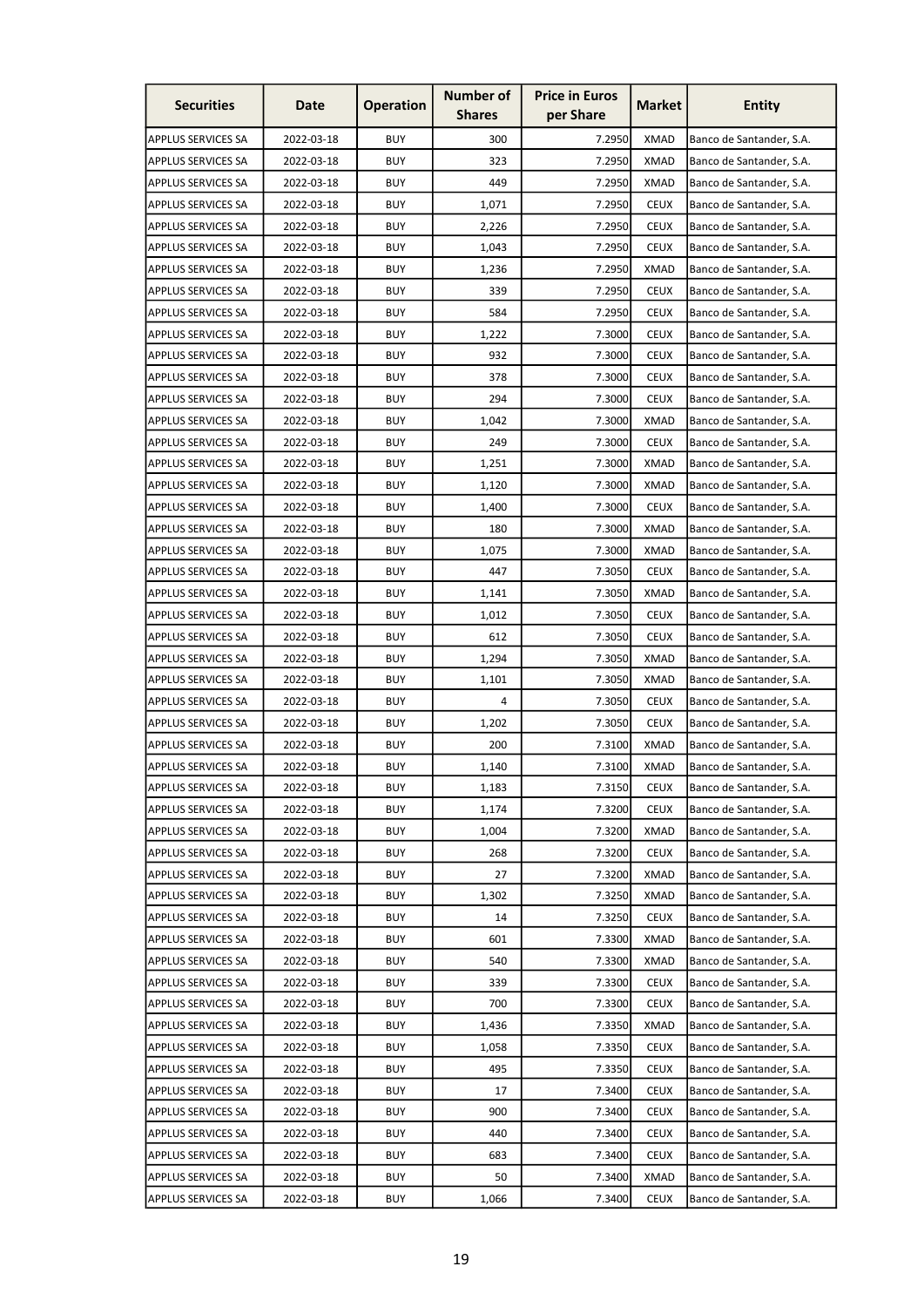| <b>Securities</b>         | Date       | <b>Operation</b> | <b>Number of</b><br><b>Shares</b> | <b>Price in Euros</b><br>per Share | Market      | <b>Entity</b>            |
|---------------------------|------------|------------------|-----------------------------------|------------------------------------|-------------|--------------------------|
| APPLUS SERVICES SA        | 2022-03-18 | <b>BUY</b>       | 868                               | 7.3400                             | <b>XMAD</b> | Banco de Santander, S.A. |
| <b>APPLUS SERVICES SA</b> | 2022-03-18 | <b>BUY</b>       | 1,686                             | 7.3400                             | <b>CEUX</b> | Banco de Santander, S.A. |
| <b>APPLUS SERVICES SA</b> | 2022-03-18 | <b>BUY</b>       | 909                               | 7.3400                             | <b>CEUX</b> | Banco de Santander, S.A. |
| APPLUS SERVICES SA        | 2022-03-18 | BUY              | 1,231                             | 7.3450                             | <b>CEUX</b> | Banco de Santander, S.A. |
| APPLUS SERVICES SA        | 2022-03-18 | <b>BUY</b>       | 1,164                             | 7.3450                             | <b>CEUX</b> | Banco de Santander, S.A. |
| APPLUS SERVICES SA        | 2022-03-18 | <b>BUY</b>       | 1,045                             | 7.3450                             | <b>XMAD</b> | Banco de Santander, S.A. |
| APPLUS SERVICES SA        | 2022-03-18 | <b>BUY</b>       | 1,986                             | 7.3500                             | <b>CEUX</b> | Banco de Santander, S.A. |
| APPLUS SERVICES SA        | 2022-03-18 | <b>BUY</b>       | 1,044                             | 7.3500                             | <b>XMAD</b> | Banco de Santander, S.A. |
| APPLUS SERVICES SA        | 2022-03-18 | <b>BUY</b>       | 1,219                             | 7.3500                             | <b>CEUX</b> | Banco de Santander, S.A. |
| APPLUS SERVICES SA        | 2022-03-18 | BUY              | 150                               | 7.3500                             | <b>XMAD</b> | Banco de Santander, S.A. |
| APPLUS SERVICES SA        | 2022-03-18 | <b>BUY</b>       | 1,472                             | 7.3500                             | <b>XMAD</b> | Banco de Santander, S.A. |
| APPLUS SERVICES SA        | 2022-03-18 | <b>BUY</b>       | 1,170                             | 7.3500                             | <b>CEUX</b> | Banco de Santander, S.A. |
| APPLUS SERVICES SA        | 2022-03-18 | <b>BUY</b>       | 1,201                             | 7.3550                             | XMAD        | Banco de Santander, S.A. |
| APPLUS SERVICES SA        | 2022-03-18 | <b>BUY</b>       | 1,064                             | 7.3550                             | <b>XMAD</b> | Banco de Santander, S.A. |
| APPLUS SERVICES SA        | 2022-03-18 | <b>BUY</b>       | 61                                | 7.3600                             | <b>XMAD</b> | Banco de Santander, S.A. |
| APPLUS SERVICES SA        | 2022-03-18 | <b>BUY</b>       | 993                               | 7.3600                             | <b>XMAD</b> | Banco de Santander, S.A. |
| APPLUS SERVICES SA        | 2022-03-18 | <b>BUY</b>       | 71                                | 7.3600                             | <b>XMAD</b> | Banco de Santander, S.A. |
| APPLUS SERVICES SA        | 2022-03-18 | <b>BUY</b>       | 1,522                             | 7.3600                             | <b>CEUX</b> | Banco de Santander, S.A. |
| <b>APPLUS SERVICES SA</b> | 2022-03-18 | <b>BUY</b>       | 1,856                             | 7.3600                             | <b>XMAD</b> | Banco de Santander, S.A. |
| APPLUS SERVICES SA        | 2022-03-18 | <b>BUY</b>       | 1,235                             | 7.3600                             | <b>CEUX</b> | Banco de Santander, S.A. |
| APPLUS SERVICES SA        | 2022-03-18 | <b>BUY</b>       | 1,795                             | 7.3600                             | <b>XMAD</b> | Banco de Santander, S.A. |
| APPLUS SERVICES SA        | 2022-03-18 | <b>BUY</b>       | 304                               | 7.3650                             | <b>XMAD</b> | Banco de Santander, S.A. |
| APPLUS SERVICES SA        | 2022-03-18 | <b>BUY</b>       | 1,046                             | 7.3650                             | <b>XMAD</b> | Banco de Santander, S.A. |
| <b>APPLUS SERVICES SA</b> | 2022-03-18 | <b>BUY</b>       | 744                               | 7.3650                             | <b>XMAD</b> | Banco de Santander, S.A. |
| APPLUS SERVICES SA        | 2022-03-18 | <b>BUY</b>       | 448                               | 7.3650                             | XMAD        | Banco de Santander, S.A. |
| APPLUS SERVICES SA        | 2022-03-18 | <b>BUY</b>       | 1,253                             | 7.3650                             | <b>CEUX</b> | Banco de Santander, S.A. |
| <b>APPLUS SERVICES SA</b> | 2022-03-18 | <b>BUY</b>       | 1,492                             | 7.3700                             | <b>CEUX</b> | Banco de Santander, S.A. |
| APPLUS SERVICES SA        | 2022-03-18 | <b>BUY</b>       | 270                               | 7.3700                             | <b>XMAD</b> | Banco de Santander, S.A. |
| APPLUS SERVICES SA        | 2022-03-18 | <b>BUY</b>       | 339                               | 7.3700                             | <b>CEUX</b> | Banco de Santander, S.A. |
| APPLUS SERVICES SA        | 2022-03-18 | <b>BUY</b>       | 1,218                             | 7.3700                             | <b>CEUX</b> | Banco de Santander, S.A. |
| APPLUS SERVICES SA        | 2022-03-18 | <b>BUY</b>       | 1,863                             | 7.3700                             | <b>XMAD</b> | Banco de Santander, S.A. |
| APPLUS SERVICES SA        | 2022-03-18 | <b>BUY</b>       | 280                               | 7.3700                             | <b>CEUX</b> | Banco de Santander, S.A. |
| APPLUS SERVICES SA        | 2022-03-18 | <b>BUY</b>       | 950                               | 7.3700                             | <b>CEUX</b> | Banco de Santander, S.A. |
| APPLUS SERVICES SA        | 2022-03-18 | <b>BUY</b>       | 1,184                             | 7.3700                             | <b>XMAD</b> | Banco de Santander, S.A. |
| APPLUS SERVICES SA        | 2022-03-18 | <b>BUY</b>       | 1,260                             | 7.3750                             | <b>TQEX</b> | Banco de Santander, S.A. |
| <b>APPLUS SERVICES SA</b> | 2022-03-18 | <b>BUY</b>       | 343                               | 7.3750                             | <b>XMAD</b> | Banco de Santander, S.A. |
| APPLUS SERVICES SA        | 2022-03-18 | <b>BUY</b>       | 1,235                             | 7.3750                             | <b>XMAD</b> | Banco de Santander, S.A. |
| <b>APPLUS SERVICES SA</b> | 2022-03-18 | <b>BUY</b>       | 1,475                             | 7.3750                             | <b>CEUX</b> | Banco de Santander, S.A. |
| APPLUS SERVICES SA        | 2022-03-18 | <b>BUY</b>       | 2,146                             | 7.3750                             | <b>CEUX</b> | Banco de Santander, S.A. |
| APPLUS SERVICES SA        | 2022-03-18 | <b>BUY</b>       | 753                               | 7.3750                             | <b>XMAD</b> | Banco de Santander, S.A. |
| APPLUS SERVICES SA        | 2022-03-18 | <b>BUY</b>       | 438                               | 7.3750                             | XMAD        | Banco de Santander, S.A. |
| APPLUS SERVICES SA        | 2022-03-18 | <b>BUY</b>       | 339                               | 7.3750                             | <b>XMAD</b> | Banco de Santander, S.A. |
| APPLUS SERVICES SA        | 2022-03-18 | <b>BUY</b>       | 543                               | 7.3750                             | <b>XMAD</b> | Banco de Santander, S.A. |
| APPLUS SERVICES SA        | 2022-03-18 | <b>BUY</b>       | 1,078                             | 7.3750                             | <b>CEUX</b> | Banco de Santander, S.A. |
| APPLUS SERVICES SA        | 2022-03-18 | <b>BUY</b>       | 2,182                             | 7.3750                             | <b>XMAD</b> | Banco de Santander, S.A. |
| APPLUS SERVICES SA        | 2022-03-18 | <b>BUY</b>       | 339                               | 7.3750                             | <b>CEUX</b> | Banco de Santander, S.A. |
| APPLUS SERVICES SA        | 2022-03-18 | <b>BUY</b>       | 556                               | 7.3750                             | <b>CEUX</b> | Banco de Santander, S.A. |
| APPLUS SERVICES SA        | 2022-03-18 | <b>BUY</b>       | 1,547                             | 7.3800                             | <b>XMAD</b> | Banco de Santander, S.A. |
| APPLUS SERVICES SA        | 2022-03-18 | <b>BUY</b>       | 2,343                             | 7.3800                             | <b>XMAD</b> | Banco de Santander, S.A. |
| APPLUS SERVICES SA        | 2022-03-18 | <b>BUY</b>       | 2,444                             | 7.3800                             | <b>XMAD</b> | Banco de Santander, S.A. |